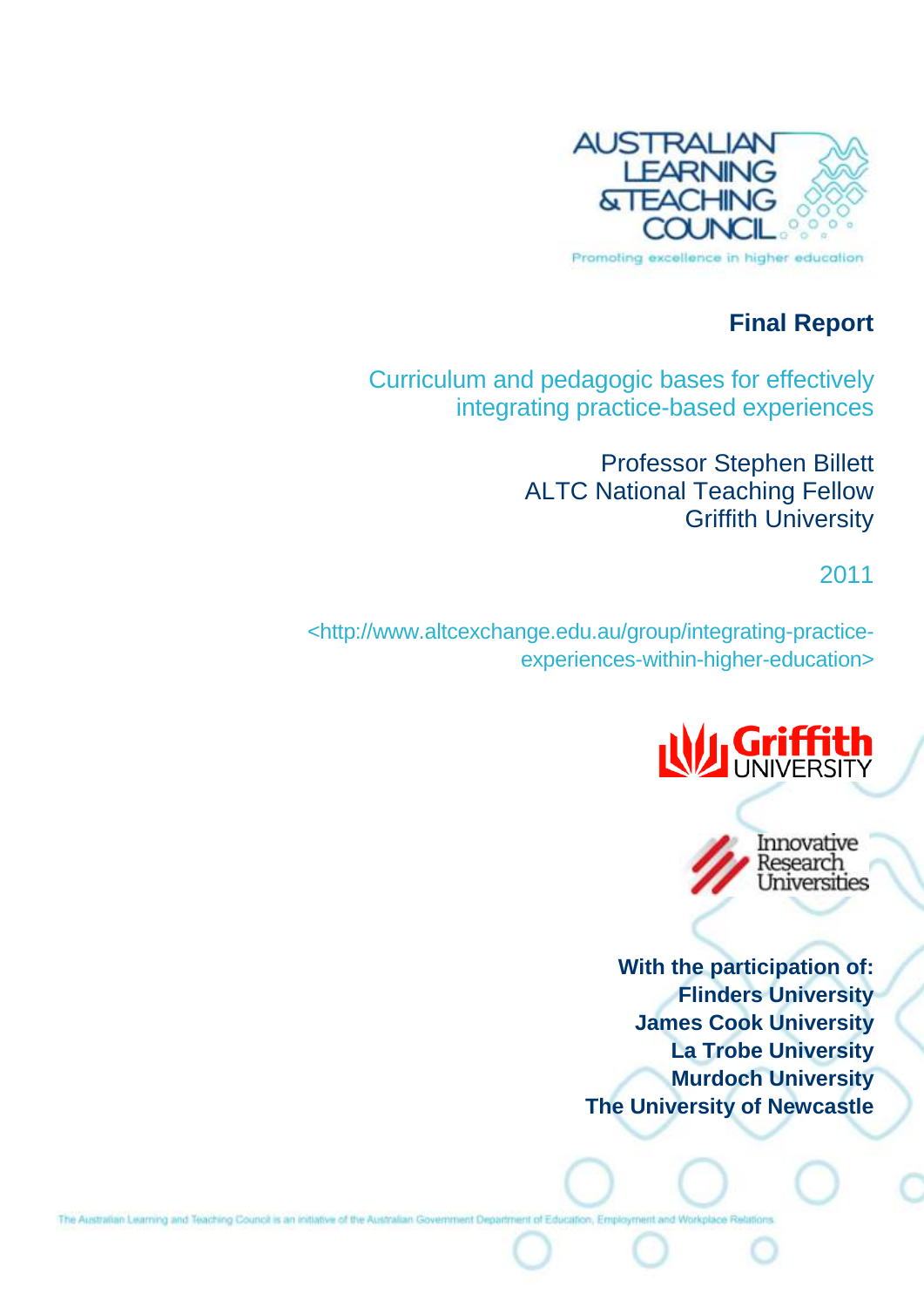Support for this fellowship has been provided by the Australian Learning and Teaching Council Limited, an initiative of the Australian Government. The views expressed in this report do not necessarily reflect the views of the Australian Learning and Teaching Council.

This work is published under the terms of the Creative Commons Attribution-Noncommercial-ShareAlike 3.0 Australia Licence. Under this Licence you are free to copy distribute, display and perform the work and to make derivative works.

**Attribution:** You must attribute the work to the original author and include the following statement: Support for the original work was provided by the Australian Learning and Teaching Council Ltd, an initiative of the Australian Government Department of Education, Employment and Workplace Relations.

**Noncommercial:** You may not use this work for commercial purposes.

**Share Alike:** If you alter, transform, or build on this work, you may distribute the resulting work only under a licence identical to this one.

For any reuse or distribution, you must make clear to others the licence terms of this work.

Any of these conditions can be waived if you get permission from the copyright holder.

To view a copy of this licence, visit [<http://creativecommons.org/licenses/by/3.0/au/>](http://creativecommons.org/licenses/by/3.0/au/) or send a letter to Creative Commons, 453 Howard Street, 5th Floor, San Francisco, California, 94105, USA.

Requests and inquiries concerning these rights should be addressed to the Australian Learning and Teaching Council, PO Box 2375, Strawberry Hills NSW 2012 or through the website: [<http://www.altc.edu.au>](http://www.altc.edu.au/)

2011

ISBN 978-1-921856-25-9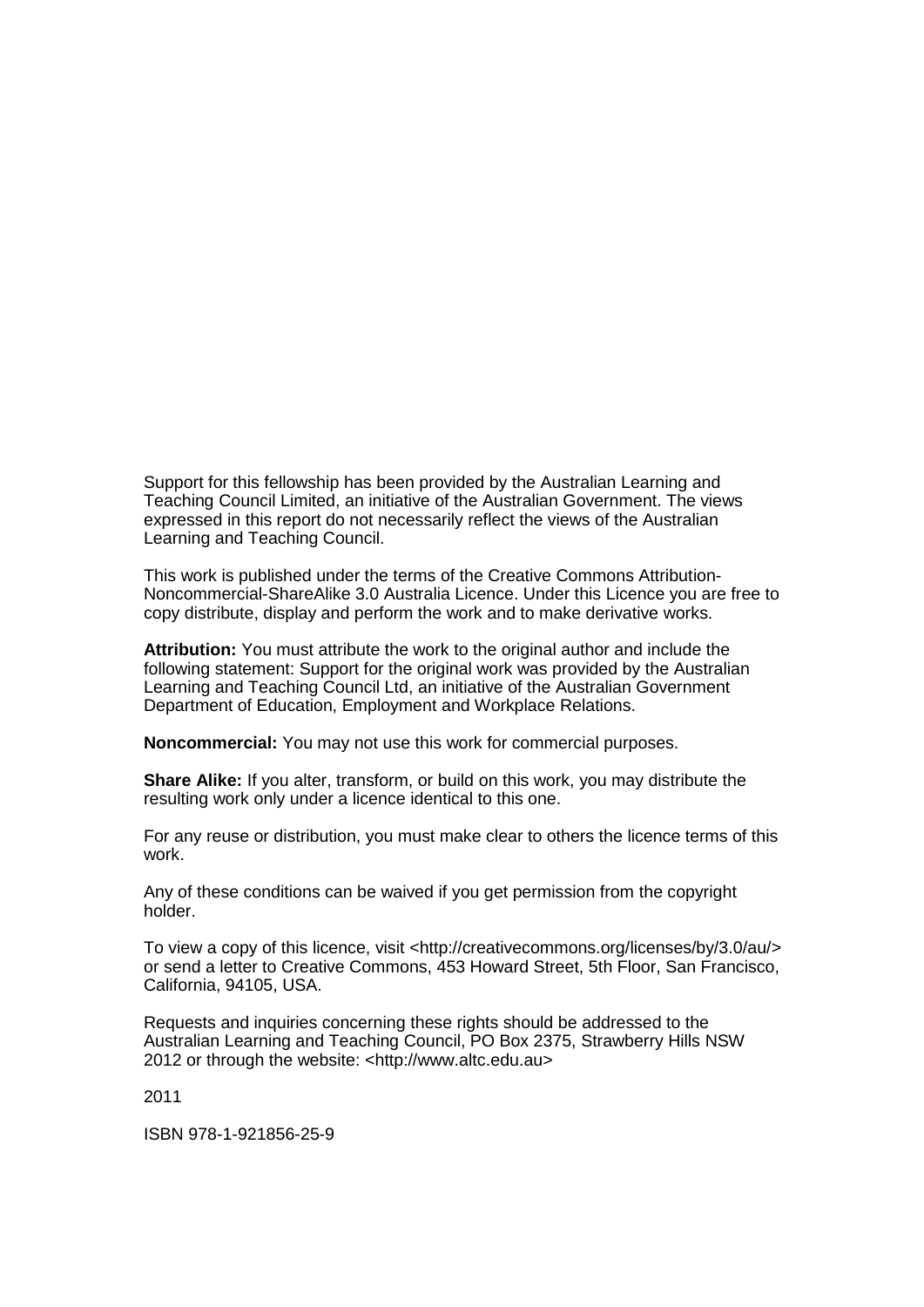# **Contents**

| Engaging in productive and respectful working relationships32 |  |
|---------------------------------------------------------------|--|
|                                                               |  |
|                                                               |  |
|                                                               |  |
|                                                               |  |
|                                                               |  |
|                                                               |  |
|                                                               |  |
|                                                               |  |
|                                                               |  |
|                                                               |  |
| References                                                    |  |
|                                                               |  |
|                                                               |  |
|                                                               |  |
|                                                               |  |
|                                                               |  |

Annex A – [<Project information and contact sheet>](http://www.altc.edu.au/resource-integrating-practice-based-experiences-griffith-2011) Annex B – [<National Teaching Fellowship Forum Booklet>](http://www.altc.edu.au/resource-integrating-practice-based-experiences-griffith-2011)

This report and the two documents listed above can be downloaded from [<http://www.altc.edu.au/resource-integrating-practice-based-experiences-griffith-2011>](http://www.altc.edu.au/resource-integrating-practice-based-experiences-griffith-2011)

Appendix One – Synthesis of findings, is also available for download separately from the same page.

[<Guidelines for practice: Integrating practice-based experiences>](http://www.altc.edu.au/resource-integrating-practice-based-experiences-griffith-2011)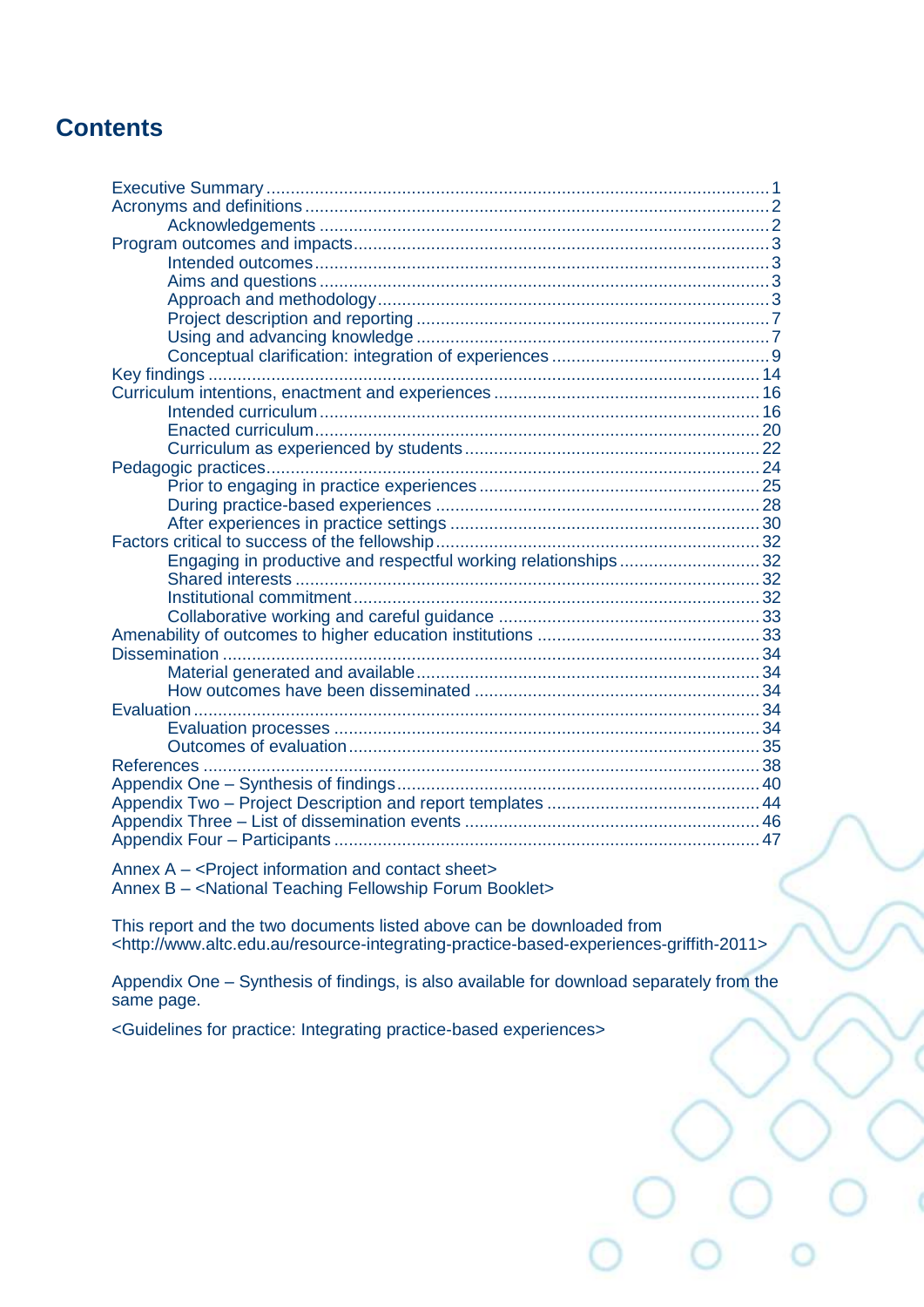# <span id="page-3-0"></span>**Executive Summary**

Providing students with experiences in practice settings to assist developing their knowledge required for effective professional practice is growing and widening trend across Australian higher education. These experiences aim to assist students to move smoothly and effectively into their selected occupational practice upon graduation. As such they are welcomed by government, industry, and students alike who all want applicable outcomes from higher education. Yet, achieving these outcomes requires informed educational purposes and processes, supported by appropriate curriculum and pedagogic principles and practices that can guide and assist those teaching in higher education to provide students with effective practicebased learning experiences and their integration into the overall curriculum.

Accordingly, this National Teaching Fellowship identifies and appraises curriculum and pedagogic principles and practices for integrating higher education students" experiences across practice and university settings through three phases of activities. Firstly, the fellowship prompted, sponsored and engaged 20 projects from a wide range of disciplines across six universities to identify these principles and practices. Secondly, the 20 projects" processes and outcomes were appraised in terms of their educational worth for developing the kinds of knowledge graduates need to move smoothly into their selected occupations. Thirdly, it attempted to align particular kinds of curriculum and pedagogic practices with specific kinds of learning, including the kinds of epistemological practices that students will need to engage in to maximise the learning potential of these experiences.

The articulation of curriculum principles to guide the organisation of learning experiences and their enactment is held to stand as potentially useful outcomes, as are the pedagogic practices identified that can be utilised before, during and after students' practice-based experiences. Also, having a clearer understanding of what students need to do to assist in this development and guiding them to do that are essential component of higher education provisions. In all, it is anticipated that the clarification of educational purposes associated with providing an integrating practice-based experiences, considerations for planning and enacting the curriculum, and bases for enriching students" learning experiences, including promoting their agency as learners, identified here will improve learning outcomes for Australian higher education students.

From this fellowship, five key contributions to knowledge emerge. Firstly, it is necessary to include the personal processes of experiencing and reconciliation what is experienced by learners in each of the settings; and, secondly, consideration of how students engage with the experiences and pedagogic practices is central to the richness of learning. Thirdly, merely providing practice-based experiences for students is insufficient unless those experiences are enriched through preparation, engagement and opportunities to share and reconcile what has been contributed by these experiences. Fourthly, the findings highlight the importance of enacting pedagogic practices that are most likely to develop engaged and critical practitioners. Fifthly, the need to engage, prepare and extend students as active and agentic learners is central to the effective integration of experiences across practice and higher education settings, their ability to engage in professional practice and their becoming effective critical and reflexive practitioners.

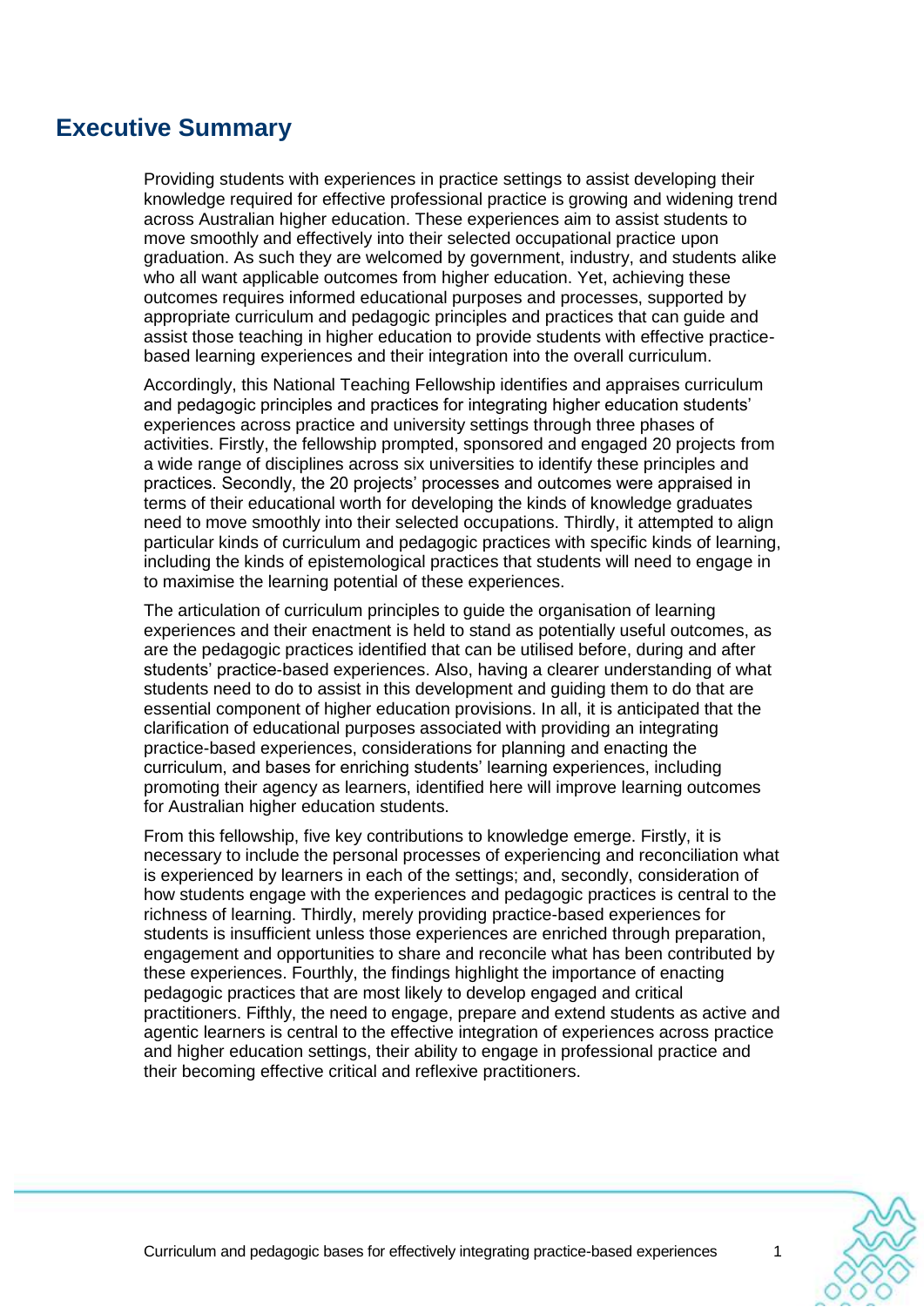# <span id="page-4-0"></span>**Acronyms and definitions**

Work integrated learning (WIL) – the process whereby students come to learn through experiences in educational and practice settings and reconcile and integrate the contributions of those experiences to develop the understandings, procedures and dispositions, including the criticality and reflexivity, required for effective professional practice.

Curriculum – the kinds of learning experiences in practice settings and higher education institutions and how they are organised, sequenced and enacted.

Within this definition, sub-categories of curriculum are defined as follows

*Intended curriculum* – what is intended to occur by sponsors or developers in terms of educational goals (ie what should be learnt) and learning outcomes as a result of the curriculum being implemented.

*Enacted curriculum* – what is enacted as shaped by the resources available, the experiences and expertise of teachers and others, their interpretation of what was intended, their values and the range of situational factors that shape students" experiences.

*Experienced curriculum* – what students experience when they engage with what was intended through what is enacted, and how they learn through that experiencing, even that which is unintended by those who plan and enact the curriculum.

Pedagogy – the kind of guidance provided to assist students" learning, in the form of teacherly engagements, and information resources, learning support and interactions. This includes promoting learner agency.

Personal epistemologies – the bases by which individuals come to construe and construct knowledge from what they experience, including their interests, intentionalities and subjectivities, which shape how they engage with the process of learning.

#### <span id="page-4-1"></span>**Acknowledgements**

It is important to acknowledge the contributions to this fellowship from the six participating universities (Flinders, Griffith, La Trobe, James Cook, Murdoch and Newcastle), the co-coordinators in those universities (Heather Smigiel, Ceri Macleod, David Spencer, Lisa Westcott, Rick Cummings, Stephen Crump and Ginna Caddies), the project leaders in the 20 projects that comprised this fellowship. These are: at Flinders: Linda Sweet, Penny Clark, John Oliphant, Chris Fanning and Damien Mills; at Griffith: Michael Balfour, Sarah Woodland, Susan Forde, Michael Meadows, Zoe Rathus and Jeff Giddings; at La Trobe: John Benson, Vaughan Prain and Karen Dodd; at James Cook: Ryan Daniel, Helen McDonald, Angela Hill, Pierre Benckendorff and Anna Blackman; at Murdoch: Jo-Anne Maire, Kate Fitch, David Holloway and Gareth Lee; and at Newcastle: Christine Yap, Nathan Scott and Willy Sher. Finally, thanks to Lainie Groundwater for her support for the project, its coordinators and participants.

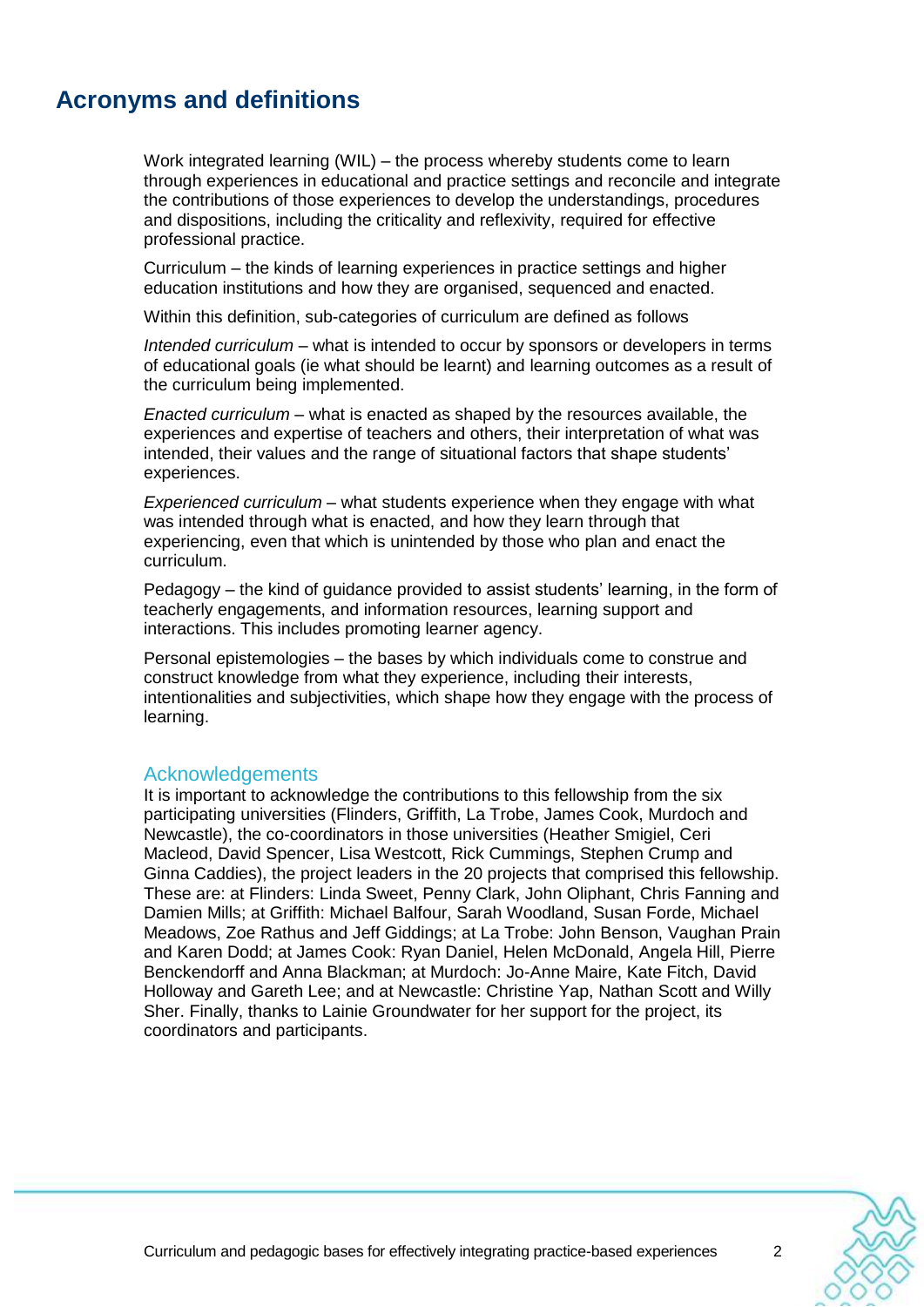# <span id="page-5-1"></span><span id="page-5-0"></span>**Program outcomes and impacts**

#### Intended outcomes

This fellowship sought to identify and appraise curriculum and pedagogic principles and practices for integrating learning experiences in practice and university settings. This includes aligning those bases to particular kinds of learning (eg conceptual procedural and dispositional outcomes). The goals were realised through three phases of fellowship activities. Firstly, it identified the kinds of curriculum and pedagogic bases that support effective work integrated learning within higher education, through prompting, sponsoring and engaging with 20 projects across a range of disciplines in six Australian universities. Curriculum, here, means the kinds of learning experiences in practice settings and higher education institutions and how they are organised, sequenced and enacted. Pedagogy, here, refers to the kinds of guidance provided to assist students' learning, in the form of teacherly engagements, and information resources, learning support and interactions, including promoting learner agency. Secondly, through the projects the fellowship sought to appraise these curriculum and pedagogic bases in terms of their particular educational worth in developing the kinds of knowledge graduates need to work effectively in their selected occupations. Thirdly, it aimed to align particular kinds of curriculum and pedagogic contributions with particular kinds of learning outcomes. Through these phases of activities, it was intended that the organisation and enactment of learning experiences within higher education can be more carefully directed to secure effective integration of students" learning experiences.

#### <span id="page-5-2"></span>Aims and questions

The fellowship aimed to generate an applicable curriculum and pedagogy of practice, whose development was guided by the following questions:

*What combination of curriculum and pedagogic practices will secure rich integration of learning experiences in academic and practice settings?*

*How are these best enacted before, during and after practice-based experience to secure the most effective outcomes?*

*What particular curriculum and pedagogic practices are aligned to secure instances of 'hard to learn' conceptual, procedural and dispositional knowledge required for effective occupational practice?*

These questions have informed the design of the fellowship, how it has been enacted and how its findings have been reported.

## <span id="page-5-3"></span>Approach and methodology

The approach adopted in the fellowship sought to address the three sets of concerns identified above in a practical and focused program of teaching development in the six participating universities. These universities were James Cook, Newcastle, La Trobe, Flinders, Murdoch and the host institution, Griffith. The initial phase comprised a review of literature including that about practices adopted in higher education. This served to identify the kinds of curriculum and pedagogic practices that had been or are being used to organise and integrate experiences across educational institutions and practice settings. For instance, the various models of structuring these experiences, (eg sandwich, block release, post-program experiences), and the kinds of pedagogic practices that have been used to assist their effective integration, were catalogued and appraised for their potential application to utilising and integrating students" learning experiences in practice settings. These models and practices were advanced as practical premises for commencing developmental activities with participating staff, and as potential guides for the three or four projects in each participating university. This process was

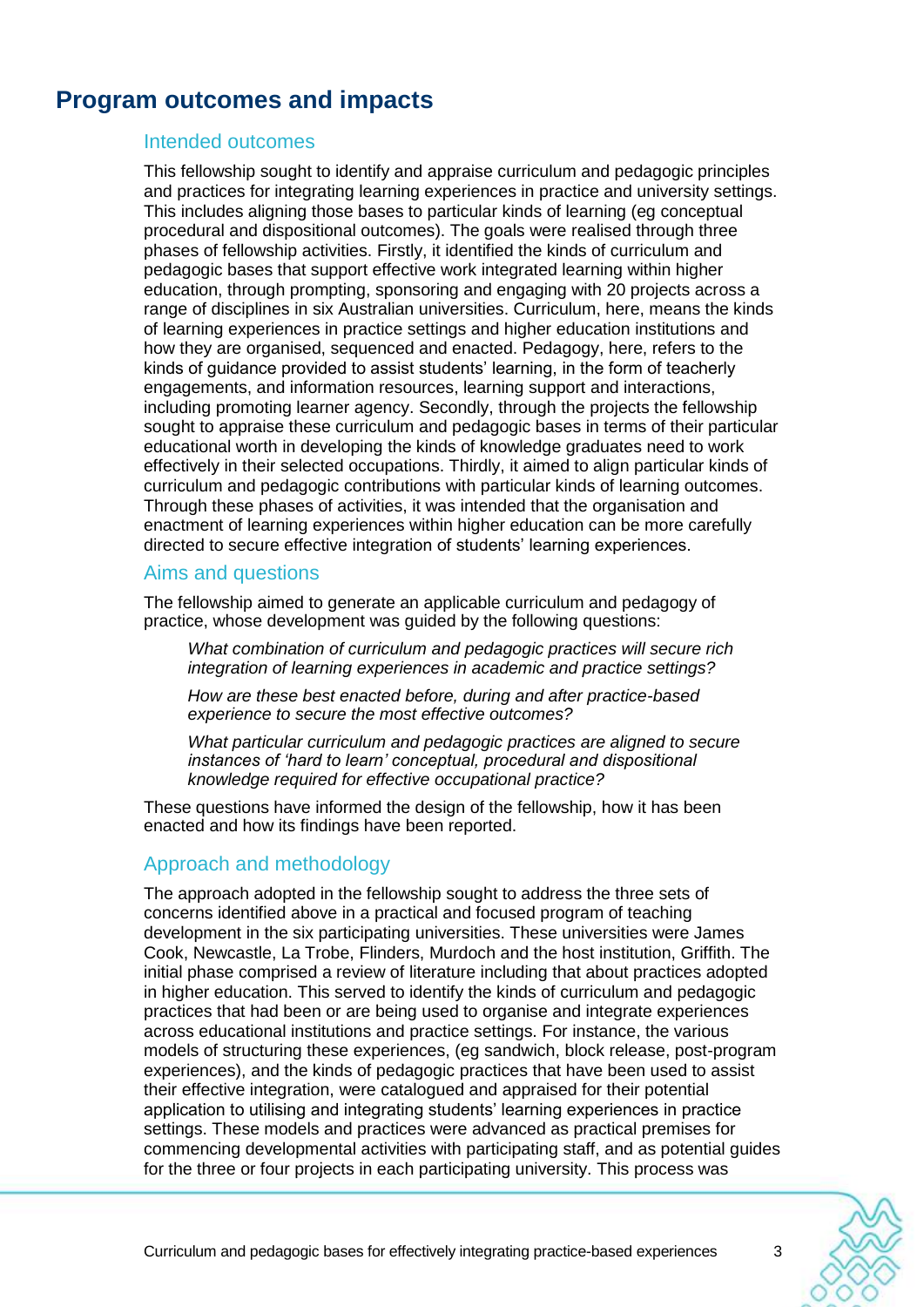enhanced by accessing literature from and engaging with European, Australian and North American traditions of promoting learning through practice.

In the second phase, the educational worth of these curriculum and pedagogic practices were appraised in terms of: i) the kinds of learning which these experiences are most likely to be generate; ii) how they can be used with best effect; and iii) to what kinds of educational purposes are they best suited. This appraisal was undertaken through prompting, sponsoring and engaging with the 20 projects across the six universities, who each nominated three or four projects for this purpose (see Table 1 below). The focus of each project was chosen by the team members, often emerging from particular concerns or issues they had encountered in the teaching of courses that included practice -based experiences. This process of engagement, and the range of projects across a wide variety of disciplines, provided a focused and purposeful (ie informed and well-aligned) basis for understanding the particular contributions of curriculum and pedagogic practices in supporting effective integration of work integrated learning within Australian higher education.

The third and final phase comprised appraising the worth of the findings from the 20 projects to other areas of teaching. This included how the educational requirements of particular kinds of higher education programs can best be supported by curriculum and pedagogic principles identified through the fellowship activities. The participating universities, the academic areas that hosted the projects and the names of participant researchers are summarised in Table 1 below. These projects comprise the core of the fellowship activities. As noted in this table, two of the participating universities nominated a fourth area and project that added further diversity and richness to the fellowship activities.

| <b>University</b> | <b>Teaching area</b>     |           | <b>Teaching area</b>         |                 | <b>Teaching area</b>            |                         |
|-------------------|--------------------------|-----------|------------------------------|-----------------|---------------------------------|-------------------------|
| Griffith          | Law                      |           | Journalism                   |                 | <b>Applied Theatre</b>          |                         |
|                   | (Rathus/Giddings)        |           | (Meadows/Forde)              |                 |                                 | (Balfour)               |
| James             | <b>Creative Arts</b>     |           | Education                    |                 |                                 | <b>Business</b>         |
| Cook              | (Daniel)                 |           | (Hill/McDonald)              |                 |                                 | (Benckendorff/Blackman) |
| Newcastle         | <b>Business/Commerce</b> |           | <b>Music</b>                 |                 | Engineering                     |                         |
|                   | (Yap)                    |           | (Scott)                      |                 | (Sher)                          |                         |
| La Trobe          | <b>Health Sciences</b>   |           | Education                    |                 | <b>Communication &amp; Arts</b> |                         |
|                   | (Dodd)                   |           | (Prain)                      |                 | (Benson)                        |                         |
| <b>Flinders</b>   | Social Work              |           | <b>International Tourism</b> | <b>Business</b> |                                 | Medicine                |
|                   | (Clarke/Oliphant)        | (Fanning) |                              | (Mills)         |                                 | (Sweet)                 |
| Murdoch           | Chiropractic             |           | <b>Business</b>              | Engineering     |                                 | <b>Public Relations</b> |
|                   | (Maire)                  |           | (Holloway)                   | (Lee)           |                                 | (Fitch)                 |

#### **Table 1: Participating universities, projects, participants and disciplinary focus**

As can be seen in the table, the fields of study comprising these projects are broadly representative of the range of disciplines from the social, physical and health sciences that are to be found in contemporary comprehensive Australian universities. To provide just a little more information about each project, the titles of the projects are presented in Table 2, and are elaborated upon in Annex A (Project information and contact sheet) and Annex B (National Teaching Fellowship Forum booklet).

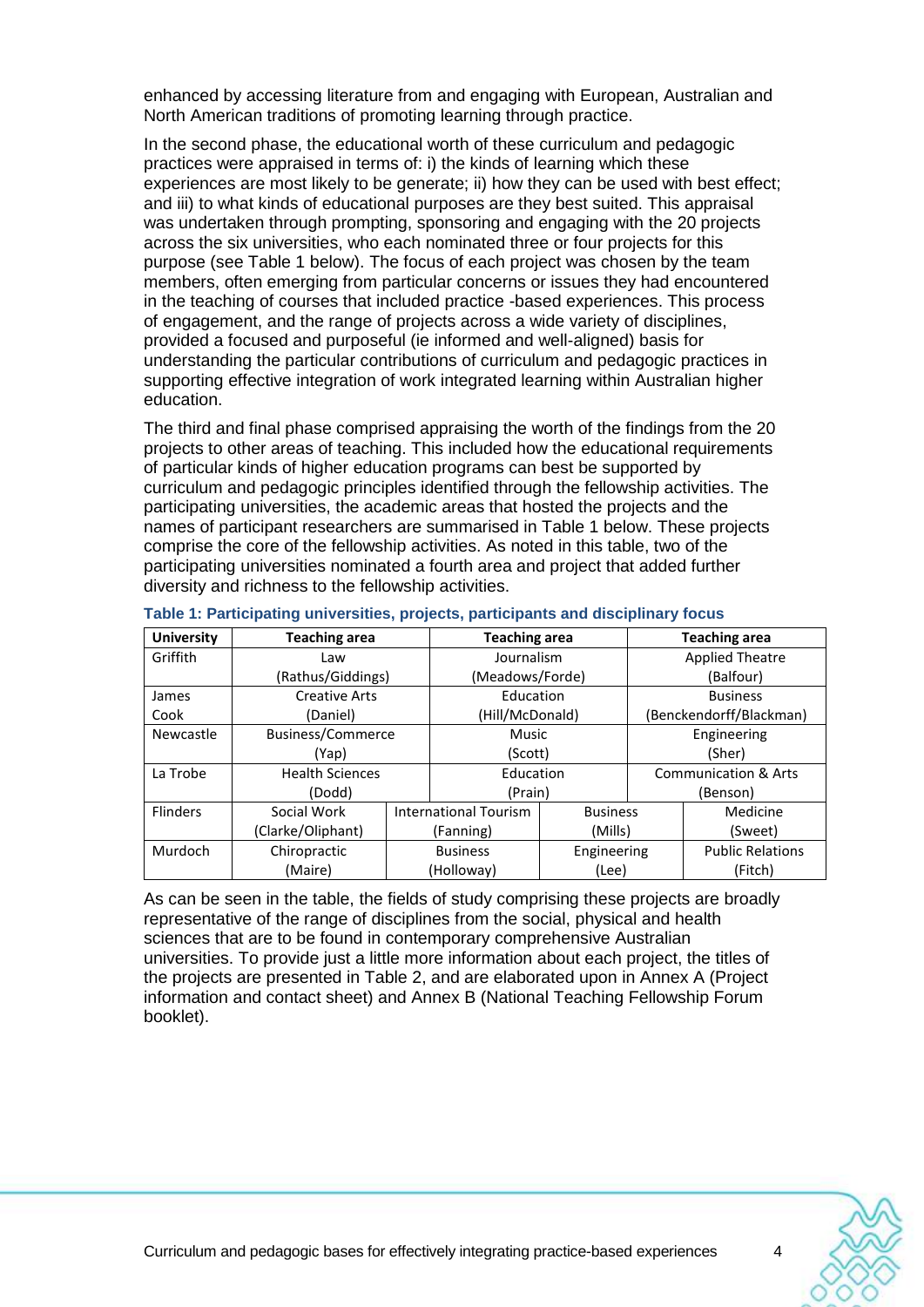|  |  | Table 2: Teams, disciplines and project titles |  |  |  |  |
|--|--|------------------------------------------------|--|--|--|--|
|--|--|------------------------------------------------|--|--|--|--|

| <b>Team (Discipline)</b>             | <b>Title</b>                                                              |
|--------------------------------------|---------------------------------------------------------------------------|
| Ryan Daniel (Creative Arts)          | Careers, career development and creative arts students: An                |
|                                      | investigation of the impact of theory on practice                         |
| Pierre Benckendorff and Anna         | Learning and Earning: What do business students learn from part-time      |
| <b>Blackman (Business)</b>           | employment?                                                               |
| Helen McDonald & Angela Hill         | Navigating new identities: Indigenous teacher aides moving to pre-        |
| (Education)                          | service teacher status                                                    |
| Christine Yap<br>(Business/Commerce) | Embedding work-integrated learning in the Business curriculum             |
| Nathan Scott (Drama/Music)           | Preparing Creative Artists for the Creative Industries: Helping Musicians |
|                                      | Cope with a Range of Work Environments                                    |
| Willy Sher (Engineering)             | Faculty of Engineering and Built Environment students' views about        |
|                                      | their industrial experience / work-integrated learning.                   |
| Karen Dodd (Allied Health)           | Professional Placement Preparation Program for Entry-Level Prosthetics    |
|                                      | and Orthotics and Podiatry Students                                       |
| Vaughan Prain (Education)            | Enhancing developmental coherence in a teacher preparation program        |
| John Benson (Communication)          | The Debrief                                                               |
| Penny Clark (Social Work)            | Preparing International Social Work Students for Practice                 |
| Chris Fanning (International         | Flinders Tourism Work Integrated Learning Program - evaluating            |
| Tourism)                             | learning outcomes                                                         |
| Damien Mills (Accountancy)           | Developing a WIL curriculum and pedagogy at Flinders Business School      |
| Linda Sweet (Medicine)               | Integrating workplace based learning and continuity through the first     |
|                                      | clinical year of the graduate entry medical program                       |
| Jo Anne Maire (Chiropractic)         | Influence of an Overseas Clinical Placement on the Acquisition of         |
|                                      | Cultural Competence in Chiropractic Students                              |
| David Holloway (Accounting)          | BUS2011 Work Based Business Learning - Murdoch Business School            |
| Gareth Lee (Engineering              | A web-based tool for mediating interaction with industrially-based        |
|                                      | engineering internship students                                           |
| Kate Fitch (Public Relations)        | Developing professionals: Student experiences of a real-client project    |
| Susan Forde & Michael                | The impact of co-operative peer reflection on the integration of work     |
| Meadows (Journalism)                 | integrated learning into journalism education                             |
| Michael Balfour & Sarah              | Developing the capacities of applied theatre students to be critically    |
| <b>Woodland (Applied Theatre)</b>    | reflective learner-practitioners                                          |
| Zoe Rathus & Jeff Giddings           | Integrating and Sequencing Clinical Insights and Experiences Across the   |
| (Law)                                | Law Curriculum                                                            |

Across the three phases of the fellowship, the engagement with and involvement of the participating universities was central to the enactment of its activities, and the degree to which the findings of the 20 projects could be utilised. Consequently, it is necessary to briefly outline how the participation of the universities and their staff progressed.

To take part in the fellowship, each participating university was asked to:

- identify three teaching areas, and projects from those areas  $\bullet$
- nominate a coordinator
- promote active engagement in the process of appraising, understanding and  $\bullet$ building ideas about how work integrated learning should proceed in each of these teaching areas during the fellowship
- be willing to support the trialing and appraising approaches to support  $\bullet$ integrating practice-based experiences before, during and after the experiences

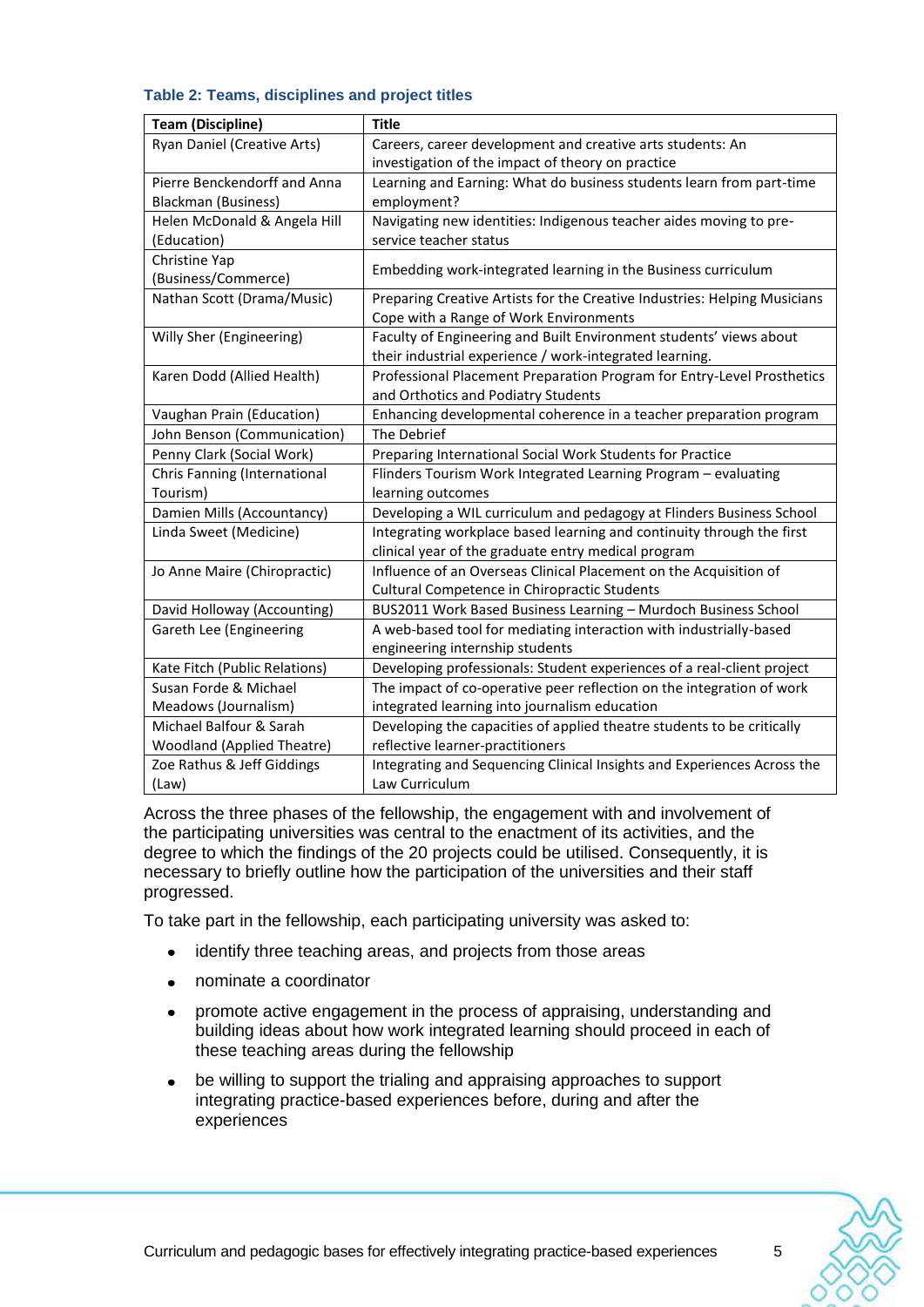- engage with other participating universities and staff to share projects and findings to understand better how these experiences might develop the kinds of learning outcomes required for specific teaching areas
- disseminate the outcomes to other teaching areas
- collaborate in disseminating findings to practitioner and scholarly audiences (ie published outputs).

In all, a large number of university staff, students and others who directly participated in the fellowship program, or its associated projects. These participants include the 36 members who are directly involved in projects, the five coordinators at each of the universities, the more-than 800 students who were involved in different ways in the projects, and over 80 other participants (ie practitioners, employers, university staff) who were involved in the projects, meaning that over 1000 individuals associated with higher education provision were involved in some way with the projects. When those who attended the symposium organised at each of the participating universities are included, this meant that over 1200 people associated with higher education provision engaged directly with the fellowship activities, as set out in Appendix Four.

It is noteworthy that some of the key bases for the institutional involvement for participating in this fellowship were established at an event in October 2008, when representatives from the six universities participated in a two-day event focused on work integrated learning and sponsored by the Innovative Research University group (IRUA), of which they are all members. The collegiality and goodwill developed at that event led to an interest in and commitment to take part in this fellowship. This earlier engagement is worth mentioning because some of the key premises that underpinned the process through which the fellowship progressed, were an openness to share, and collegiate engagement and participation in the program, which were established at and flowed from that event.

The progress of the fellowship activities was also very much founded in the participants" i) selecting and developing their own projects, guided by the fellow; ii) engaging in activities (ie visits, workshops, video conferences) with him; and iii) shared engagements within each participating university and across all universities, participants and projects. In all, the key fellowship events included:

- the development of approaches to implement and improve work integrated learning arrangements in each of the projects
- sharing findings with other IRUA universities progressively, through video conferences and materials
- each project working with the fellow over a 12 month period through visits and engagements
- organising dissemination activities, including a symposium held in the final phase, within each of the participating universities
- all projects and participants engaging in a two-day dialogue forum (ie presenting, sharing and discussing findings) in Brisbane and
- disseminating the findings across the participants' areas of professional practice.

Cumulatively, these events assisted in developing productive working relationships between the fellow and the participants and amongst the participants and projects within each institution and, in many cases, across institutions. For instance, some of the participants have gone on to work together on other projects.

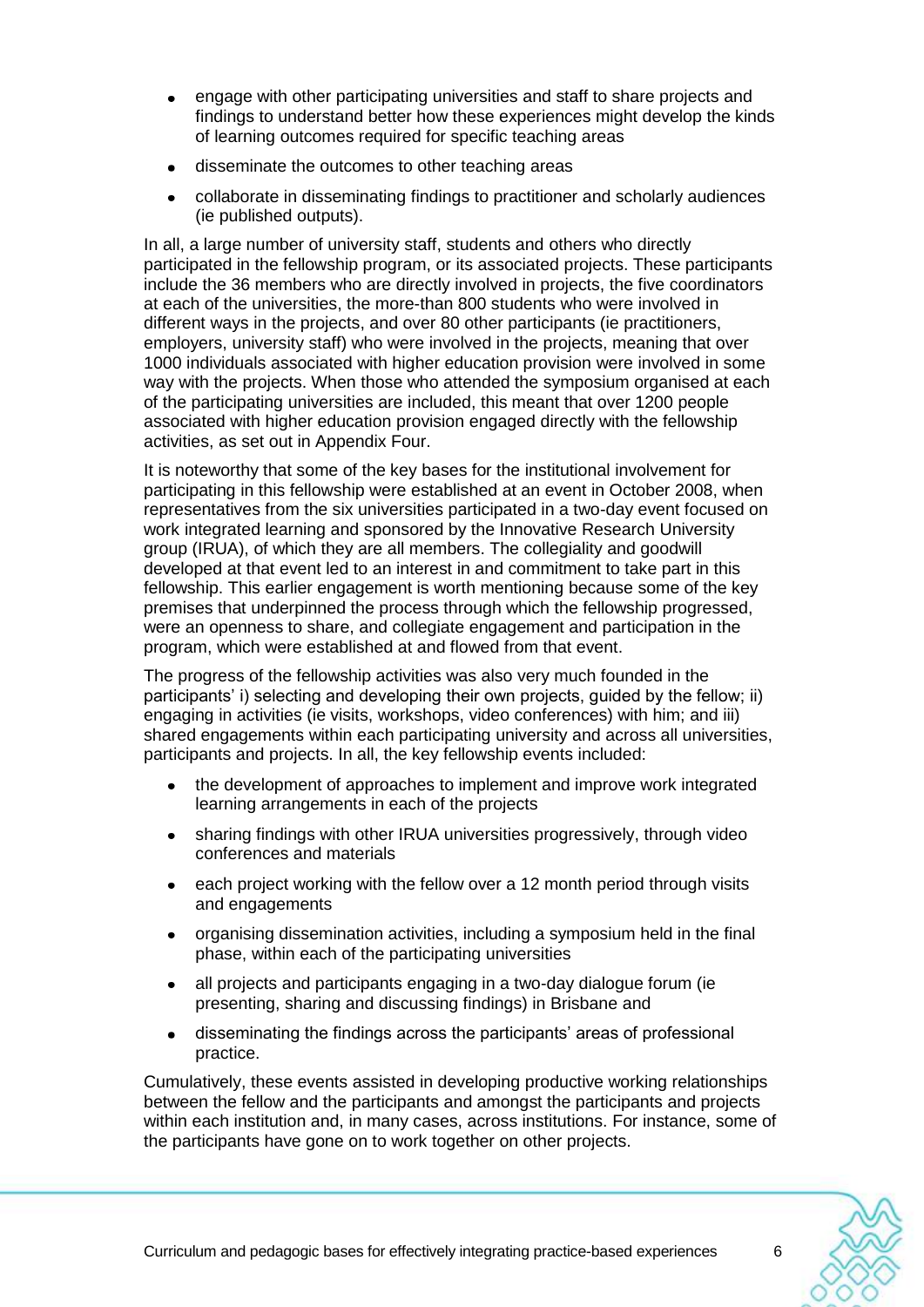# <span id="page-9-0"></span>Project description and reporting

As the 20 projects were the main activities of the fellowship, their initiation, form and development were central to achieving the fellowship"s goals. Consequently, the projects had to be designed in ways that directed their efforts to be consistent with these goals, yet provided the flexibility for participants to undertake their own projects in relatively unconstrained ways. A key device for shaping the project activities was the development and utilisation of a project description template and then, after the practical enquiries had been completed, a template to guide the reporting from each project. Pressing the participants into preparing a description of the project through the template encouraged them to focus on and specify: i) the particular teaching and learning problem they were seeking to address; and ii) how they were seeking to respond to that problem within their project. These descriptions, collated into a single document and disseminated to all participants, provided a helpful resource (see Annex A, Project information and contact sheet). In a similar way, a template was also developed and distributed to participants to describe and report their projects' findings. The template was designed to assist participants address the kinds of issues that were the focus of the fellowship, and to ensure that there were some bases for compatibility and comparability across each of the descriptions and the reports.

The fellow provided advice about the purposes and criteria of reports as follows:

- 1. The report will provide a resource for other participants to engage with understanding your work and developing the curriculum and pedagogic principles and practices at the forum.
- 2. The report will be helpful in your reflecting upon and advancing findings from your project.
- 3. The report will be a resource that will be used by the fellow and the two international experts following the meeting to draw out ideas and synthesise findings.
- 4. The report will provide a tracking process from which you may wish to go on and produce chapters and articles.

The consolidated reports from the project generated as a result of this process are found in Annex B (NTF Forum booklet). The organisation of these documents through the templates was important for three reasons. The participants were working in six universities distributed across five Australian states. Hence, firstly, it was helpful to have a framework that was clear and could be followed by participants largely working independently. Secondly, it was essential to have the focus of the fellowship activities and intended outcomes as key elements of these documents. Thirdly, the use of common headings helped the progression of projects through the alignment of their activities, considerations of their data and the generation of findings for each of projects and their combined contributions.

# <span id="page-9-1"></span>Using and advancing knowledge

The fellowship drew upon distinct bodies of literature and knowledge. These included theories associated with constructivist learning perspectives, cultural psychology, curriculum, pedagogy and also personal epistemologies. These theories were selected because of the need to understand and account for contributions to students" learning arising from both the physical and social settings in which they act and learn, as well as the person-dependent processes that shaped that learning. Given the strong emphasis on curriculum, applicable concepts were also required here. In particular, considerations of curriculum as something which is organised to achieve intended purposes and to account for particular interests (the intended curriculum); implemented by teachers through the particular learning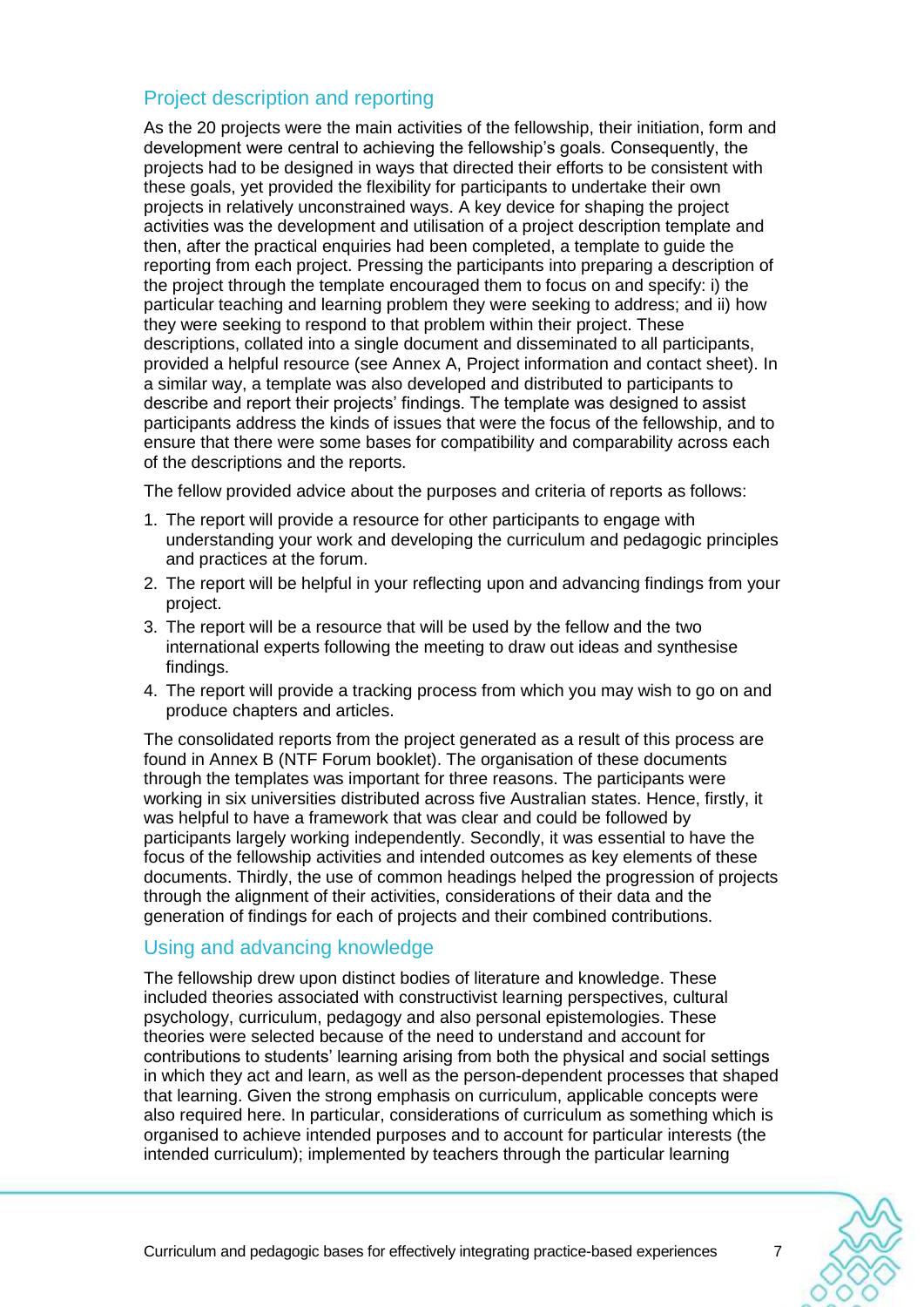experiences they select for their students (the enacted curriculum); and also how students respond to, construct and learn from these experiences (ie the experienced curriculum) were all necessary. Underpinning the selection and use of these concepts is a primary concern about student learning.

Moreover, the concepts adopted for this fellowship drew upon four specific forms of the fellow's previous research: i) into learning in and for work; ii) into the requirements for occupational practice (ie working knowledge); iii) on the contributions of an individual"s agency in work integrated learning arrangements; and iv) conceptions of ordering pedagogic and curriculum arrangements to secure effective learning. Together, these bodies of knowledge were drawn on in the fellowship to shape its enactment.

#### **Key contributions**

From this fellowship, five key contributions to knowledge emerge.

Firstly, from the findings, it is clear that the concept of the integration of learning experiences needs to go beyond a consideration of the physical and social settings in which students participate, to include the personal processes of experiencing and reconciliation of what is experienced by the learners in each of the settings.

Secondly, although curriculum and pedagogy are often seen as core constituents in the provision of learning experiences, we need to add to this duo a consideration of students" personal epistemologies. Without consideration of the ways in which students engage with and learn from the experiences provided for them (ie curriculum) and the pedagogic practices that are enacted, our consideration of these core explanatory concepts fail to fully inform.

Thirdly, merely providing practice-based experiences for students is insufficient to achieve the kinds of learning required to secure smooth transitions to practice, and the development of effective and critically-oriented professional practitioners. Instead, there is a need to enrich those experiences through preparation, engagement and opportunities to share and reconcile what has been contributed by these experiences.

Fourthly, and following from the above, the findings highlight the importance of enacting the kinds of pedagogic practices that are most likely to develop engaged and critical practitioners. They are likely to be those that permit: i) the articulation and critical appraisal of concepts, and their reconciliation or transformation through this discussion; ii) opportunities to use specific procedures, iii) consideration of their applications and limitations and iv) understanding how these procedures come together to shape more strategic accounts of knowledge in use to address complex problems, and v) an appraisal of the kinds of dispositions that shape that practice in operation.

Fifthly, the need to engage, prepare and extend students as active and agentic learners is central to the effective integration of experiences across practice and higher education settings, their ability to engage in professional practice and their becoming effective critical and reflexive practitioners.

The premises for claiming these contributions are elaborated across the following sections, commencing with a discussion about the nature of the integration of learning experiences and how they might be conceptualised and best progressed.

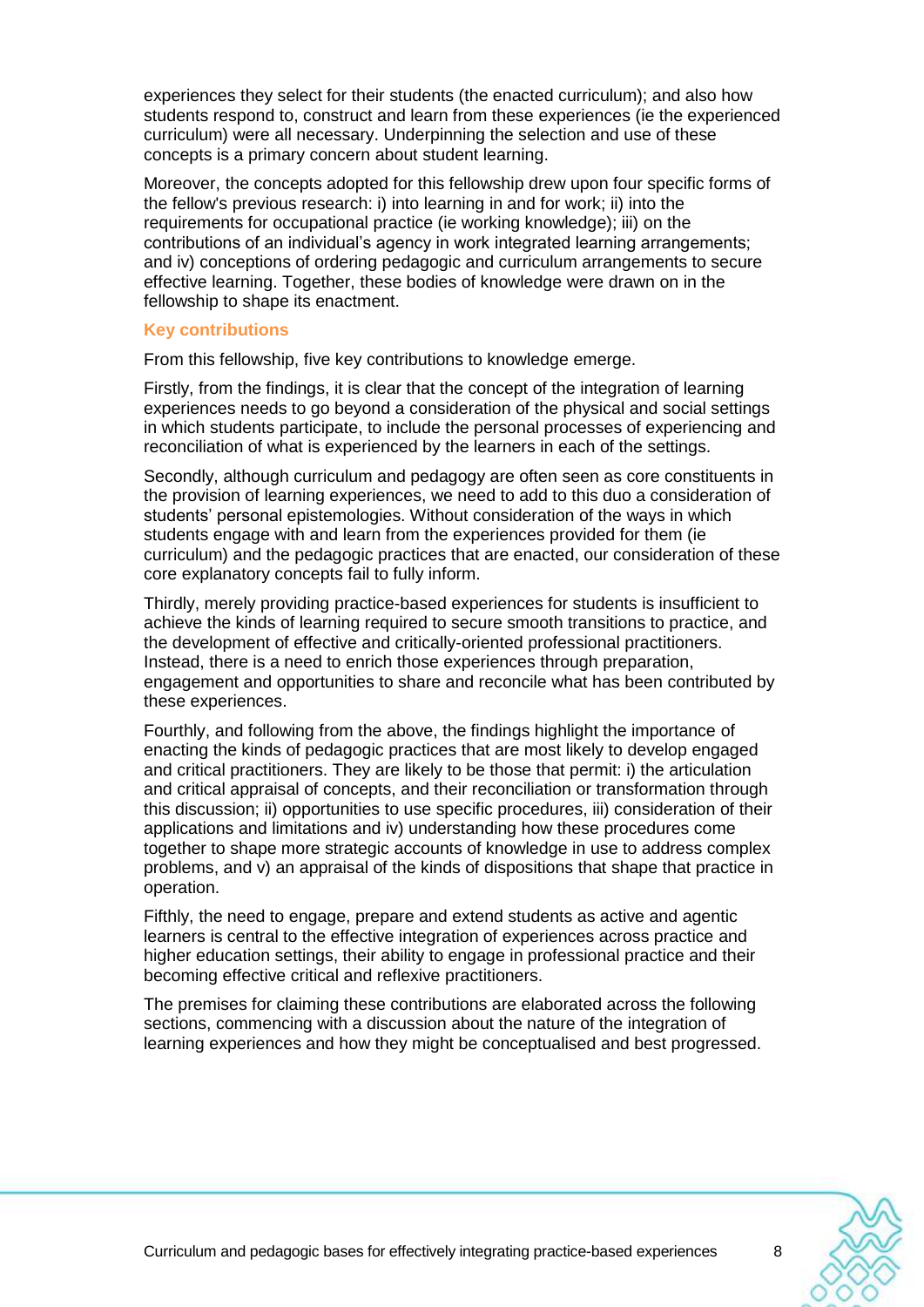# <span id="page-11-0"></span>Conceptual clarification: integration of experiences

The integration of students" learning experiences across academic and practice settings is currently of considerable interest within the higher education sectors of a number of countries, and Australia is far from an exception here. Much of this interest is driven by an increased emphasis on higher education programs with specific occupational focuses and the associated expectation that graduates will move smoothly into effective practice in their selected occupations (Department of Innovation, 2008; Universities Australia, 2008). These imperatives are now driving an increasing number of higher education students to participate in authentic professional practice activities as part of their courses or programs, for instance in the so called foundation degrees in the United Kingdom and through work integrated learning (WIL) arrangements in Australia. These practice-based experiences are referred to under a range of titles: teaching practicums, clinical placements, industry placements, internships etc. Of course, many of these arrangements have long been part of higher education provision in programs such as in medical, nurse and teacher education programs.

Yet, these kind of practice-based experiences are now being more extensively requested, required and enacted across a much wider range of higher education programs. Consequently, much effort and many resources are being expended to secure these experiences for university students far more generally. Beyond providing student access to experiences in practice settings, there is a need for the learning arising from these experiences to be effectively integrated with what students are learning elsewhere in their programs. This goal likely requires making explicit to students the links between what is learnt through experiences in both settings, because these may not always be apparent. Indeed, it is unlikely that smooth transitions and effective practice will be realised without students making such links, because being able to make associations between experiences in the two settings will likely provide important contributions to learning the knowledge required for effective practice. Moreover, the allocation of both institutional resources, on the part of the university, and personal resources, on the part of students, will not be optimised unless the contributions of both settings are effectively engaged with and integrated.

There are few available explanatory accounts about what constitutes such integrations, and how they might best be realised in higher education (Eames & Coll, 2010). With limited advice available to university-based educators and administrators about what comprises the learning process behind such integrations, it is difficult to be confident about the kinds of curriculum and pedagogic practices that should be selected and enacted to secure these integrations for particular educational purposes (Grollman & Tutschner, 2006; Stenstrom et al., 2006). There are, of course, a number of ways in which the integration of learning experiences across academic and practice settings might be considered and realised by drawing on existing conceptions and theories of learning. Well-traded terms such as transfer and adaptability provide a basis to explain the integration process. Yet, the particular emphasis here on students' negotiating two distinct kinds of social settings suggests a need to include a consideration of both physical and social settings, as well as students' cognitive processes. Yet, there are quite distinct conceptions of this process, with one set of distinctions being between those that privilege the social or personal contributions to their learning.

For instance, one view is to consider the characteristics and potential contributions of both physical and social aspects of academic and practice settings, to capture their separate contributions to students" learning, and then reconcile their combined contributions against what needs to be learnt for the target occupational practice. That is, curriculum developers would need to identify how each setting can

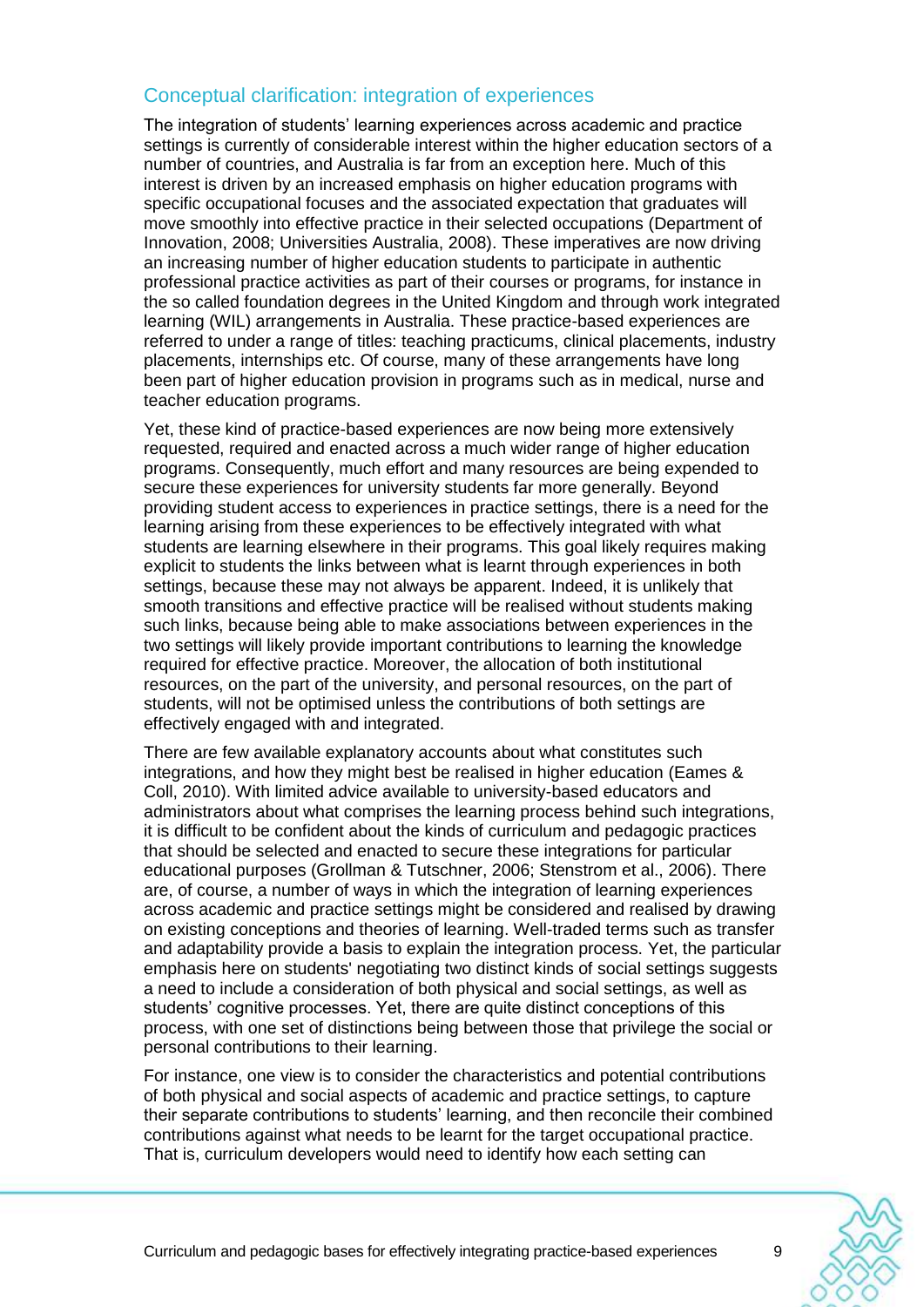contribute to realising the particular educational goals and then construct the curriculum and pedagogic means to utilise and integrate such contributions as directed towards those goals. In this approach, the settings are viewed as objective entities that have particular qualities and are able to provide students with access to particular forms of knowledge.

A second approach is to privilege students as active constructors of their knowledge in each setting, and who thus play a significant role in the task of integrating what has been experienced (and learnt) in both settings. In this approach, the students' process of "experiencing" is emphasised and seen in terms of how they subjectively construe and construct knowledge from what they experience in and across the two settings. A third way, which is the one adopted to inform this fellowship, is a combination of both of these. This approach recognises the duality between the contributions of the physical and social settings and how individuals construe what is learnt. In this way, it constitutes a socio-personal conception of the integration of these experiences. This explanation of integration includes a consideration of what each of the two environments can potentially and should afford students, yet also how students do, can and should engage in, learn through, and integrate these experiences, albeit in personally distinct ways. Consequently, a socio-personal explanatory account is offered here to elaborate what constitutes these integrations and to inform how they might be most effectively promoted in higher education.

#### **Integration as shaped by socio-personal factors**

The physical and social environments in which students engage and experience are important starting points for considering the integration of learning experiences intentionally provided in academic and practice settings, because these are not merely neutral environments in which activities occur. Instead, these settings play a role in shaping students" thinking, acting and learning and, in particular ways because they provide access to particular experiences from which they may learn (Billett, 1998; Brown, Collins, & Duguid, 1989; Greeno, 1989). As the goal-directed activities individuals engage in, by degree, shape their cognition (Rogoff & Lave, 1984), the particular activities in which students engage, in both practice and higher education settings, will likely have particular cognitive consequences. This is because the intended goals and the contributions engaged with shape their learning. Hence, because academic and practice settings afford students quite different kinds of activities and interactions, particular kinds of learning can potentially arise from experiences in both settings. Therefore, in considering how an integration of experiences across the academic and practice settings can be understood, it is useful to view each of the settings as physical and social environments that afford students particular kinds of experiences from which they construct knowledge (ie learn). Likely, elements of all three forms of the knowledge required for work performance: conceptual, procedural and dispositional, will develop from experiences in each setting. Hence, although conceptual knowledge, which comprises facts, concepts and propositions, is often aligned with theory, there is little evidence to suggest that this kind of knowledge is restricted to being learnt through educational settings alone.

Importantly, then, the development of these forms of knowledge is not restricted to what is being taught in academic settings (Rogoff & Lave, 1984; Scribner, 1984), as they arise in both kinds of settings. It is likely that much of the lower levels of conceptual knowledge – facts and concepts – and deeper forms of understanding – characterised by rich associations and links – will be learnt through engagement in activities outside of intentional learning experiences within education institutions (Billett, 2009a; Newman, Griffin, & Cole, 1984). The process of engaging in activities and using a range of related concepts can lead to understanding the associations amongst them. Indeed, it is the repertoire of experiences that individuals enjoy through engaging in practice settings that leads to rich associations between ideas

Curriculum and pedagogic bases for effectively integrating practice-based experiences 10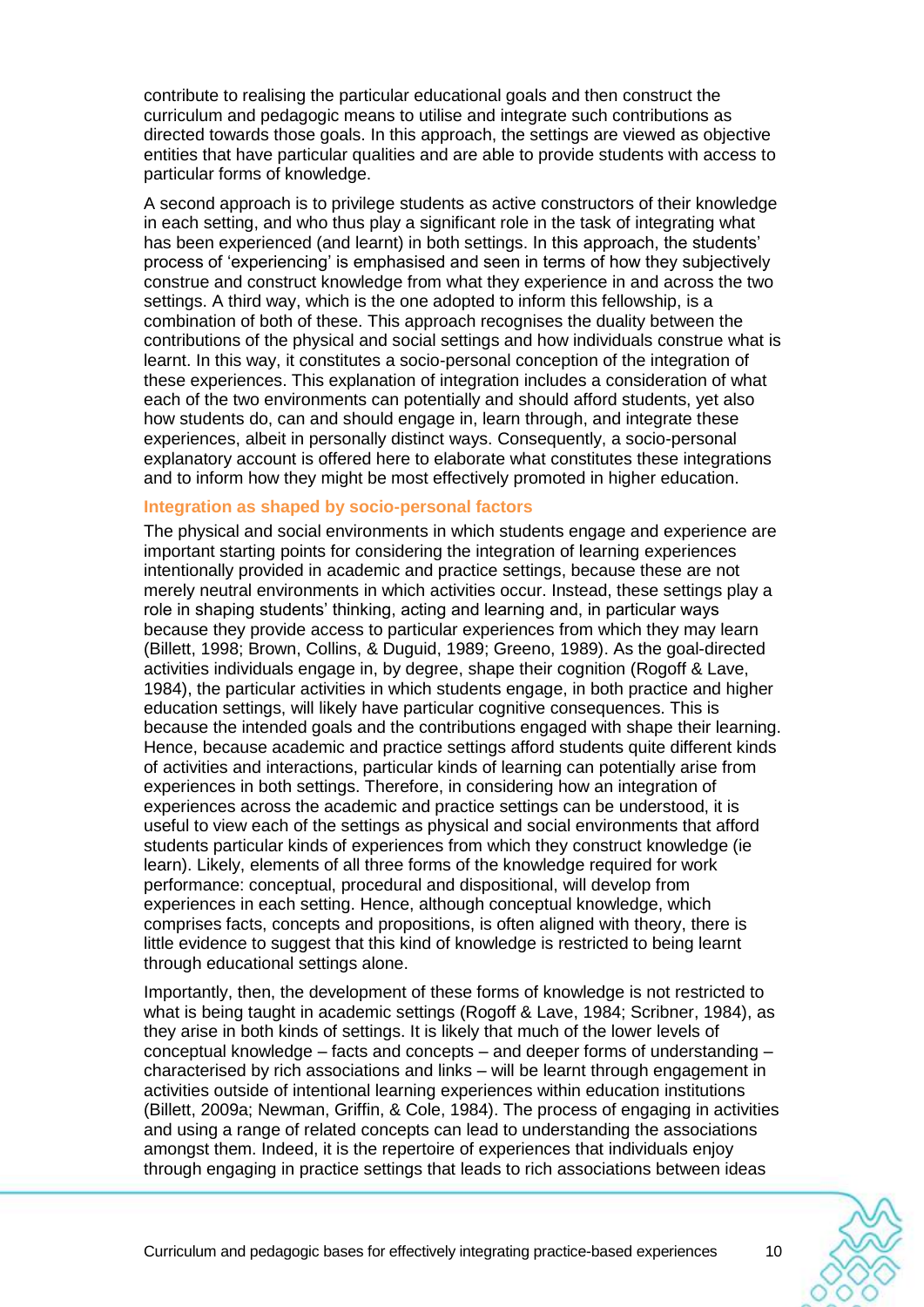that are central to higher order conceptual knowledge of the kinds required for effective performance in work tasks. For instance, what is referred to as deep conceptual knowledge is characterised by links and associations amongst concepts and these most likely arise through the kinds of experiences that occur over time, and through activities that provide opportunities for establishing causal and other kinds of links (Roth & Roychoudhury, 1993). Thus, experiences in practice settings, such as engaging in goal-directed activities, monitoring performance and appraising activities are likely to be generative of this kind of knowledge. So, proposing that theory (ie conceptual knowledge) or higher order conceptual knowledge arises only from engagement in academic settings is erroneous and unhelpful.

An alternative starting point in conceptualising the process of engaging and integrating experiences across academic and practice settings is to consider integration from the learners' perspectives. This conception accepts and emphasises humans as active constructors of their knowledge, as they make meaning from their experiences. It, therefore, acknowledges that there can be no guarantee that what is afforded students by a particular academic or practice setting will be appropriated or 'taken up' by them (Luria, 1976) in anything like the way intended. Students may accept or reject what is suggested to them (Hodges, 1998), or their construals and constructions of what has been suggested may be partial or incomplete, or they might simply misconstrue the contribution of the setting. Importantly, in such a view, learners are now placed at the centre of considerations for realising the integration of learning across settings. That is, how students engage with what is provided in both settings and then seek to reconcile, reject or ignore the contributions from elsewhere will shape how they go about integrating their experiences. Hence, this account of the personal acknowledges that students" prior or pre-mediate experiences (Valsiner & van der Veer, 2000) and how that knowledge, and their ways of knowing, come to shape what and how they learn from what they experience in the two settings. This includes how they elect to reconcile what they experiences across both settings. Also, more than just personal histories, students" capacities, knowledge of particular discourses and interests all shape how and with what degree of intentionality and effort they will engage in these settings and reconcile what they have learnt from each.

This view of integrations emphasises the important role that individuals have in constructing knowledge, and that these processes are ultimately, by degree, persondependent. For instance, how students engage in interactions and activities in both settings will shape the potential for the development of rich conceptual knowledge and the formation of associations between concepts and propositions that are so central to the development of expert practice (Chi, Feltovich, & Glaser, 1981; Ericsson & Lehmann, 1996). This development is not the kind that will automatically occur from a particular form of teaching. Hence, it is through the level and effort of students' engagement in their thinking and acting that these higher forms of learning occur (Roth & Roychoudhury, 1993). Similarly, with procedural development, the degree by which individuals elect to practice, monitor and seek to develop their procedural capacities is shaped very much by personal factors (Anderson, 1993). And, perhaps it is here that the importance of students' dispositions becomes most evident. Individuals" construction of knowledge is more than a cold cognitive process – a visceral reaction to stimuli. Instead, this construction is shaped by individuals" interests and emotions (Perkins, 1997; Tobias, 1994). It follows that issues that are central to individuals" well-being, their interests, and their sense of self, are more likely to be engaged with effortfully than activities they regard as being uninteresting and of little worth. So, personal interest and intentionality play out strongly in the constructive process discussed here. Effortful engagement will likely lead to a richer learning experience and stronger development than uninterested participation in activities, no matter how potentially rich (Perkins, Jay, & Tishman, 1993). Another

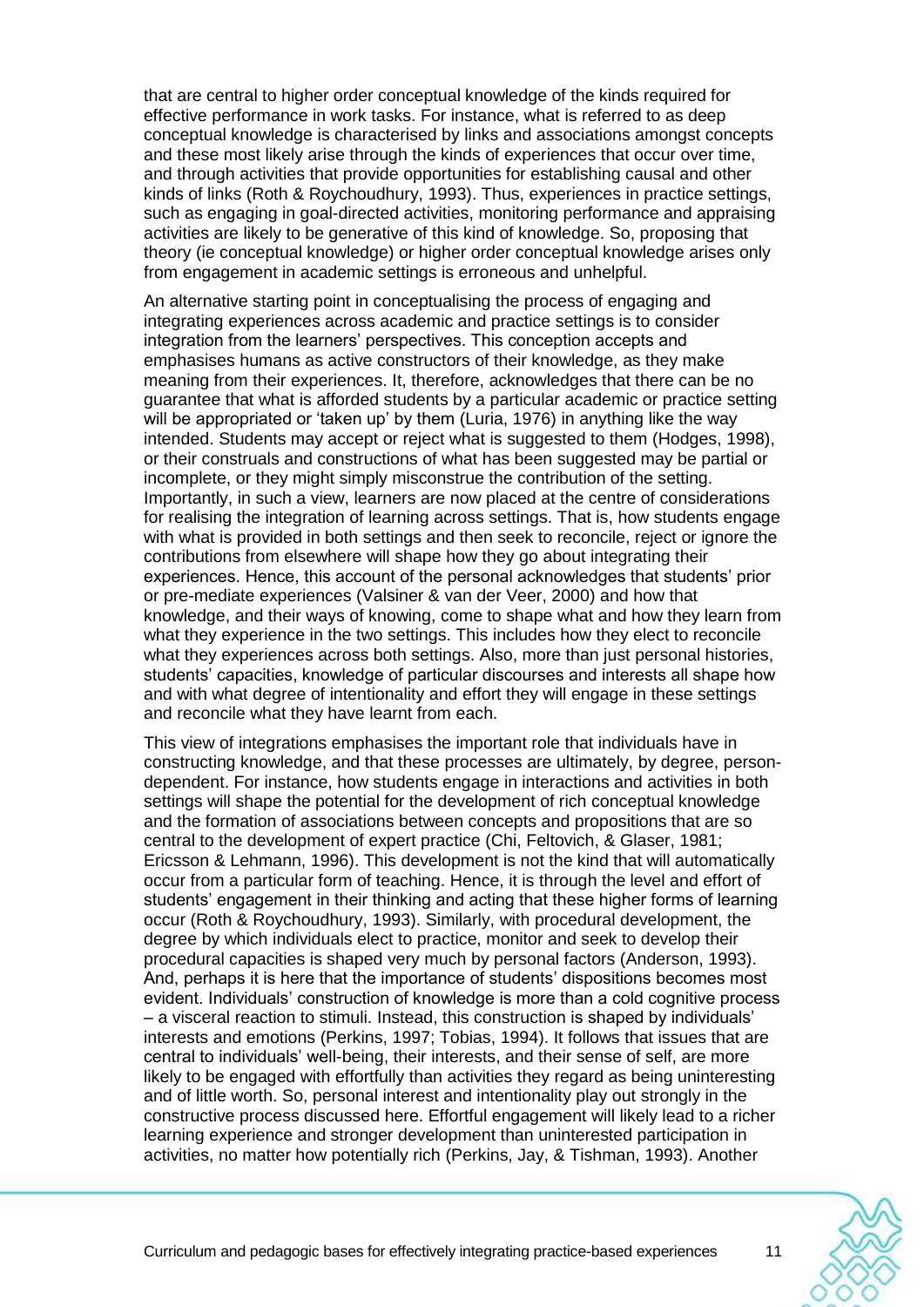factor to be considered in this conception of integration is students' readiness: what they know and therefore, can construe from what they experience.

Moreover, a consideration of personal contributions also extends to brute factors such as weariness, alertness, fatigue and tiredness (Billett, 2009a). These factors shape how individuals engage with, and construe and construct from, what they experience. It also extends to the range and number of concepts that students are asked to engage with and reconcile, and what may or may not constitute an overwhelming experience. Just as the social world is unable to project its message uniformly and unambiguously, so too students' construal and construction of that message is shaped by personal bases through which they construct knowledge: their ways of knowing. Yet, despite what has been advanced above, the fact that students need to construe and construct from the contributions of both these settings suggests that, alone, a purely personal perspective provides an incomplete account of how students engage with, construct knowledge from and integrate experiences across the two kinds of settings. Considerations of the social settings and brute factors are also required.

It follows from the perspectives above that a fuller explanation of how learning experiences are integrated necessitates accounting for both the settings that afford particular kinds of contributions (ie activities and interactions), and how higher education students utilise their knowledge in engaging in these experiences and, then, integrating them through socio-personal processes (see Figure 1). At one level, this explanation seeks to account for the diversity of experiences afforded students in different kinds of work or practice settings, and university programs, and their diverse constructions of what was experienced. What for one student might be a highly inviting and engaging experience, for another might be uninviting and not of interest or worthy of engaging. The kinds of activities that students are invited to participate in might be new and interesting for some of them, but very familiar, and possibly uninteresting for others. For example, student nurses who have had a range of clinical roles (as enrolled nurses, nursing assistants etc) might view what they are being taught about clinical practice as common sense. Equally, the affordances of social settings, such as support offered by more experienced workers, might be greatly welcomed by some students, and seen as unhelpful interfering by others.

In Figure 1, it is proposed that the two environments potentially provide access to conceptual, procedural and dispositional forms of knowledge as mediated by both the affordances of each setting and how students construe and construct that knowledge. The process of appropriation (Luria, 1976) or making knowledge one"s own, comprises that process of reconciling the contributions from the two different settings. This process of reconciliation, in turn, leads to changes in an individual's personal domain of knowledge, which, if appropriately directed, can constitute both the canonical and situational variations of knowledge required for effective occupational practice.

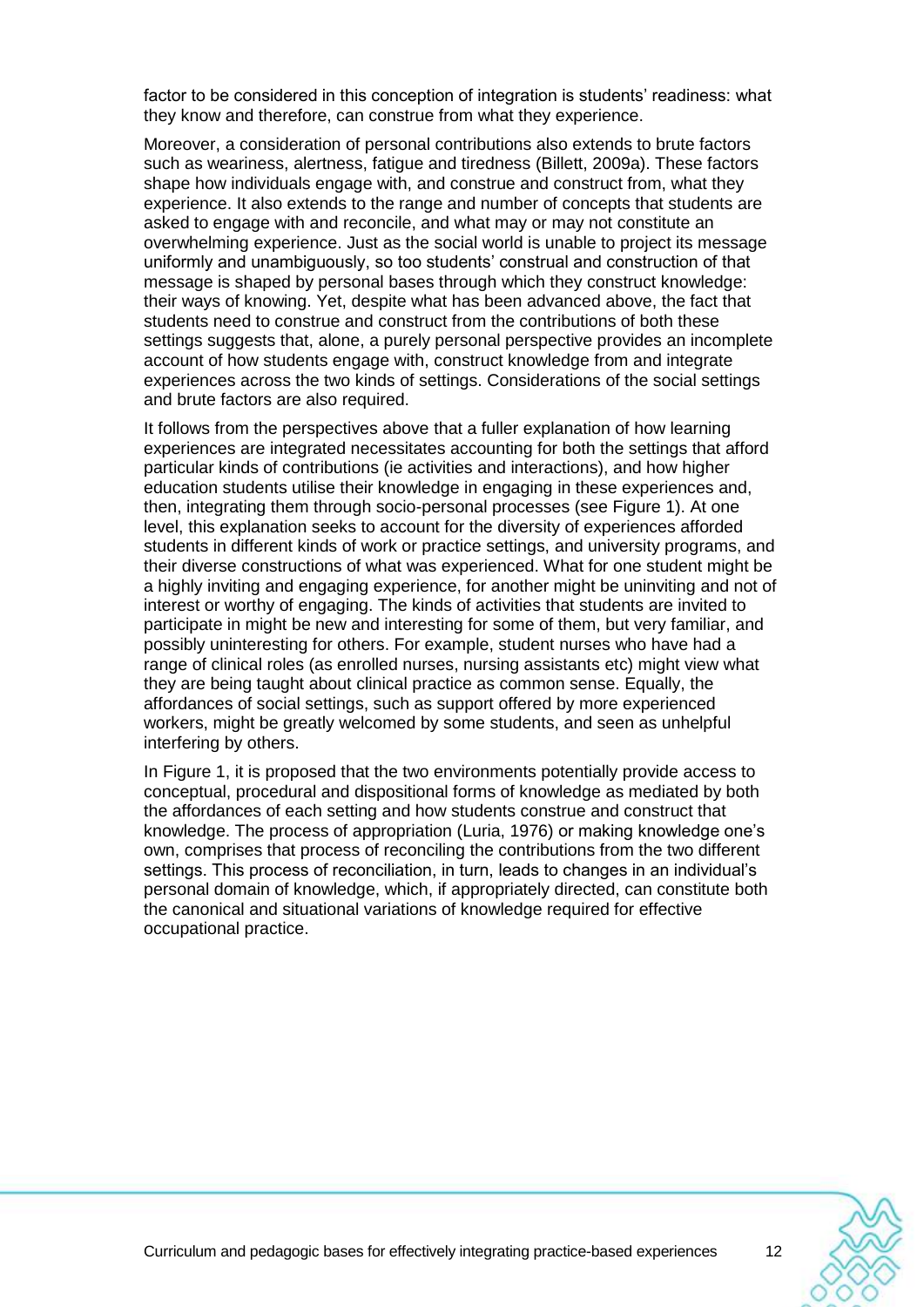#### **Figure 1: Socio-personal account of integration**



Yet, in all of this, the process by which individuals construe and construct knowledge is premised upon what they know (ie their cognitive experience) and have experienced (ie their pre-mediate experience) (Valsiner, 2000). It is impossible, therefore, to confidently predict how and what individuals construe and construct from what they experience, let alone how they integrate those experiences. There is a need for higher education students engaged in programs developing occupational knowledge to learn from the expertise of more informed social partners (ie teachers, co-workers). Such experts have knowledge which is well honed, is drawn from sources that have arisen through history, has been proven effective over time, and has evolved through enhancements and embellishments in responding to the requirements for practice. Certainly, it is not helpful to insist that students engage in the epistemological adventures of Robinson Crusoe – making it all up themselves – when coming to learn about nursing, engineering, or medicine and so on. Instead, their learning processes need to engage with and secure understandings, procedures and values that have arisen over time, having been shaped by what is effective and informed by considered enquiry. Hence, students need to engage with and remake canonical knowledge through an active process of understanding, developing capacities and dispositions that have often taken generations of practice to develop. Importantly, while being in part reproductive, the process of both individual learning and the remaking of this knowledge also needs to comprise



Curriculum and pedagogic bases for effectively integrating practice-based experiences 13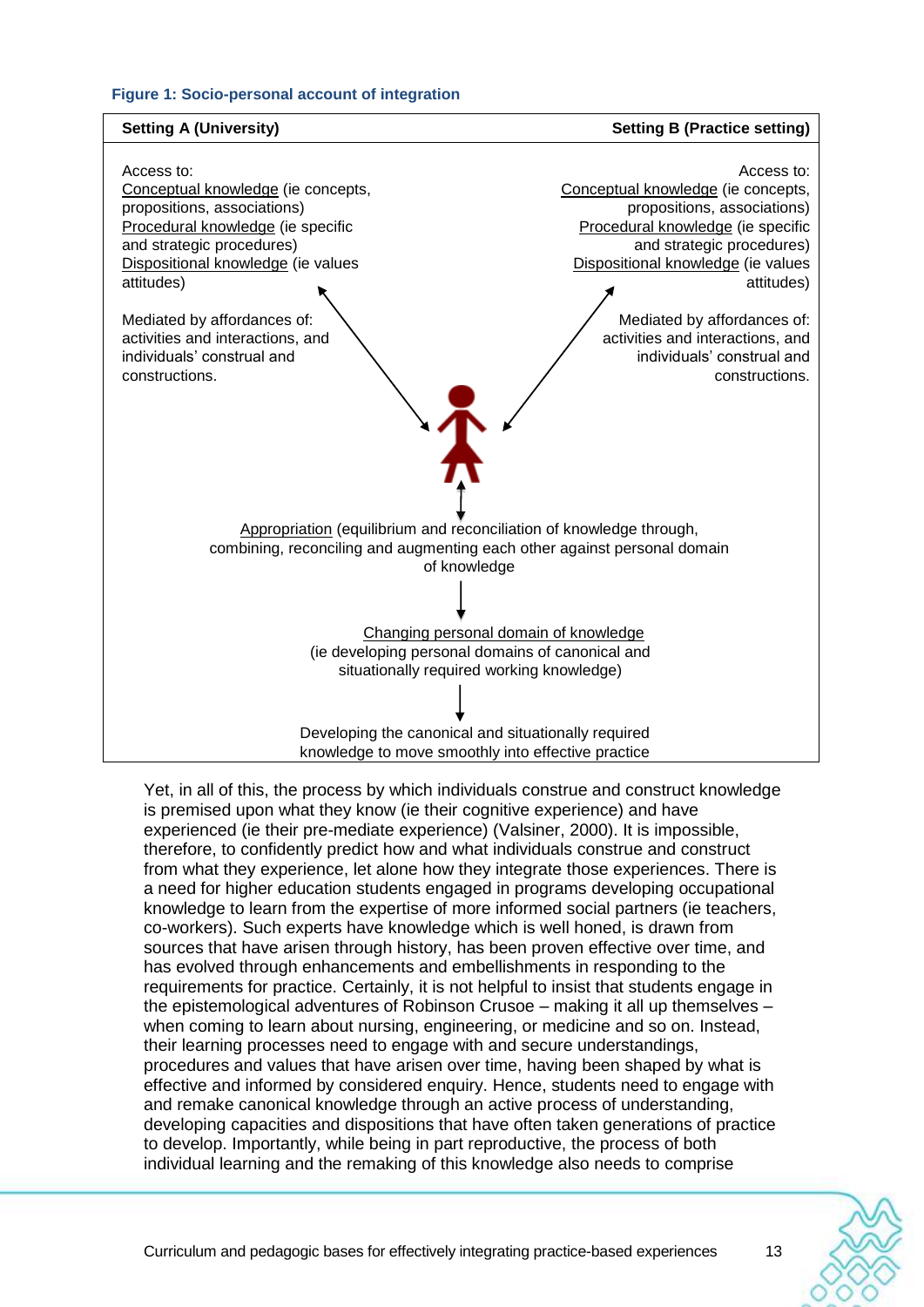students' active and critical engagement.

This remaking may well arise when students apply historically-derived knowledge selectively and appropriately in their practices, not merely reproduce what they have learnt through their educational program. However, their capacity to critically engage and reflect on that knowledge is just the kind of attribute required of effective professional practitioners who are likely to engage in largely personally regulated development. While all of these considerations emphasise the importance of students" agency and its role in constructing the knowledge to be learnt, they also acknowledge that guidance by more experienced partners in their construction of that knowledge is required.

Hence, an explanation of the integration of experiences by students needs to account for interactions between the contributions of the personal and the settings in which they engage in activities and interactions, (including those provided by more expert counterparts), through which students come to make associations and reconciliations between what they know and what they experience. It is through such engagements that students will come to make links and reconcile what they have learnt in both settings, including making judgments about the worth of that learning. These kind of processes and outcomes are most likely to generate not only the kinds of knowledge required to practice, but also the rich associations amongst them that are important for effective practice as well as the ongoing development and refinement of knowledge. In particular, rather than higher education programs being concerned with developing critical perspectives per se, they should be concerned with developing personal qualities associated with being agentic, critical and reflexive within a domain of activities in which students are learning.

Ultimately, a key distinction of professional or competent practitioners is their capacity to monitor their own performance, self regulate their development and sustain their competence premised on their capacities as agentic learners. Yet, this quality cannot always be assumed to arise through their efforts and intentionality. Hence, as Schutz (1970) advises, rather than presuming the links and reconciliations that students make will be optimal, it is better to support and guide them in that learning. It follows from these considerations that there is a need to consider the curriculum, pedagogy and the personal epistemology required to support those integrations. All of this guides the importance of considering both the contributions of what is intended by institutions and others, as well by the students themselves.

Taking these ideas forward, the next section reports the findings that arose from the 20 projects. It commences by providing some key overall key findings, then elaborates those pertaining to the intended and enacted curriculum and those considering curriculum as something experienced. Following this, those findings pertaining to pedagogic practices before, during and after the practice experiences are discussed.

# <span id="page-16-0"></span>**Key findings**

The findings from the 20 projects were set out, reviewed and considered against the focuses for the inquiry (ie curriculum, pedagogy, personal epistemologies) and categorised in ways that informed those focuses. From this analysis, a range of findings was identified. The key findings about learning outcomes associated with integrating practice experiences identified through these projects include:

- the development of students" occupational capacities (ie procedural, conceptual and dispositional) arose through engagement in practice-based activities
- different kinds of activities (eg placement, project, shadowing) led to distinct kinds of learning outcomes for these students

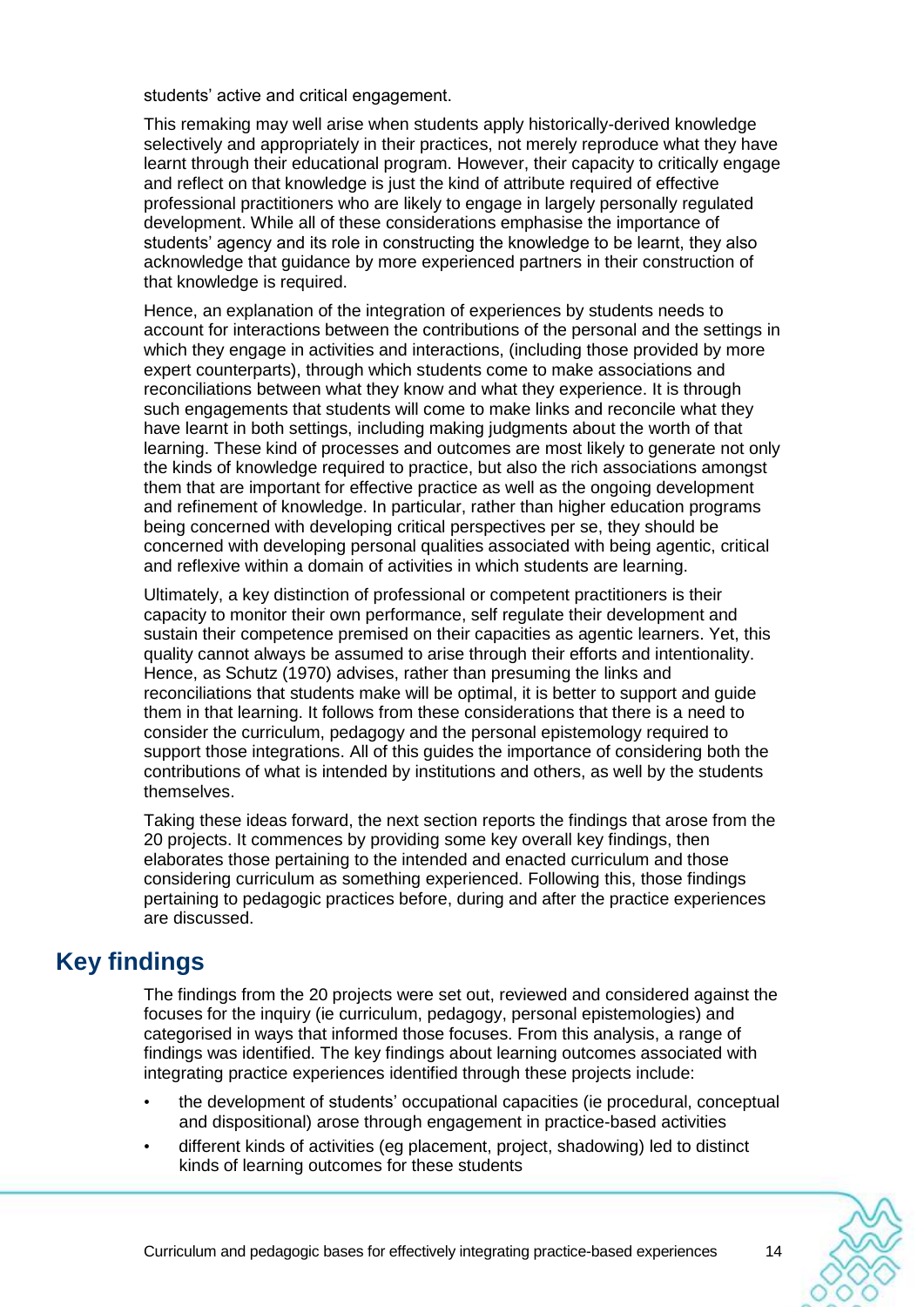- building of students" confidence to engage in their selected occupations can arise through practice-based experiences
- experiences in practice settings assist students learn more about their selected occupation
- transformation of students" personal perspectives can arise through practicebased experiences and opportunities to reflect upon them
- informed insights into the world of work and work practices arise through engagement
- the importance of engaging with practice as part of occupational preparation.

The key findings about learning processes associated with integrating experiences in practice settings identified through the projects include:

- just having workplace experiences alone is insufficient for effective student learning
- the importance of engagements with students that: prepare (ie before; for example, briefing), support (ie during; for example, sharing, guidance) and assist them to connect the two sets of experiences (ie after; for example, focus groups, critical reflective sessions)
- readiness of students (ie interest, realism, preparedness) is a key factor to their learning
- students' diverse prior experiences shape their engagement and learning in person-dependent ways
- providing and managing experiences for students who are "time jealous" is an emerging challenge
- diversity of educators" conceptions of the worth and competence with practice experiences
- beyond supervised placements, options such as students" paid part-time work and observations of work might provide a useful resource of experiences
- centrality of the "experienced curriculum": how students construe and engage in practice settings and integrate experiences
- incremental experience and progression preferred (ie a series of experiences being built upon, different levels of support over time)
- importance of aligning all participants' (ie students, staff, industry partners) understandings of purposes of WIL and its processes
- integrating insights from practice into broader curriculum using WIL as a platform
- preparing students for workplace expectations is essential.

In the following sections, the findings of the projects are aggregated and ordered under four distinct categories:

- 1. The kinds of educational processes that need to be considered when organising and guiding the development of the intended curriculum.
- 2. Principles associated with the effective enactment of the curriculum, which include experiences in practice settings.
- 3. Pedagogic practices that might be enacted before, during and after students have engaged in practice-based experiences.
- 4. The engagement and development of students" personal epistemologies in ways that are effective in supporting their learning.

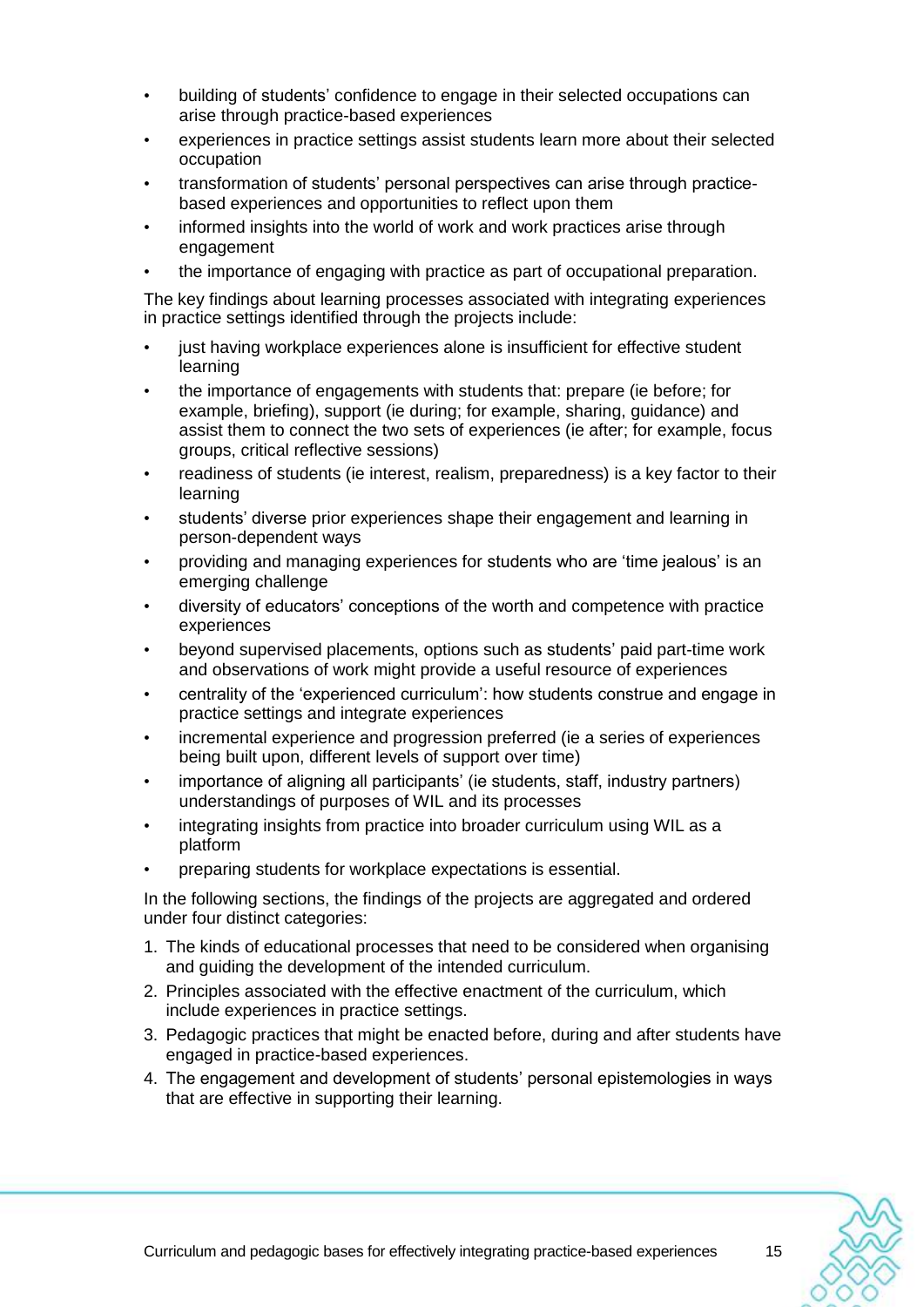# <span id="page-18-0"></span>**Curriculum intentions, enactment and experiences**

The intentional organisation of experiences for higher education students, and how those experiences are enacted and then engaged with by students, is central to understanding how the provision of work integrated learning might best progress. In the following section, findings from across the projects are discussed.

#### <span id="page-18-1"></span>Intended curriculum

The intended curriculum is exactly that: what is intended to occur and also be achieved (ie knowledge learnt) through enacting the curriculum. Consequently, it tends to focus on the kinds of educational goals to be realised, the means of achieving those goals in terms of the organisation of experiences as well as the kind of content that needs to be learnt by students. In consideration of the integration of students" experiences from both practice and university settings, and the findings from the projects reported here, the following can be concluded about the kinds of principles and practices associated with intended curriculum.

#### **Key considerations for the intended curriculum**

In summary, some of the key considerations associated with the intended curriculum to support work integrated learning comprise:

- being clear about what needs to be learnt (ie the intended learning outcomes) in order to identify what experiences are likely to secure that learning
- aligning the kinds of experiences provided for students with the intended learning outcomes
- organising a gradual and staged engagement with practice-based experiences seems to suit many educational purposes
- aligning the duration of particular experiences with their educational purpose (eg orientation versus skill development)
- acknowledging practice settings as providing experiences to understand the requirements of practice, not merely places to practice, and taking this into consideration when sequencing experiences in academic and practice settings
- intentionally sequencing preparatory experiences and opportunities to consolidate and reconcile learning after practice experiences into the curriculum.

Consequently, key concerns for the intended curriculum are: the kinds of educational goals to be achieved (ie being clear about what students are intended to learn), the means of achieving those goals in terms of the organisation of experiences, and the kind of content that needs to be learnt. In consideration of the integration of students' experiences from both practice and university settings, and the findings from the projects reported here, the following principles and practices associated with the intended curriculum are proposed. These propositions commence with statements about the educational purposes of engaging in integrating these experiences.

#### **Educational purposes**

The selection of educational purposes is central to any intentional program or intervention that aims to secure particular kinds of learning. Certainly, given the complexity of its undertaking, consideration when planning work integrated learning programs include the kinds of intended learning outcomes or aims and goals that are supposed to be realised through these experiences. Yet, the educational goals for work integrated learning can be quite diverse, being associated with:

- learning about an occupation
- learning about some of the various forms of that occupation
- extending the knowledge learnt in university settings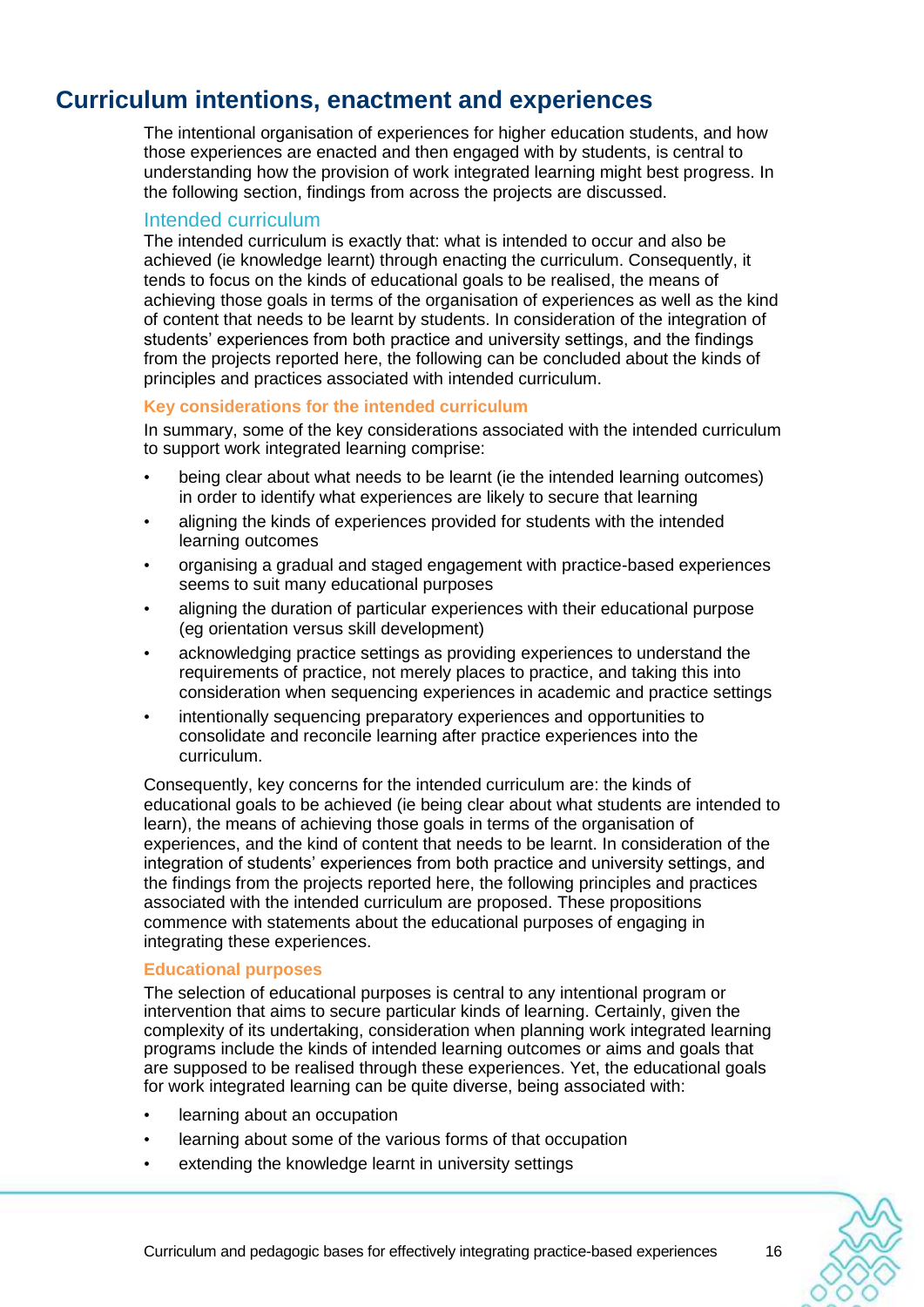- orienting to the kinds of places where the occupation is practiced
- building the occupational capacities (ie the canonical, conceptual, procedural and dispositional) required to be an effective practitioner of that occupation
- developing occupationally specific forms of knowledge and procedures required for particular practice settings
- developing more broadly applicable learning that is not restricted to the requirements of a particular setting
- meeting requirements of occupational or professional licensing.

This listing of educational purposes is useful for considering the particular kinds of educational intent that are attempting to be achieved through university programs, and it also indicates that quite distinct approaches and educational processes are likely to be required to achieve these purposes. For instance, the processes that support learning about the occupation, perhaps through opportunities to observe or engage peripherally, are very different from those that aim to develop the occupational-specific capacities required to effectively practice within one or across a range of instances of that practice. These differences in intents have implications that extend to the duration and sequencing of experiences and the kinds of activities and interactions that students would be required to access. Moreover, these general statements of purpose (ie goals) can also be used to detail the more specific learning outcomes required and which guide both instruction and assessment (ie educational objectives). For instance, healthcare professionals might need to learn about a range of types of dressings and conditions under which each of these types of dressings would be used to heal a range of wounds, injuries etc. Whereas goals and aims are likely to be most helpful in organising the structuring of the experiences for students (ie sequencing, duration, timing, engagement), more detailed statements of purpose in the form of objectives are likely to be very helpful for specifically enriching experience for particular purposes (ie pedagogy). These goals are not only helpful for higher education institutions and teachers to organise learning experiences for their students, they are also useful in selecting how and for what purpose practice-based experiences need to be organised for and structured within the overall course provisions. They can also inform individuals in practice settings (ie supervisors, skilled practitioners, clinical supervisors, preceptors) about the requirements, expectations and outcomes that are desired to be realised through students" experiences. Perhaps not surprisingly, it is those working within higher education institutions that will likely need to take the lead on these kinds of matters.

Moreover, having clear statements of intent can also be helpful for informing students about what it is expected that they will learn through these experiences, and how they will understand the goals for that learning, to assist them direct their efforts towards that learning and those learning goals. So, clear and detailed statements of intent are helpful for advising all of those who are engaged in these programs, (ie teachers, students, workplace supervisors and mentors), about what students are supposed to achieve through their engagement in these experiences. Certainly, as the reach of the educational project that comprises so many higher education programs now extends into settings beyond the higher education institutions, and where learning support is provided by others than those who teach in the academy, it is even more important for the expectations of and requirements for these programs be clearly articulated in ways that are comprehensible for that widening audience. Table 3 below is an attempt to align the educational purposes outlined above with considerations for curriculum and pedagogy that are intended to realise these different kinds of purposes.

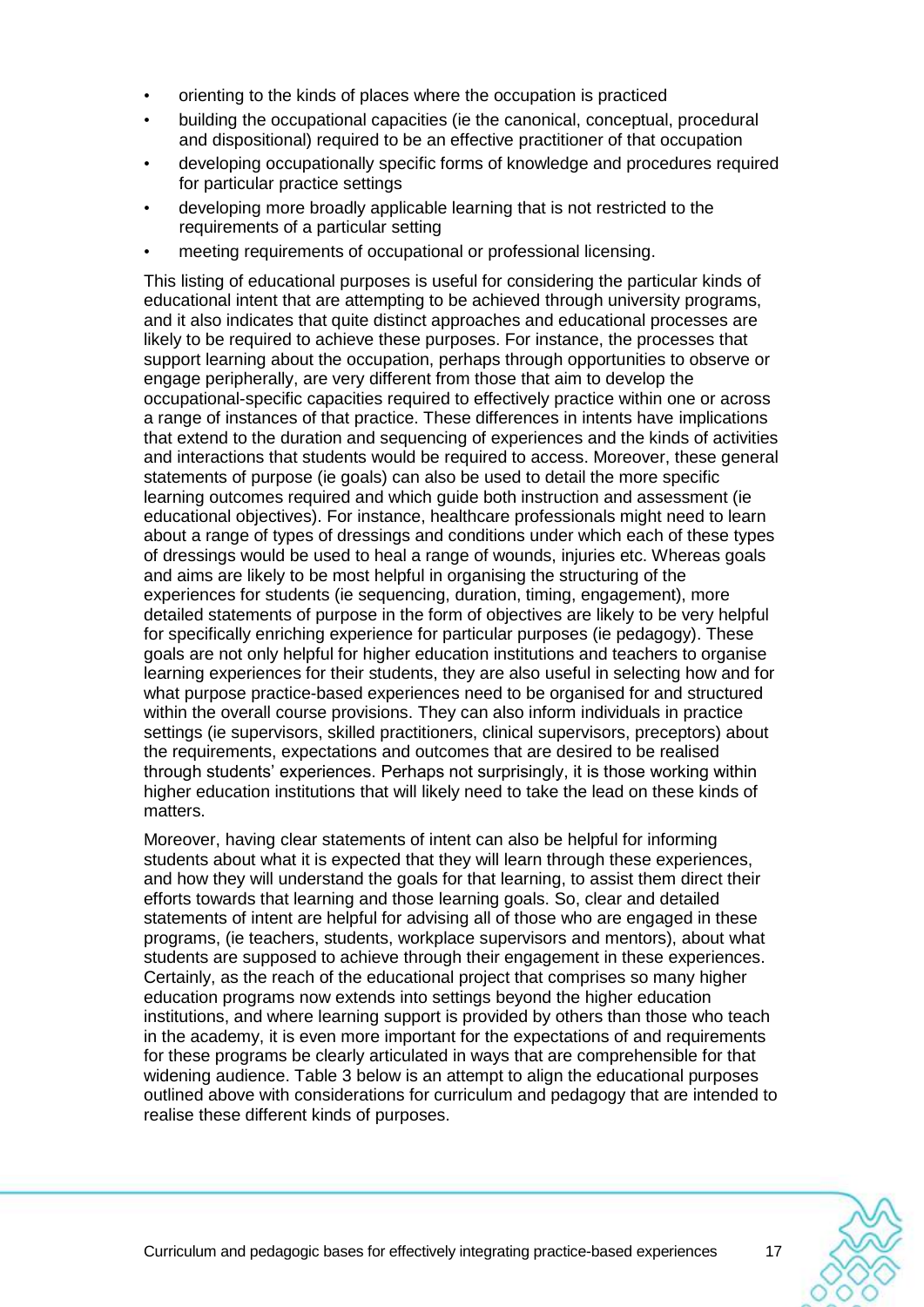## **Table 3: Matrix of purposes and processes**

| <b>Educational purpose</b>          | <b>Curriculum</b>                    |                                        |                                    | Pedagogy                            |                   |                                     |                                      |                                       |
|-------------------------------------|--------------------------------------|----------------------------------------|------------------------------------|-------------------------------------|-------------------|-------------------------------------|--------------------------------------|---------------------------------------|
|                                     | Timing and                           | Duration                               | Organisation                       | Engagement                          | Kinds of          | <b>Before</b>                       | During                               | After                                 |
|                                     | sequencing                           |                                        |                                    |                                     | experiences       |                                     |                                      |                                       |
| Learning about the                  | Early in the                         | Short, long                            | Access to                          | Observation and                     | Observation and   | Understanding                       | Guidance by                          | Opportunity to                        |
| occupation                          | university                           | enough to                              | variations of                      | participation in                    | opportunity to    | requirements for                    | experts,                             | reflect upon the                      |
|                                     | program                              | observe                                | practice                           | peripheral tasks                    | experience the    | appropriate                         | opportunity to                       | occupation and                        |
|                                     |                                      |                                        |                                    |                                     | occupation        | engagement and                      | ask questions &                      | how it meets                          |
|                                     |                                      |                                        |                                    |                                     |                   | occupational                        | understand                           | expectations &                        |
|                                     |                                      |                                        |                                    |                                     |                   | norms & practices                   | further                              | preferences                           |
| Learning about                      | After some                           | Short, long                            | Access to                          | Opportunities to                    | Access to a range | <b>Basing experience</b>            | Guidance by                          | Opportunity to                        |
| variations of that                  | initial                              | enough to                              | variations of                      | engage across                       | of work settings  | on what individuals                 | expert partners                      | reflect upon                          |
| occupation                          | experience of                        | observe and listen                     | practice                           | workplaces and                      |                   | know and seek to                    | to delineate                         | variations in                         |
|                                     | the occupation                       |                                        |                                    | also with other                     |                   | know through                        | differences and                      | occupational                          |
|                                     |                                      |                                        |                                    | workers                             |                   | these visits                        | distinctions in                      | practice and be                       |
|                                     |                                      |                                        |                                    |                                     |                   |                                     | occupational                         | advised about                         |
|                                     |                                      |                                        |                                    |                                     |                   |                                     | practices                            | particular                            |
|                                     |                                      |                                        |                                    |                                     |                   |                                     |                                      | requirements                          |
| Extending the                       | During or after                      | Possibly short,                        | Pathways of                        | Effortful                           | Engagement in     | Consideration of                    | Guidance by                          | Focus group                           |
| knowledge learnt in                 | this knowledge                       | but well focused                       | experience used                    | engagement to                       | authentic         | the applicability of                | more expert                          | activities for                        |
| university settings                 | has been                             | engagements                            | to make explicit                   | assist the                          | workplace         | the occupational                    | partner who will                     | students to share                     |
|                                     | imparted                             |                                        | the applicability of               | application of                      | activities of     | knowledge to the                    | press students to                    | and compare                           |
|                                     |                                      |                                        | knowledge learnt                   | knowledge to                        | different kinds   | settings                            | make links to                        | experiences and                       |
|                                     |                                      |                                        |                                    | novel                               |                   |                                     | what was learnt                      | their applicability                   |
|                                     |                                      |                                        |                                    | circumstances                       |                   |                                     | in the academy                       | to the occupation                     |
| Orientations to the                 | Early in the                         | Long enough to                         | Rotation through                   | Engaging student                    | Rotation through  | Setting out the                     | Actively seeking                     | Organising process                    |
| settings where the                  | university                           | observe a range                        | a range of                         | in their developing                 | a range of        | opportunity and                     | to compare and                       | of comparing and                      |
| occupation is                       | program                              | of work settings                       | workplaces to                      | understandings                      | workplaces to     | support for                         | contrast across                      | contrasting                           |
| practiced                           |                                      |                                        | understand how                     | about these                         | understand how    | understanding                       | occupational                         | students'                             |
|                                     |                                      |                                        | practice is                        | activities                          | the occupation is | work practice,<br>ahead of real     | settings                             | experiences                           |
|                                     |                                      |                                        | enacted                            |                                     | practiced         |                                     |                                      |                                       |
|                                     |                                      |                                        |                                    |                                     | Provision of      | experiencing                        |                                      |                                       |
| <b>Building the</b><br>occupational | <b>Building upon</b><br>some initial | Longer periods of<br>engaging in range | Progressively<br>longer periods of | Engaging in a<br>range of authentic | access to         | Advising and<br>guiding students to | Opportunities to<br>practice, engage | Opportunities to<br>reflect and share |
| capacities required to              | experience                           | of workplace                           | practice and more                  | activities, initially               | authentic work    | understand the                      | with kinds of                        | with others about                     |
| be an effective                     |                                      | activities                             | demanding tasks                    | guided by more                      | practices and     | kinds of knowledge                  | knowledge                            | their experiences                     |
| practitioner                        |                                      |                                        | during those                       | expert partner                      | engagement in     | to be learnt                        | required for                         | and making these                      |
|                                     |                                      |                                        | periods                            |                                     | appropriate level |                                     | effective                            | generative of                         |
|                                     |                                      |                                        |                                    |                                     | tasks.            |                                     | practice.                            | robust                                |
|                                     |                                      |                                        |                                    |                                     |                   |                                     |                                      | occupational                          |
|                                     |                                      |                                        |                                    |                                     |                   |                                     |                                      |                                       |
|                                     |                                      |                                        |                                    |                                     |                   |                                     |                                      | knowledge                             |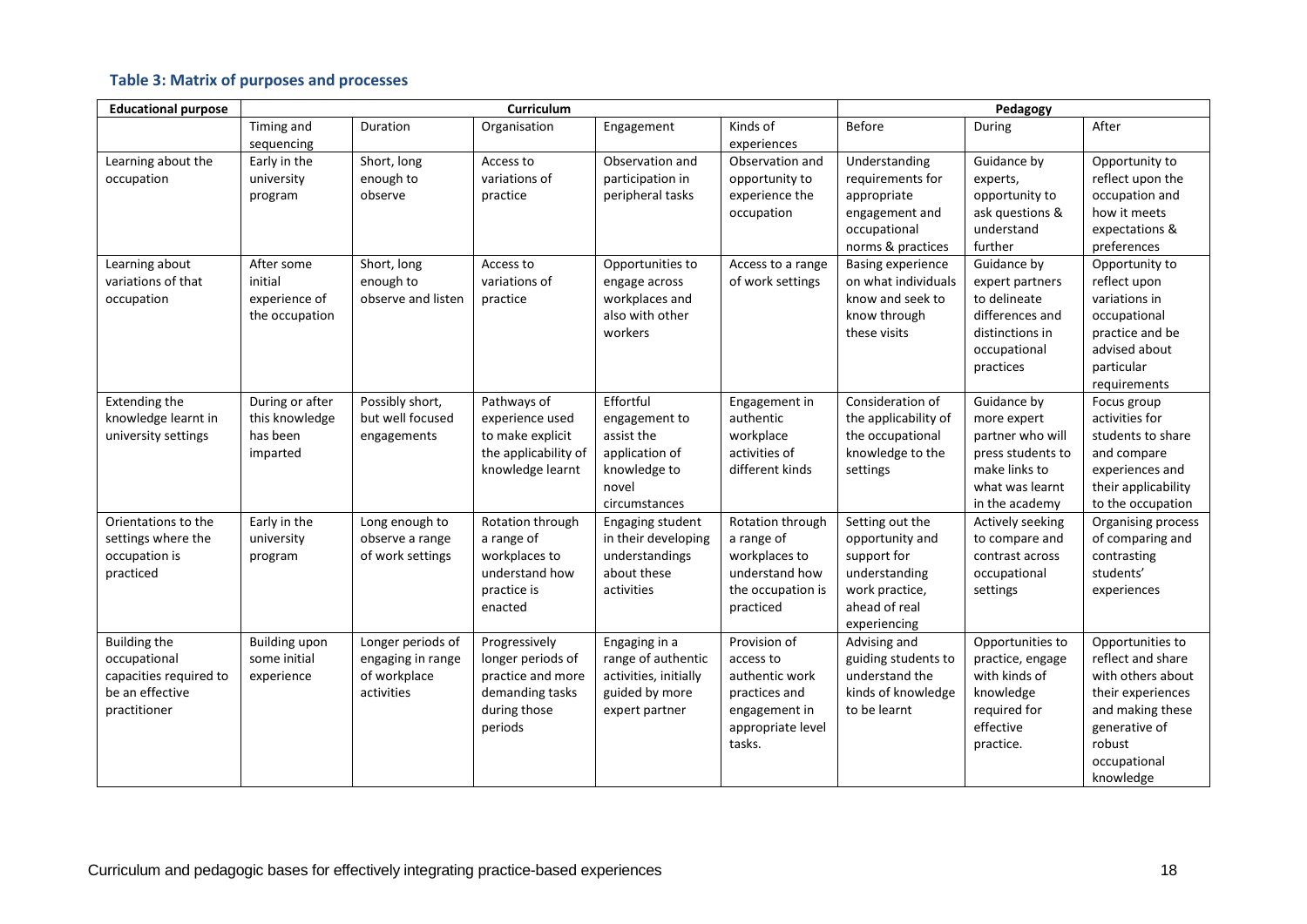| Developing              | After a period of | Long enough to      | Engagement in      | Engagement in         | Over some          | Understand         | Opportunity to     | Opportunity to     |
|-------------------------|-------------------|---------------------|--------------------|-----------------------|--------------------|--------------------|--------------------|--------------------|
| occupationally          | experience in     | engage with         | diverse forms of   | activities and        | period of time to  | distinct           | understand and     | reflect and share  |
| specific forms of       | the practicum     | current work        | the same           | opportunities to      | understand the     | requirements in    | develop            | with peers the     |
| knowledge required      | setting           | activities and      | occupational       | observe and model     | requirements of    | each workplace     | procedural         | commonalities and  |
| for particular practice |                   | develop specific    | practice and       |                       | practice           | and how these are  | capacities         | differences among  |
| settings                |                   | knowledge           | opportunities to   |                       |                    | different across   | associated with    | practice settings, |
|                         |                   |                     | share and          |                       |                    | work settings      | particular work    | and requirements   |
|                         |                   |                     | compare            |                       |                    |                    | settings.          | to be effective    |
| <b>Meeting</b>          | Gradual           | Adequate enough     | Built into program | Increasingly          | Gradual            | Being explicit     | Opportunities for  | Reflecting upon    |
| requirements of         | engagement        | to build capacities | to develop         | engaging in           | engagement and     | about the kinds of | indirect and       | what has been      |
| occupational or         | and building      | and                 | required           | activities reflecting | rotation through   | knowledge to be    | direct guidance in | learnt and         |
| professional licensing  | capacity cross    | understanding       | capacities         | occupational          | different kinds of | learnt and how it  | building           | comparing and      |
|                         | program           |                     |                    | requirements          | settings and       | will be learnt     | capacitors         | sharing with       |
|                         |                   |                     |                    |                       | experiences        |                    |                    | others in relation |
|                         |                   |                     |                    |                       |                    |                    |                    | to required        |
|                         |                   |                     |                    |                       |                    |                    |                    | standards          |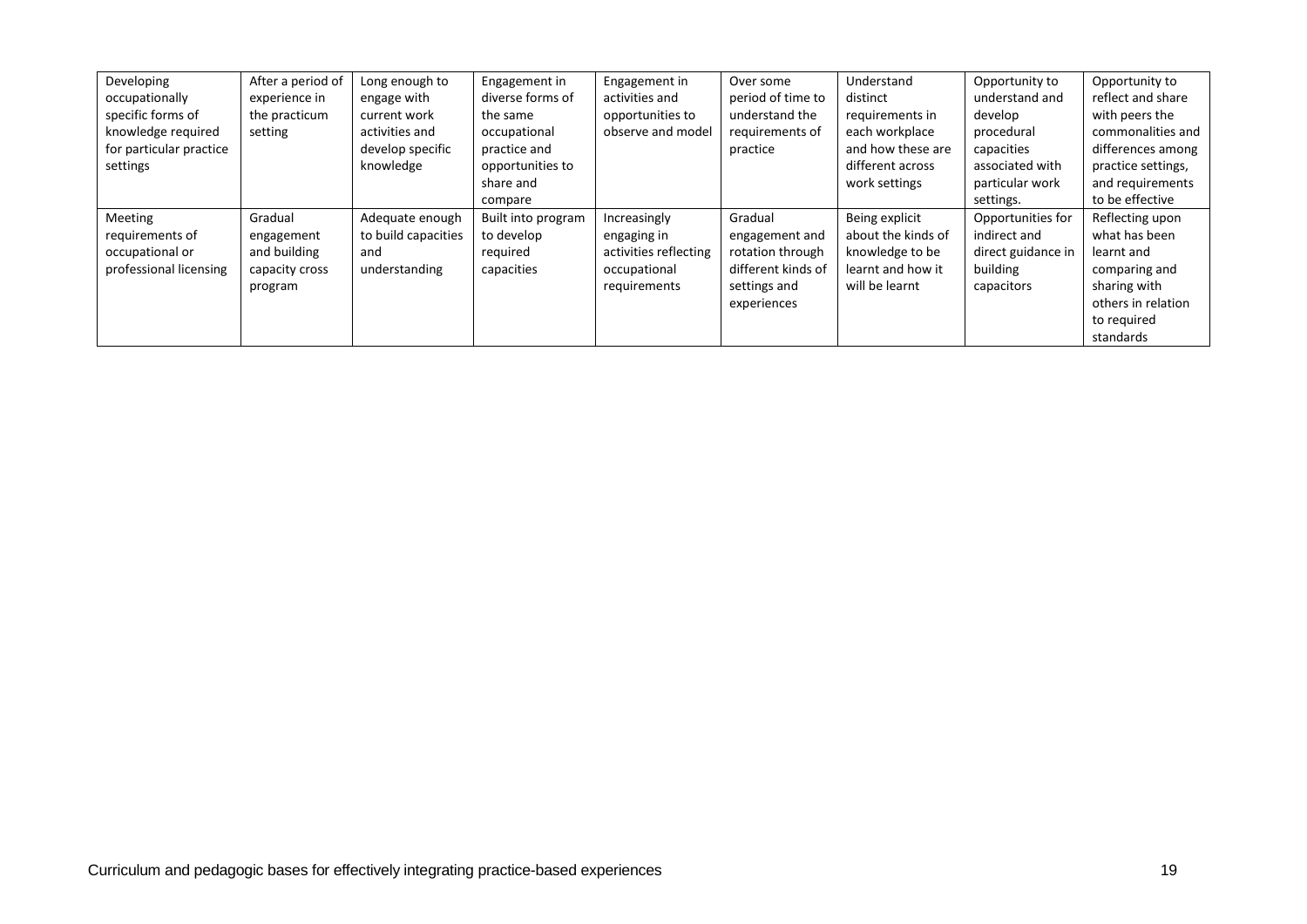The point made in this table (whilst largely illustrative) is that, in terms of curriculum, particular combinations of timing, sequencing, duration and organisation, and kinds of practice-based experiences are likely to be required to realise each of these educational purposes. Similarly, particular pedagogic practices before, during and after those experiences are likely to be needed, to support students" securing each of these purposes. The key point being made here is that it is necessary to consider the alignments amongst what is intended to be learnt, the ways learning experiences can be organised (ie curriculum), and how these experiences can be enriched (ie pedagogy) to secure that learning.

In reporting these findings a convention has been adopted of using square brackets to identify the project from which the data supporting the finding was drawn – eg [Forde & Meadows]. When two or more projects are used, a semi-colon is used to separate the sources – eg [Balfour; Halliday; Maire].

### <span id="page-22-0"></span>Enacted curriculum

The enacted curriculum is that which is implemented by teachers in academic settings or provided through experiences in practice settings when is intended for students is enacted. Often, the enacted curriculum is very much shaped by what is available in terms of teachers' expertise, resources available, and readiness of students.

In summary, some of the key considerations identified by the 20 projects for enacting the provision of and integrating practice-based experiences within the enacted curriculum are:

- teachers" interest in learning in practice settings, and their capability to enact the effective integration, are likely to profoundly effect and shape the experiences that are enacted
- these capabilities may extend to coaching and assisting students to reconcile their experiences
- teachers" knowledge of and engagement with practice settings beyond the university are also likely influence how they enact experiences for their students, including communications with those settings
- the availability of resources, and access to practice-based settings, will determine the range of possible experiences for students
- there may well be a need to augment or maximise the available opportunities (eg in regional settings)
- the level of supervision needs to balance managing potential harm with securing students' learning
- the need to consider options other than supervised placements to secure intended educational purposes, including students' paid part-time work, their professional employment, opportunities for observation, shadowing etc
- students" readiness (eg interest, capacities, confidence) needs to be accounted for when enacting particular kinds of experiences
- the likely need to organise orientations before students engage in practice settings, utilise opportunities for support during practice-based experiences, and provide interludes for sharing and reflections after them
- additional or specific experiences may be required for particular student cohorts (eg overseas students)
- the gradual and staged enactment of experiences in practice settings seems well aligned to building confidence, capacities and interest.

The interest and expertise, even contacts, possessed by teachers are all likely to have a profound effect upon the ways in which practice-based experiences are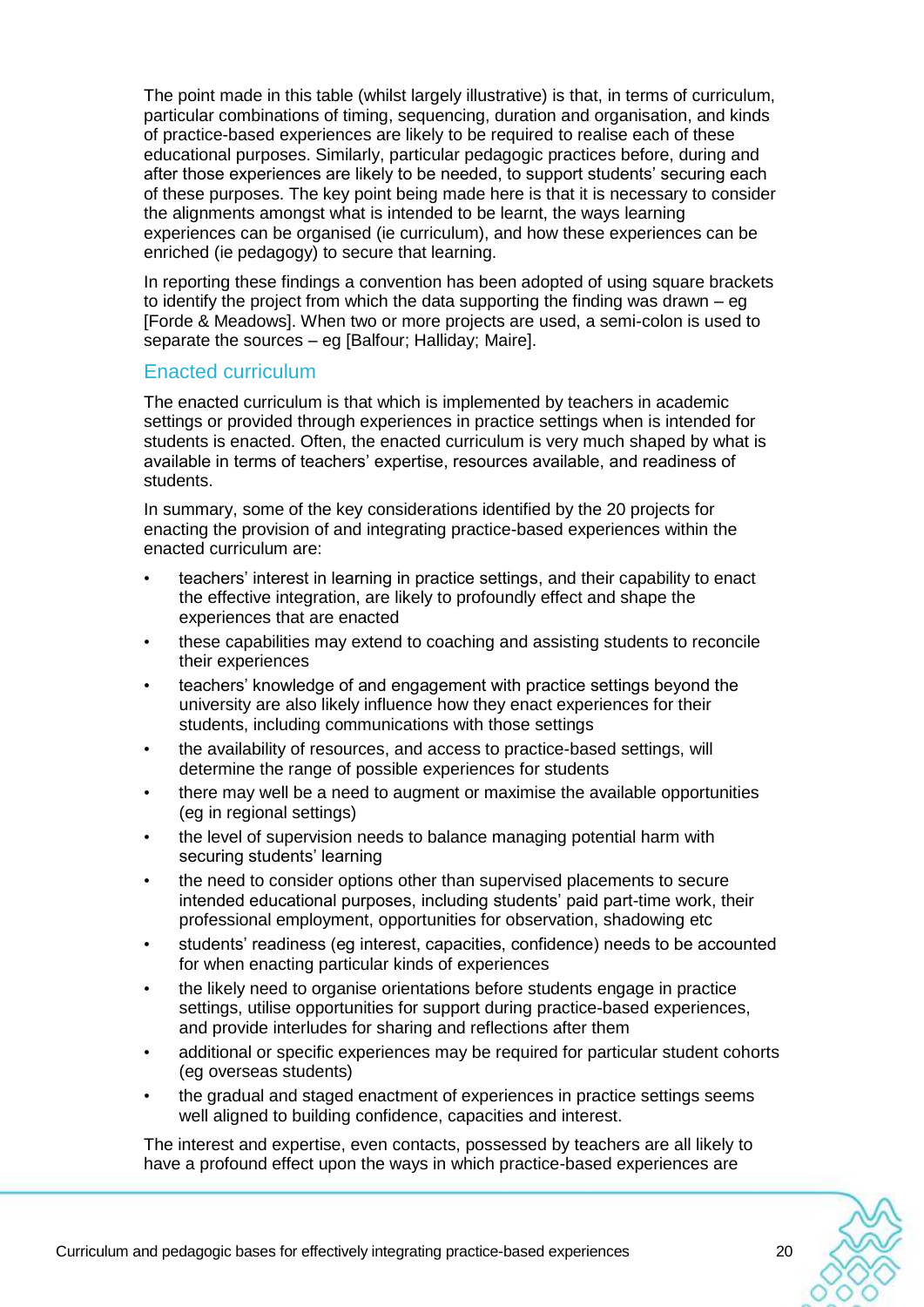enacted within university courses. One project [Mills] questioned the readiness of teaching staff. This included the levels of their understanding about providing these experiences, and their capacities to effectively enact and fully utilise students" experiences in practice settings. This concern is about the. For instance, university teachers may now be expected to become life-coaches for students [Benson]. Then, teaching staff may be in areas where there is no tradition of providing or utilising practice based experiences or being familiar with efforts to integrate those experience. Hence, even if they welcome it and do not require being persuaded of its worth, they may lack the capacities to enact effective integrating experiences [Mills]. In addition, teachers" capacities to engage with workplaces with different levels of expertise [Fitch], and their ability to support productive experiences, suggest that the enactment of the intended curriculum will be shaped by these kinds of factors. Certainly, it seems that the capacity to effectively utilise authentic experiences in practice settings in ways that can generate changes in perceptions and values [Maire – eg cultural competence), can engage students with the requirements of existing practice [Scott], and transform their conceptions of the professional practice [Giddings & Rathus], are all shaped by higher education teachers able to provide and enact experiences that can effectively secure these kinds of educational outcomes.

The availability and utilisation of resources will also shape what can be enacted to secure effective integrations of learning experiences. As different kinds of experiences lead to different kinds of learning [Fanning], it is important to be able to provide particular kinds of experiences. Yet, these may or may not be available in the particular location, or in ways that are available to students. Hence, the kinds of experiences that are available shapes what can be enacted. For instance, higher education institutions located in regional centres may have access to a different and potentially more limited set of work experience options than their counterparts in capital cities. Then, there are some programs that require very high levels of student monitoring and supervision in practice settings (such as in education and health), and the availability of and access to this kind of experience may be limited or constrained, such as only being available for short periods of time. While this kind of access might be useful for orientations to the work, or work site, it may be far less helpful when students need extended practice to develop procedural capacities.

Consequently, it is important to consider the range of potential resources and options for securing particular kinds of practice experience (the available curriculum), which need to be extended beyond the kinds that are most obvious. Indeed, beyond institutionally organised practice arrangements, a range of options exist. One of these is utilising students" existing work. Where appropriate, this can provide a useful set of experiences to draw upon [eg Holloway; Benckendorff; Hill & McDonald; Holloway] and, as such, can be used as part of the enacted curriculum. For instance, students might be asked to reflect upon their paid work experience, in which most of them are engaged [eg Benckendorff 85 per cent; Sher 75 per cent, Scott], in terms of either general educational goals, occupational-specific goals or educational process goals. For general educational goals, considerations of communications, organisation, and engagement in their paid work might be used to identify learning outcomes which have broad applicability. Occupational-specific outcomes might focus on how the particular occupational-specific goals for their courses are being played out in this part-time work. For instance, conceptions and critical appraisals of how the occupation is being practiced, the kinds of skills being deployed in their exercise, how work is organised and enacted, and how it engages with others, including clients. To take an example, business students engaged in paid part-time work might be asked to critique the processes of workplace supervision, workplace communication, the organisation of work, processes of advertising, recruitment, rewards and so on. That is, students might use their

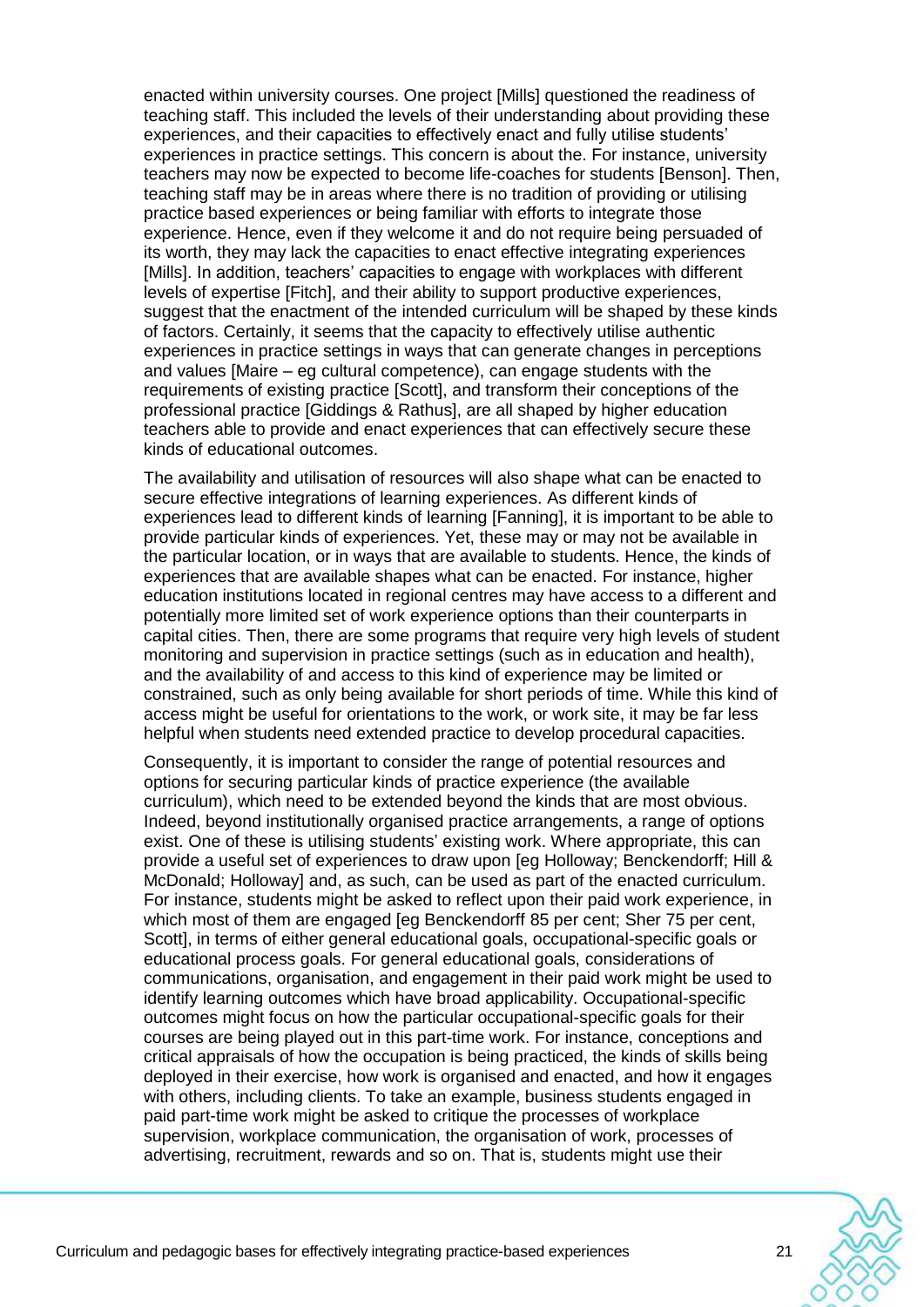experiences in their current paid part-time work to develop understandings and procedural capacities associated with their specific occupational practice. Utilising this kind of experience also addresses engaging "time-jealous" students in additional work-related experiences, which may come with other costs and be viewed as an imposition by the students. However, careful planning, including the use of pedagogic practices to get students to effectively utilise such experience are likely to be required. This includes the teacher understanding and being sympathetic to the use of such experiences. Also, there are clear limits to the effectiveness and applicability of these experiences, as the kind and form of engagement may be quite distinct from when students engage in a supervised work placement.

Students' understandings, capacities and agency will have an impact upon what is enacted. For instance, students" diverse backgrounds and competence means that the enactment of the curriculum needs to account for these differences. Instead of starting with what the course intends, it may be more helpful to commence with drawing on the students" experiences and, where available, their knowledge from, and of, practice settings, and then engaging with the content to be taught from those experiences, ie putting the experienced curriculum centre stage [Holloway]. In one project, a special set of experiences was organised for international students so they could understand more about the social welfare system and agencies, and also Australian colloquialisms. An additional set of tutorials was provided for these students to learn about the local social and occupational context through reflecting upon their experiences, including those practice-based experiences within the social work sector [Clark & Oliphant].

The degree of agency exercised by students is likely to be essential for the enactment of learning experiences per se, but perhaps never more than when they are engaged in learning experiences in practice settings away from the guidance of their teachers [eg Daniel]. For instance, where students are capable and willing to initiate related work activities for experiential learning purposes [Scott], the enactment of the curriculum can occur in quite different ways from when students are hesitant and reluctant. Yet, this agency may not be present or understood by students [Fitch]. Therefore, efforts to emphasise, nurture and develop it might need to be considered as part of the enactment of the curriculum. Certainly, the value of authentic experiences is unlikely to be realised unless students" engage with those experiences, and are reflexive in what they learn through them [Fitch].

This consideration of the role of the students in the enacted curriculum leads well into the consideration of curriculum as something experienced by students.

## <span id="page-24-0"></span>Curriculum as experienced by students

Ultimately, learning within higher education is something undertaken by individual students and this learning arises from how they construe and construct what they experience and how they elect to engage with that experience [eg Hill & McDonald; Prain; Forde & Meadows; Fitch]. Also, because the process of learning is mediated by individuals in these ways, the qualities and extent of that learning will be shaped by students" engagement with what is enacted. Consequently, considerations of planning and enacting students" engagement in, and integration of, experiences across academic and practice settings need to account for how students experience and respond to what is provided for them: the experienced curriculum.

Indeed, both the intended curriculum and also what is enacted need to take account of how students are likely to experience what is provided for them. Within all of this, it is also helpful to consider matters of student readiness, interest and confidence as being central concept associated with work integrated learning. This is because so many of the activities and interactions in which students engage are beyond the reach of the teacher and the university, and will be largely subject to the energy,

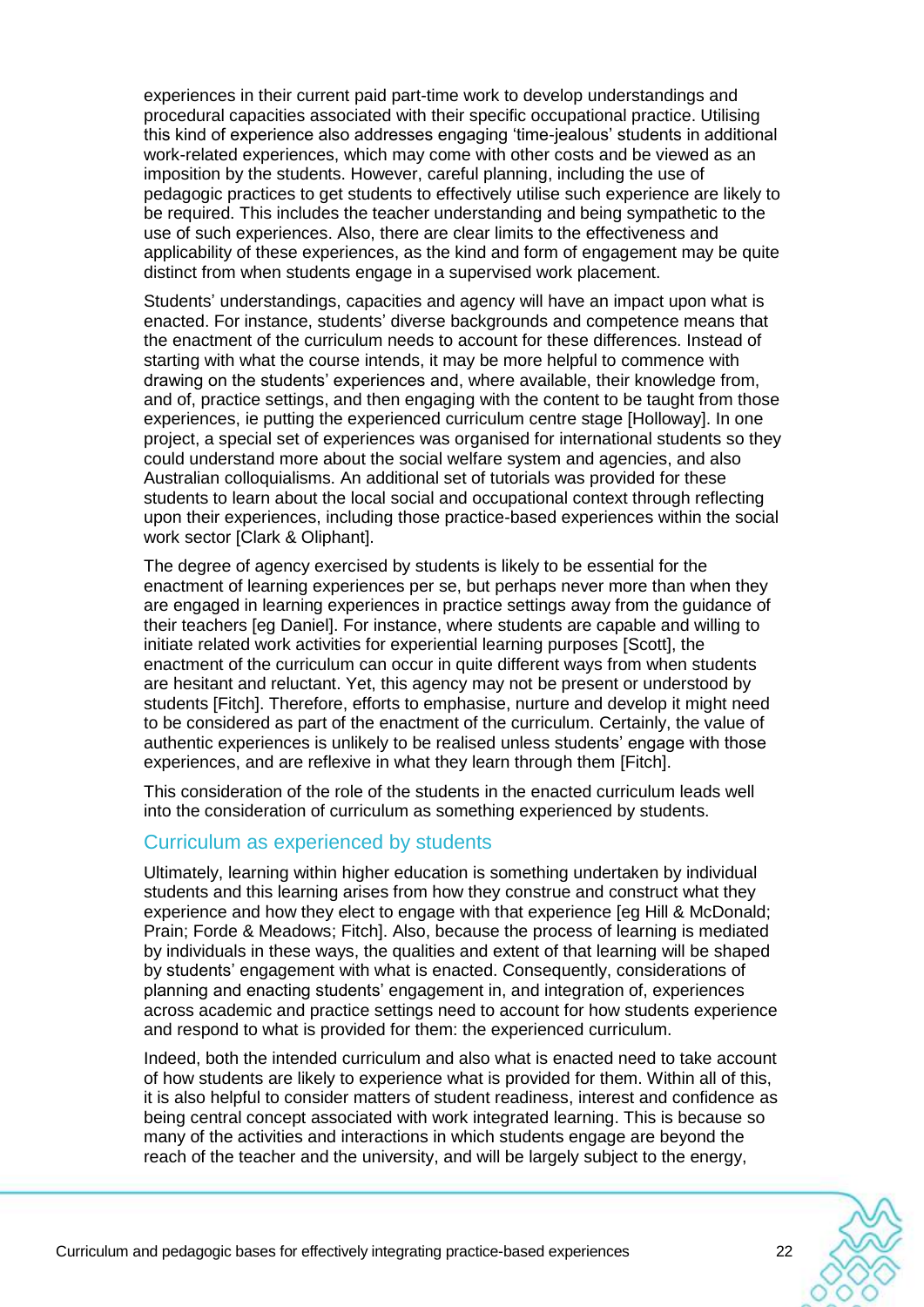commitment and intentionality of students as learners, that is: their personal epistemologies.

In sum, some key issues associated with the experienced curriculum are:

- students' interest is central to the quality of their engagement and learning in practice settings, and reconciling this learning within the course of study
- the level of their readiness will shape students' responses to the sequencing, duration and rotation of experiences in practice settings, and how they come to reconcile those experiences within their university course
- the level of readiness is most evident when there are conflicts or contrary demands between workplace and university requirements
- different kinds of readiness have particular implications for students' learning (eg international students" lack of knowledge about social, institutional and local practices, domestic students" naïveté and idealisation of their selected occupations)
- a lack of readiness to participate effectively in practice settings for both domestic and international students was reported across some projects
- the need to view issues associated with readiness as a duality comprising i) the students' experience; and ii) the requirements of the workplace and academic institution
- immediate and pressing concerns such as performing adequately in a forthcoming practice setting experience is likely to be the focus of students' interest
- identifying premises for students' interest and engagement are likely to be quite salient for enacting and realising effective learning outcomes in practice settings
- students' confidence likely mediates their engagement in practice settings
- early and staged engagement in practice settings seems to boost many students' confidence to re-engage and learn effectively
- challenges to personal confidence and sense of competence through practicebased experiences can be redressed by effective group processes, including sharing of experiences.

The level of readiness for students participating actively in practice settings was identified in the fellowship as being premised on their knowledge of the occupation, the workplace, the work undertaken and their capacities to understand and/or engage in that practice. For instance, international students learning about social work in Australia know less about institutional, social and personal circumstances with which they are required to be knowledgeable [Clark & Oliphant], than their domestic counterparts. However, domestic journalism students engaging in media companies also were often found to lack readiness in the form of awareness about their particular social setting [Benson; Forde & Meadows]. Sometimes, participation in the work practice can be a confronting and conflictual experience, and/or anticipated support and guidance may be absent [Fitch]. Hence, not being aware of being unready for such experiences can be highly confronting. Students may also have to contend with conflicting demands between the practice setting and university [Yap]. Another dimension of readiness is the frequency by which students are confronted with wholly new experiences, which are required to be understood and integrated with what students already know. Too many novel experiences can prove to be overwhelming for learners, who will not be ready for such experiences [Sweet; Hill & McDonald].

As rehearsed above, the agency of students will be central to the quality of their participation and learning, yet this has been found to be quite variable across

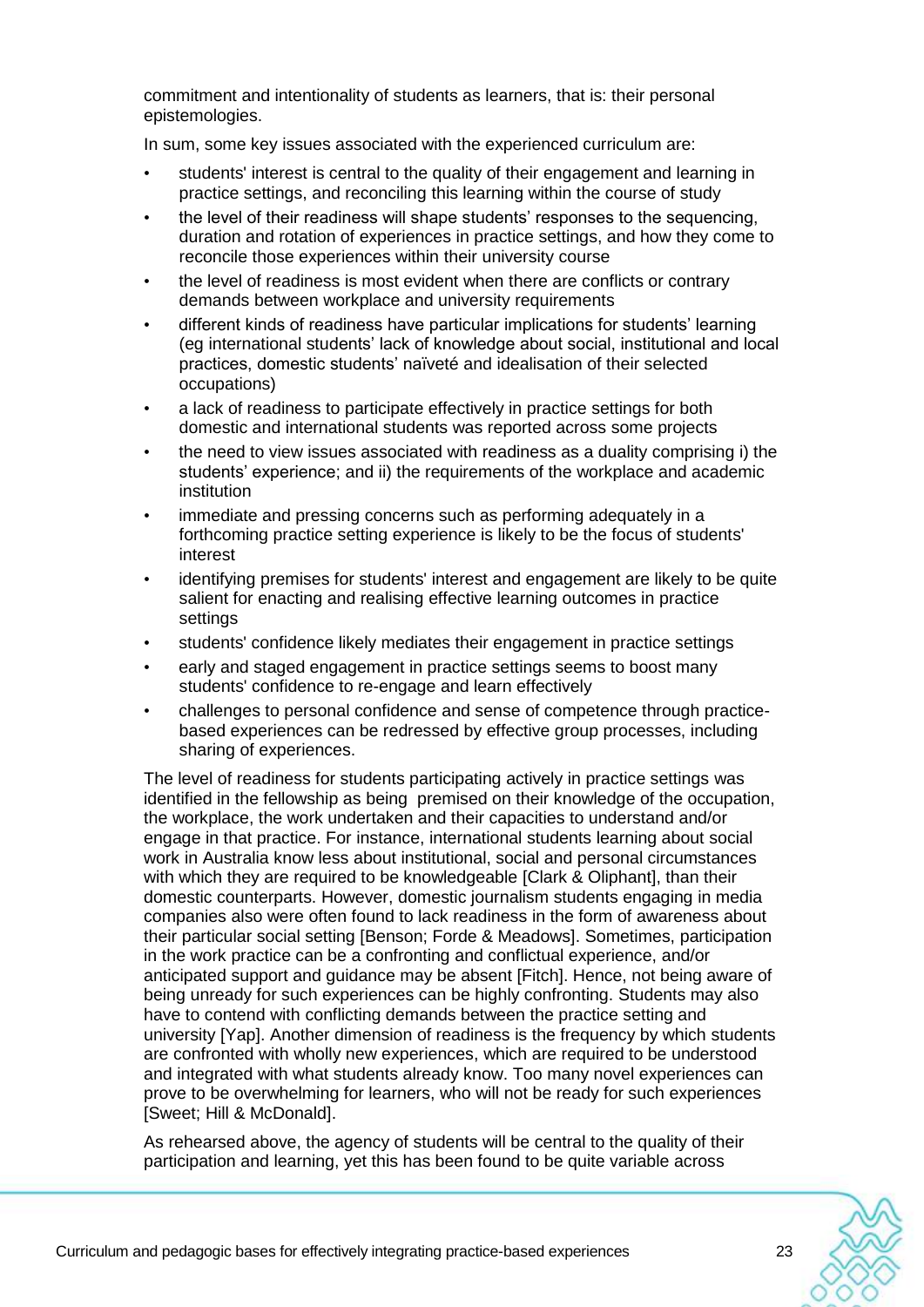student cohorts [Daniel; Fitch; Scott]. Even the most authentic and rich learning setting and experience will be considerably weakened should students not engage effectively and effortfully. However, across the projects, with a few exceptions, it seemed that students were interested, and even eager, to engage in practice settings [eg Scott; Forde & Meadows]. This interest is important, given the students' need to participate in practice settings and the effortful process of reflecting upon those experiences and integrating (ie reconciling) them with what they have experienced elsewhere and in a critical and informed way. All this requires significant effortful engagement on the part of learners that is unlikely to be forthcoming unless the motivation or interest to do so is high. For instance, immediate concerns most often direct students" effort and engagement [Dodd; Daniels; Prain; Sweet]. Therefore, what might be important to and enacted by their teacher, or intended in the curriculum, may be quite different from what directs students' energies and intentionalities.

Not surprisingly, engaging in, and, in particular, being asked to perform in an environment that is new and uncertain raises issues about students' confidence and how they will engage in those tasks and settings. Whilst a key outcome of engaging in practice settings has been shown to be the development of personal confidence in a number of fellowship projects [Yap; Scott; Maire], the fact that this has been raised as an important finding indicates it represents a challenge for some and perhaps many students. This confidence can also be undermined when it is not clear what is being expected of the student [Fitch]. As noted, a difficult issue that students will likely face is difference between the requirements and demands of the practice setting and university. How students reconcile these differences is likely to depend in part upon their confidence, but also in part upon what they know about how to deal with such a situation.

In these ways, issues associated with how students experience curriculum need to be considered in both the planning and the enactment of experiences for students. Moreover, these issues are at the centre of the kinds of pedagogic practices which are likely to be required to assist students with their learning. Consequently, having considered issues of the intended curriculum, the enactment of the curriculum and its experiencing, it is appropriate now to consider the kinds of pedagogic practices which can be used to enrich these experiences.

# <span id="page-26-0"></span>**Pedagogic practices**

Beyond the organisation of experiences for students in both the university and practice setting, there is a need to augment and enrich those experiences to maximise, direct and extend students" learning that arises from them. This includes directing the learning in particular ways. For instance, as advised above, there are likely to be particular strengths and limitations to learning in both higher education and practice settings. Hence, there is a need to identify, select and utilise particular pedagogic practices both in the university setting and, potentially, also in the practice setting, to both maximise the learning from these settings and to overcome limitations from each. There was clear agreement across a number of projects that, more than providing experiences for students, there is a need to enrich these experiences by: i) preparing students for the experiences, strengthening their engagement and finding ways of collective reflection on those experiences [eg Fitch; Hill & McDonald]; ii) considering the variations and variability of workplace experiences through students" different and diverse internship experiences; and iii) by participation in a post-internship peer reflective session [eg Forde & Meadows]. However, a key consideration for this fellowship has been that any pedagogic strategies identified and appraised should be of a kind that are readily applicable to, and able to be implemented by, busy academics as they perform their teaching

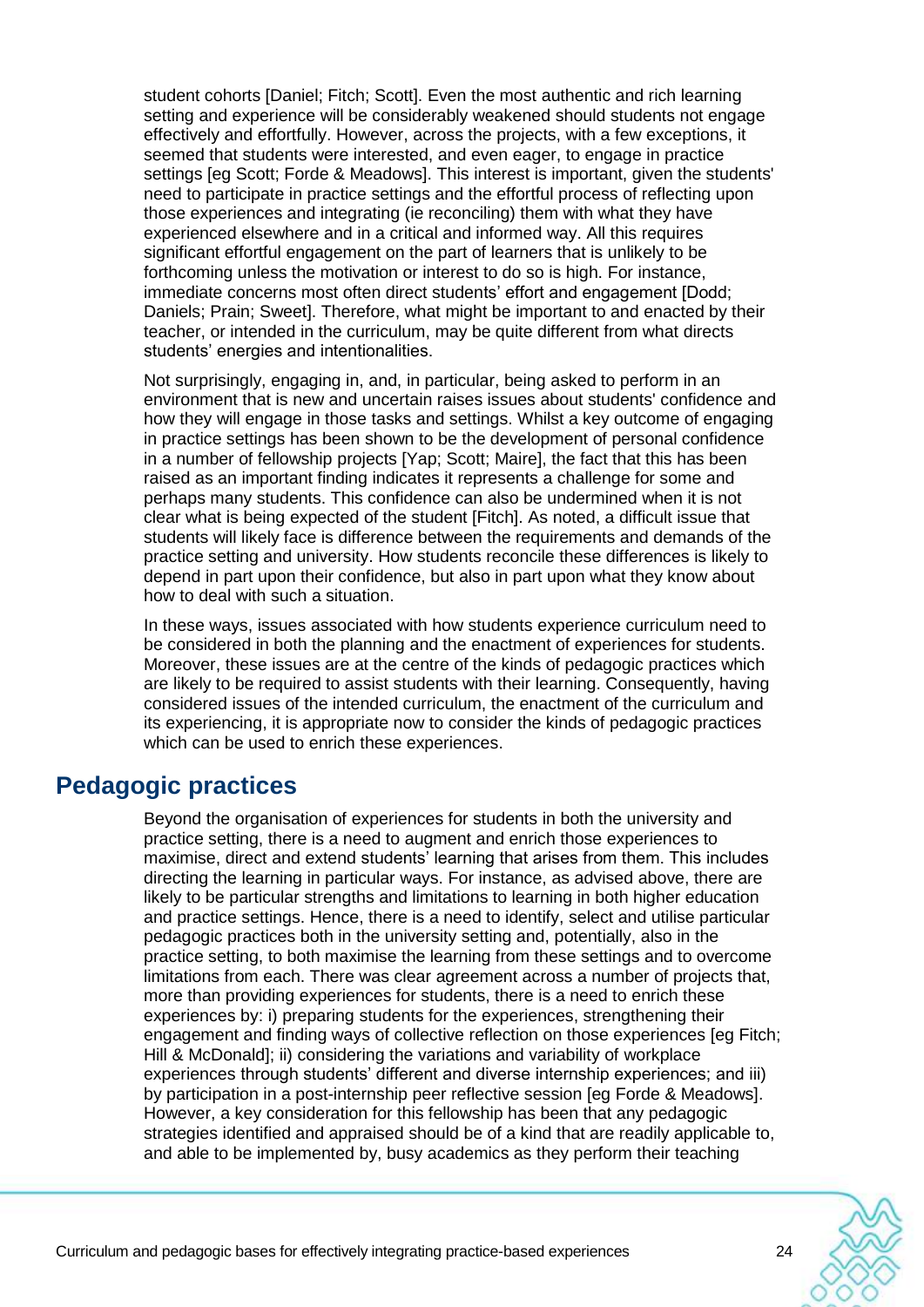roles. That is, the fellowship aimed not to promote the kinds of strategies that require extensive infrastructure to implement and support. These arrangements are hard to find institutional sponsorship for and sustain over any length of time. Instead, the concern here has been to identify and promote pedagogic practices which can be enacted in relatively easy ways and which bring a return to both the students and the teachers in terms of learning.

Hence, what follows are some propositions that can be enacted within the normal conduct of academic teaching work. Given this imperative, and the particular focus of integrating experiences in both workplace and university settings, these practices are organised under three headings. These are: what might be provided before, during and after students engage in practice-based experiences of different kinds (eg practicum, clinical placement, work experience, paid part-time work etc). More than being a convenient organising scheme, this division acknowledges that there are interventions which might best occur before students engage with experiences in practice settings for educational purposes, that these students may require some support in or augmentation of those experiences during their time in practice settings and that they may well need guidance and support to effectively reflect upon, share and otherwise maximise the outcomes of those experiences after they have occurred. It is these three considerations that are discussed in the following section.

# <span id="page-27-0"></span>Prior to engaging in practice experiences

Before the practice experience, it is likely to be helpful to engage with students to:

- orientate them to the requirements for effectively engaging in the workplace
- establish bases for experiences in practice settings, including developing or identifying capacities required for practice settings (ie practice-based curriculum, interactions)
- clarify expectations about purposes of, support in, and responsibilities of parties in practice settings etc (ie goals for learning, how to engage)
- inform about purposes, roles, and expectations of different parties (eg advance organisers)
- inform about and prepare students to engage as agentic learners (ie develop their personal epistemologies), including the importance of their observations, and engagement in the workplace interactions, and activities through which they will learn
- if required, develop the procedural capacities required to be effective with tasks in the practice setting
- prepare them for contestations that might arise in the practice setting (eg being advised to forget everything learnt at university).

There was clear agreement across a number of projects that, more than merely providing or getting students to engage in activities in practice settings, there is a need to enrich their experiences through preparatory experiences [eg Fitch; Hill & McDonald]. These preparatory processes were reported to be of greatest value by students when they:

- i) come before the first practicum experience
- ii) are strongly focused on discipline-specific information and procedures, rather than content which they perceive to be irrelevant or untimely
- iii) use their time effectively
- iv) draw upon their existing experience
- v) provide opportunities for developing procedural capacities (ie how to do things) [Dodd].

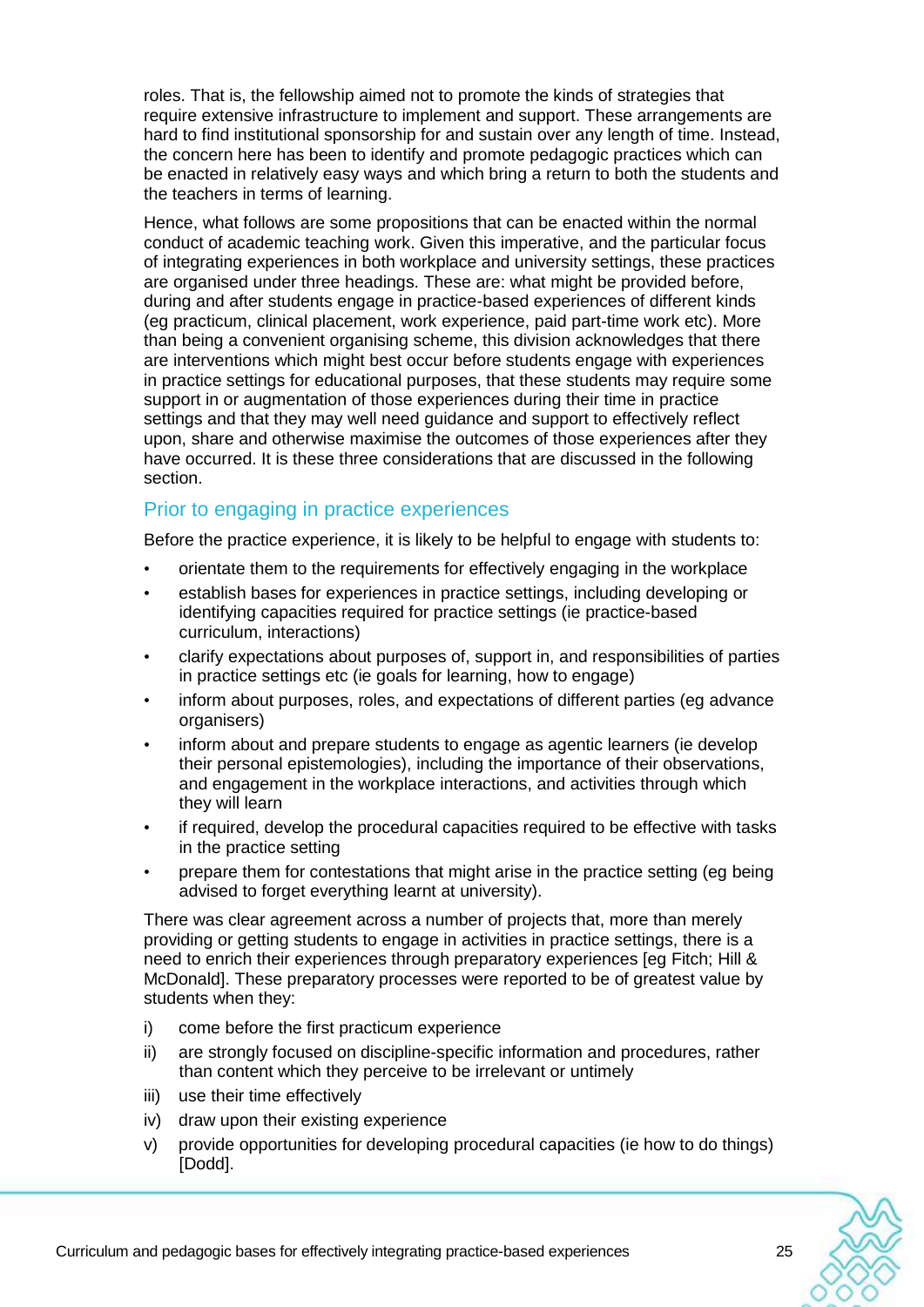Even practical information such as briefing students on how to act, how to dress, their expected attitude towards work and others in the workplace, all contribute to increasing the chance that their internship learning outcomes would be positive [Forde & Meadows]. Where appropriate, these preparations can be extended to the use of action planning, simulations [Balfour &Woodland]. Also, the use of substitute activities is helpful to develop students' capacities to perform effectively [Giddings & Rathus] and to prepare them for particular kinds of engagements or interactions in their practice settings.

More generally, pedagogic activities such as these can be used to assist students' orientation to the particular industry sector in which they hope to find employment. For instance, in one project, the students developed an industry research portfolio to help them engage with and understand the sector while still in university. This was adjudged by graduates as being helpful in assisting their transition to work, in this case in the creative industries [Daniel]. Moreover, students are likely to have their own views about what would most effectively prepare them for their practicum. In a project with medical students, group discussion of a case was replaced, on request from the students, with a problem-based learning approach, in which the case was presented, and the group of participating students given time to consider the information, reflect, and pose possible diagnoses, problems and management strategies [Sweet]. This approach to extending their learning was seen by the students as a useful way of developing procedural capacities, including those associated with combining a series of procedures and, thereby, building the capacity for more strategic kinds of development. This included being able to utilise and combine a range of specific knowledge to consider the overall complexities of patients" conditions, and possible scenarios for treatment.

Yet, one key factor was that students" needs are often focused on whether they will perform effectively in practice environments. In particular, if they are to perform as novice professionals (to have hands on patients, for instance), they have concerns about ways in which they may be effective. Indeed, key concerns associated with establishing effective learning experiences for students include developing awareness of and the capacities to be effective within those settings. There is clearly a range of capacities that students will require to engage in practice settings; the extent to which this development is required in each instance depends largely on the roles in which they will be engaged in the practice setting. There will of course be significant differences between the capacities required by students who are engaged in observing and being oriented to a workplace and by those who are actively engaged in the occupational practice. Both of these kinds of experiences are necessary and helpful. For instance, insights about effective day-to-day practices that enable students to understand and rehearse professional skills for the classroom were greatly valued [Prain; Benson] and assisted raising awareness of the need for them to have both procedural and conceptual capacities [Giddings & Rathus]. Assistance with understanding the requirements for performance, particularly when students are new to these requirements, were perceived to be very helpful. Certainly, and following from this, procedural preparation (ie having the capacity to undertake occupational tasks) was also highly valued by students, when this preparation was directed at preparing them for their practice requirements [Prain].

Therefore, preparation that enriches both understanding the occupational practice as well as being able to perform aspects of that practice (ie specific procedural knowledge) is clearly welcomed as appropriate when it has identified applicability to students' upcoming practice. It is likely that other capacities may also need some consideration. For instance, it was found that not all students have the level or kind of inter-personal skills to manage effective client or workplace relations [Fitch] and negotiate workplace experiences and opportunities [Benson]. Consequently, some

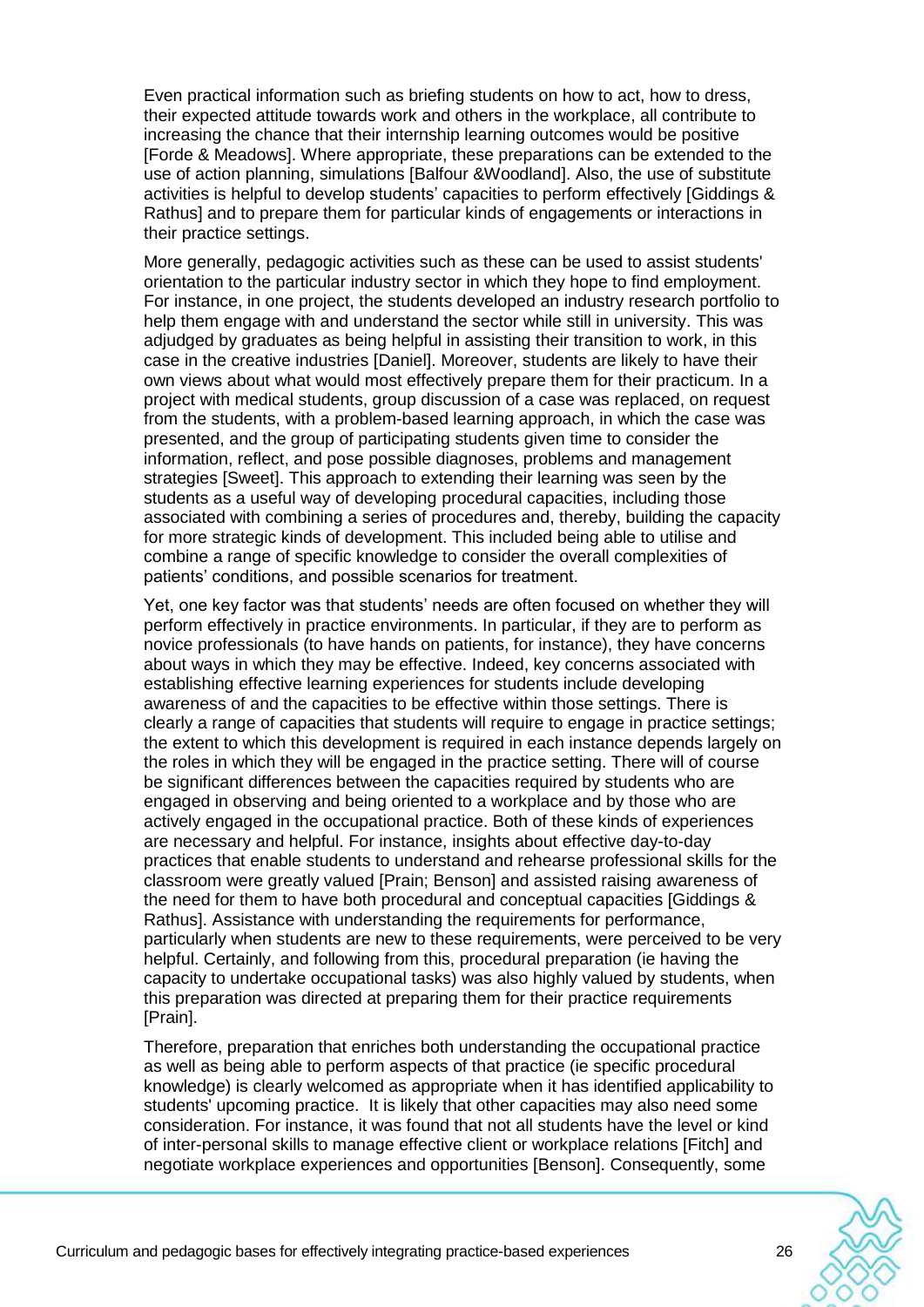consideration of these capacities might need to be addressed before students are placed in situations where having these capacities will be essential for an effective engagement. Also, as noted, student confidence is also associated with being able to perform these kinds of skills. Therefore, it may be necessary to build or support students" confidence, so that they have the capacity to be effective, productive and competent in their workplace experiences [Benson]. In some settings, such as nursing, practice laboratories are used to develop specific procedures such as injections, inserting stets, taking temperatures and making other observations about the patient. The kinds of procedures that might well be developed as much as possible before students engage with workplace activities are typically those involving people, as in the case of nursing.

In addition, it is necessary for students to be aware of the boundaries of what is reasonable and unreasonable for them to be engaged in. This is very important because of the growing diversity of students" background and prior experiences of work, and occupational practice prior to engaging in their work placements [Clark & Oliphant]. Conversely, students may be overly hasty and avoid engaging in effective preparatory activities because they do not believe this is important [Fanning]. Without these understandings, it may be far more difficult for them to achieve the kind of outcomes that are intended to arise from their workplace experience, and to effectively manage themselves and their relationships in the host organisations.

There is also another kind of preparation that is required to assist students in their practice-based experiences. Unfortunately, workplaces are often far from benign environments and are usually focused on the production and service goals for which they exist. Hence, students may encounter experiences which can be confronting and unpleasant, including direct contestations. These kinds of events cannot be predicted and, in most instances, factors that lead to negative experiences are out of the control of university staff [Forde & Meadows]. Therefore, it may be useful to engage students in scenarios where they may confront belligerence, individuals being dismissive, or treating them inappropriately. Having some strategies to deal with these situations may well be helpful not only in the short term, but also in the longer term as these events are not restricted to students' experiences. In a previous project, learning circles were used for human services students (Cartmel 2011) to prepare them for these kinds of contestations. That is, the students met and discussed these matters before their placements and then took the opportunity to reflect on any such experiences as part of a supportive group.

Consequently, it is necessary to consider preparing students for such environments. Firstly, some workplaces can be very difficult to engage with and may not always have appropriate expertise [Fitch], let alone capacity to support productive experiences. Hence, students need to be prepared to be active and enquiring, and to determine in what ways they should best engage in a particular workplace. Secondly, there can be conflicting demands/requirements between those of the workplace and university [Yap], which students are asked to confront. Students need ways of considering and dealing with these issues in order to respond appropriately and in ways which are helpful for their progress and development. Thirdly, students might be advised that the experiencing of the environment, including contestations, may play out in quite individual or personal ways. What is a productive and worthwhile work experience to one individual may be quite unhelpful to another. Hence, students need to understand that how they make sense of and respond to particular experiences will be shaped very much by their goals and purposes. Other examples suggested here include using role plays [Prain], explicit strategies to make links between what students have already learnt and the requirements for their practice [Balfour & Woodland], and students developing and engaging in "reading circles" for this purpose [Balfour & Woodland].

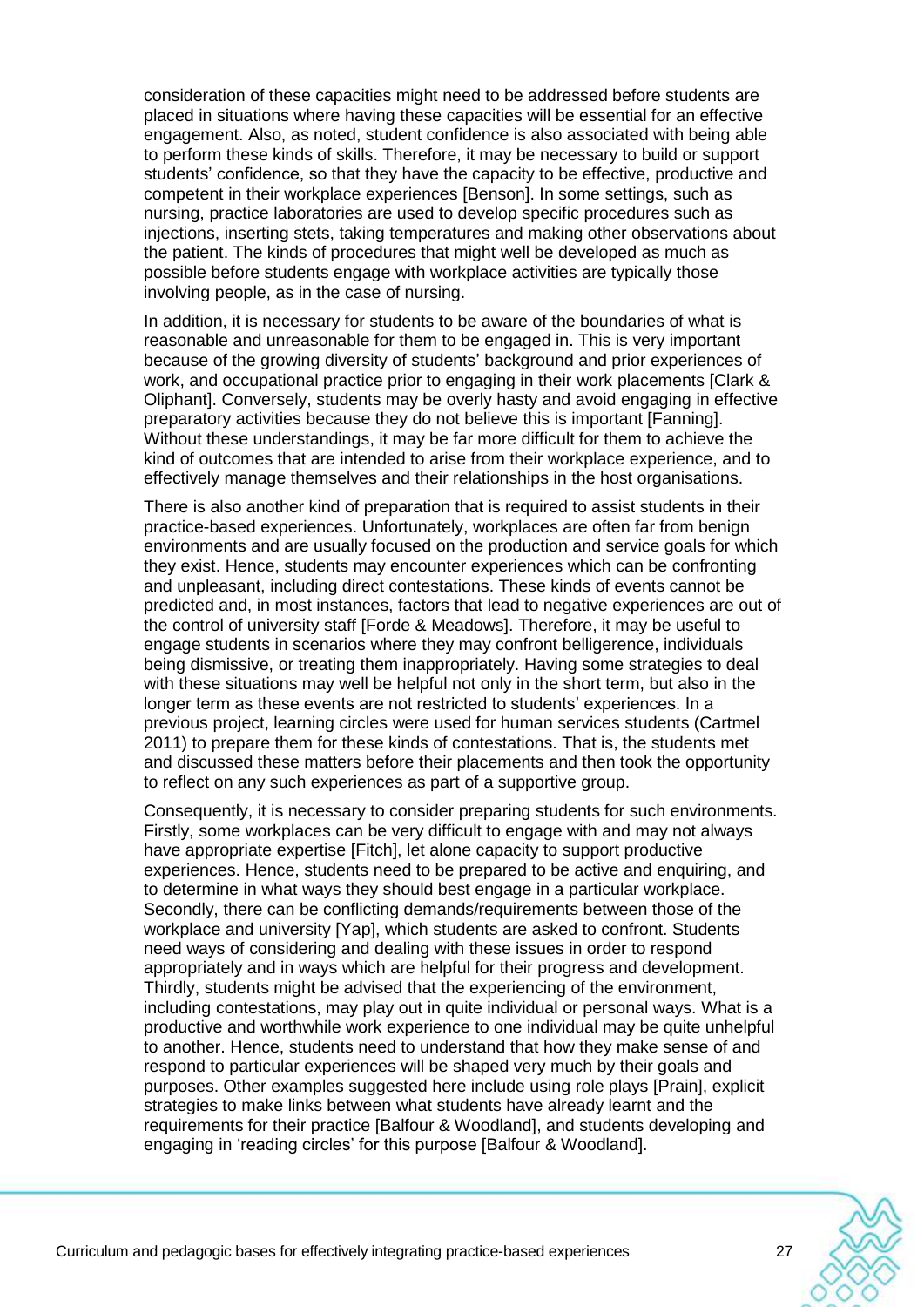Another important consideration for pedagogic practice is how best to constructively engage "time-jealous" students in considering how to maximise their practice-based experiences. Across the projects, it was found that in many instances students really valued their time and only wanted to engage in experiences which were immediately relevant and pertinent to their current or forthcoming activities. Some ways they suggested that these experiences could be made most useful for them are by:

- i) providing opportunities for students who have completed placements to talk to and advise students who have not
- ii) making the sessions interactive
- iii) using electronic means to provide the course content
- iv) having more opportunities for discussion
- v) providing notes and materials that students could refer to later
- vi) explaining more clearly the purposes of the sessions and their practical applications [Dodd].

In these ways, providing preparatory experiences of different kinds will likely be helpful in assisting the practice-based experience to be more effective. Noteworthy here is that many of these experiences are not just about providing students with information, although that is most welcome when students want to know facts, such as the requirements for their practice experiences. Rather, the students emphasised having the opportunity to discuss and consider various scenarios that may affect the quality of the learning experiences. Moreover, experiences at this point in the process provide bases for shared and collaborative activities during and after the experiences in practice settings.

## <span id="page-30-0"></span>During practice-based experiences

From the findings across the 20 projects, it is apparent that the effective integration during practice-based experiences was better supported if there was:

- direct guidance by more experienced practitioners (ie proximal guidance)
- sequencing and combinations of activities (ie 'learning curriculum', practicebased curriculum)
- active engagement in pedagogically rich work activities or interactions (eg handovers)
- effective peer interactions (ie students' collaborative learning)
- active and purposeful engagement by the students as learners in workplace settings.

As indicated, across a number of projects, engagement in authentic work-based experiences is held to be generative of a range of learning outcomes, including the transformation of perspectives [eg Giddings & Rathus; Maire]. These experiences engage students in activities which allow them to see and experience the practices they are learning about being enacted, exemplified, and understood. Moreover, if the focus is on developing occupational specific capacities, the experiences provide opportunities for engaging in activities and interactions in practice settings through which students develop further the understandings and procedural competence required to perform effectively in their work. As has been noted already it was found that different kinds and variations of these experiences led to different kinds of learning outcomes [Fanning]. In many instances, students' access to authentic experiences has to be organised by the institution, yet in others they have to organise this themselves, for instance in contemporary music [Scott]. In some instances, their engagement has to be carefully supervised and monitored, and in others, the students have to be self-regulated. Then, there are other situations, in which students are either engaged in work related to their studies as part of their

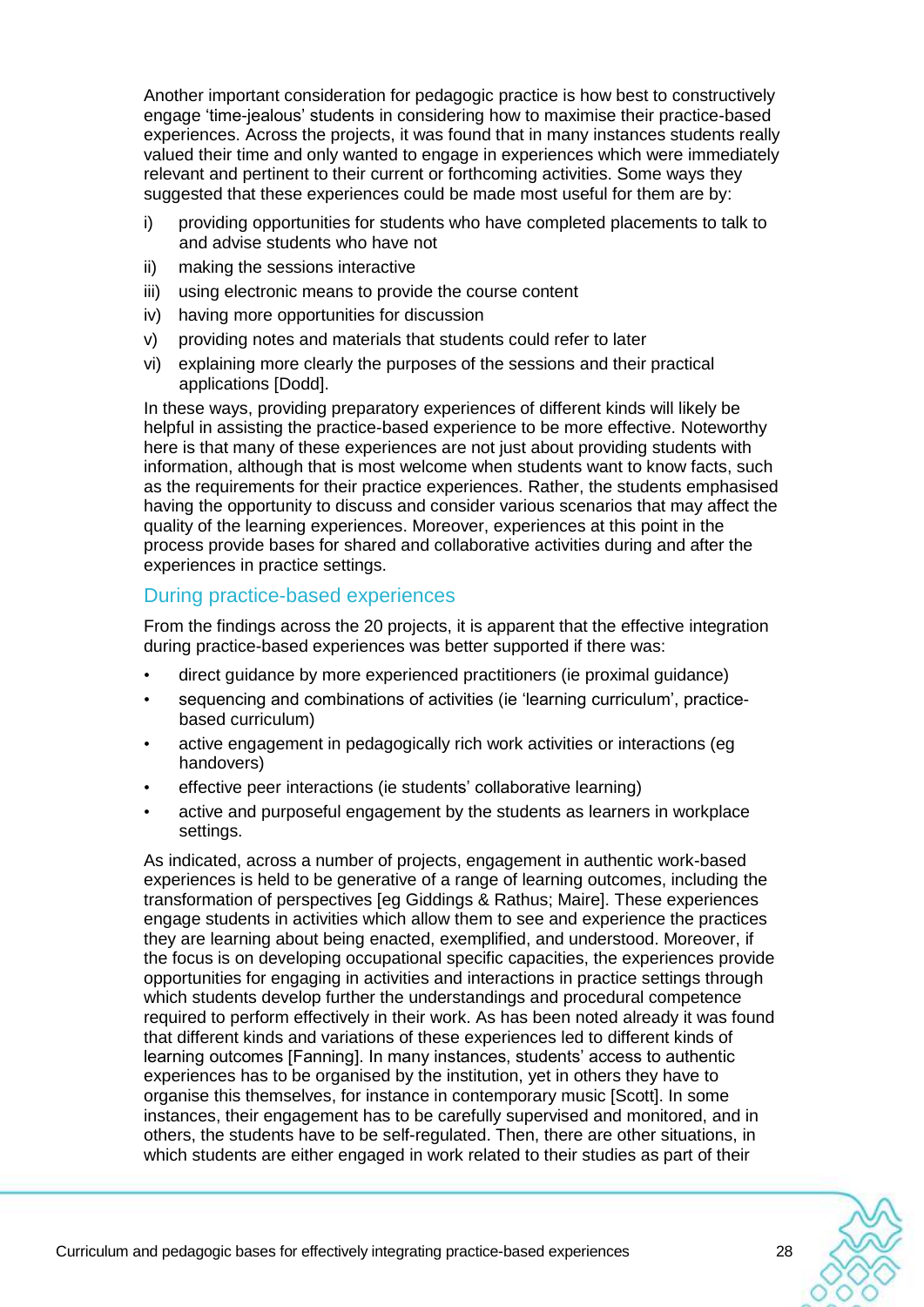employment, or as in paid part-time work which may or may not be in the occupation that they are studying.

Despite their different and distinct contributions, practicum experiences can benefit from, and will often need, enhancing through pedagogic means.. Some of the reasons for this need are that these experiences can be mixed, incomplete, inappropriate, or lead to ineffective learning outcomes. As noted, it is not necessary or helpful for students to engage in wholly independent learning. Engaging with expert partners can provide access to the knowledge required for effective work activities, while engaging with peers can make explicit and open to elaboration the concepts and procedures that are still immature. Moreover, these experiences are very difficult for those teaching or managing courses in educational institutions to effectively control: they cannot be pre-specified or predetermined. Some pedagogic means will ordinarily be provided through the workplace, but this might need to be engaged with differently for the learning potential of the experiences to be fully realised. Alternatively, pedagogic means might be introduced as part of the practicum experience activities which are intentionally directed towards enriching students" learning. Across the projects, a number of such pedagogic strategies were trialled and evaluated. These included the use of case based discussion groups [Forde & Meadows]; student-led peer learning; group problem solving and integration across medical disciplines [Sweet]; having seminars across the semester that focus on the work the students are undertaking, and reflective learning logs focusing critically on those activities [Holloway]; and weekly meetings to integrate the two sets of experiences [Holloway]. Finally, students need to be aware of the learning potential of their practice-based experiences, such as the value of practice to develop, refine and hone procedures, and to develop richly interlinked conceptual bases [Giddings & Rathus].

Wherever possible, students might also be encouraged, or it might be organised for them, to engage with more experienced workers. Such direct engagement can provide access to experts who explain concepts and processes and demonstrate procedures effectively. However, these experiences are not always available [Sweet]. Contributions of practitioners (eg classroom teachers, nurses, doctors) are likely to be a growing influence on student learning in lengthy practicums [Prain] and the more universal application of extensive work-based experiences of students. Consequently, consideration needs to be given to the ways that this influence might be shaped or organised to meet the required educational goals.

Hence, students might need to identify such experts and engage with them either directly or indirectly as they undertake their work. In addition, when students are uncertain or unsure about how to proceed, it might be helpful for them to have a nominated expert from whom they can seek advice and guidance [Hill & McDonald]. Yet, it has been found that the quality of guidance and feedback differs in terms of content and style [Sweet]. So, it may be necessary to have access to peer support within the workplace setting, or with other students, and opportunities for discussing and sharing when students return to their university.

As noted above, the willingness of students to be agentic learners, that is, to "participate in, negotiate and learn", and to engage with the opportunities offered to them [Fitch] will be central to what they are able to learn through their participation in workplace settings. The more motivated, directed and intentional the students" engagement, the more likely the learning outcomes will be richer, because the constructive process is stronger. However, it may be necessary to advise, prepare, support and prompt students to be active learners. For instance, in one project, it was seen that students' capacities to be active listeners – being aware of the need to engage and understand others" perspectives – was a key skill that they needed to develop for both their learning process and also for their professional practice

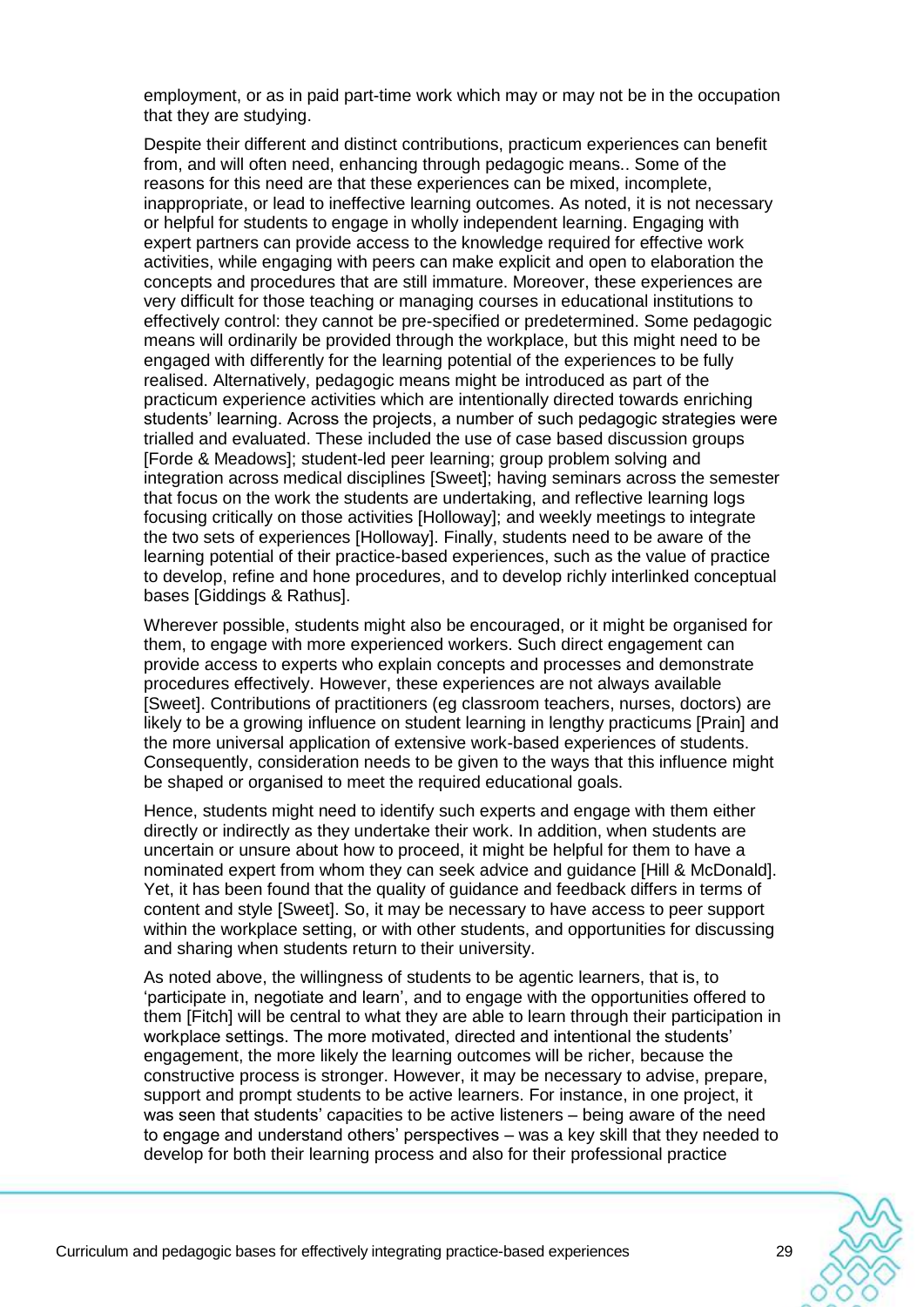[Giddings & Rathus]. Across the projects, it was frequently the immediacy of concerns that directed students" full engagement. That is, students are likely only to be engaged in activities that they view as offering them capacities to address immediate concerns, such as impending requirements for effective practice [Prain; Dodd]. It might also be helpful to make students aware of longer term strategic goals, and purposes for which their engagement and learning in practice settings might be directed.

In these ways, providing supportive experiences of different kinds during the students" engagement in practice settings will assist in making their practice-based experience more effective.

#### <span id="page-32-0"></span>After experiences in practice settings

The findings of many of the 20 projects that focused on students" experiences were that after practice-based experiences, it is helpful to:

- facilitate the sharing and drawing out of students' experiences (ie an opportunity for articulating and comparing the commonalities and distinctiveness that leads to understanding the canonical and situational requirements for practice)
- explicitly make links to, and reconciliations between, what is taught (learnt) in the academy, and what is experienced in practice settings
- emphasise the agentic and selective qualities of students" learning through practice (ie personal epistemologies)
- generate in students critical perspectives on work and learning processes.

As noted, more than providing practice-based experiences for students, there is a need to enrich these experiences by finding ways of assisting students to understand, reconcile and engage in collective reflection. One of the few documented approaches that seek to actively reconcile students" learning experiences was that used within the cooperative education movement in the United States referred to as co-op seminars (Gubb & Badway 1989). These occurred after students had completed their experiences in practice settings and returned to their colleges. In this particular approach, students came together to share and discuss their experiences, to enrich these experiences, on the basis of concerns that what they learnt should not be restricted to the setting in which it had occurred. Through such processes, a number of key educational purposes can be achieved.

Firstly, they can be used to assess the development of understanding and procedural capacities through making explicit links between students" experiences and propositional and conceptual development, and extending the applicability of the procedures that have been learnt to other circumstances. This purpose requires a reconciliation of experiences students have had and an explicit focus on their broader application. Secondly, to enrich all students, the sharing of experiences and processes that seek to identify what is common and distinct about the students" experiences can be used to help develop robust occupational knowledge in the students. Thirdly, students are likely to have had different kinds and qualities of experience. Therefore, the opportunity for the sharing of experiences is helpful for some students to realise that the problems they have faced were not unique. Others, whose experiences were trouble-free, can come to understand more about the complexity of work and workplace requirements [Forde & Meadows]. Fourthly, these experiences can be used for transformational learning; that is, as a device to explicitly engage students in reflecting upon, extending and transforming what they currently know [eg Maire; Hill & McDonald; Giddings & Rathus].

In summary, student forums or discussion groups can be used to share experiences and assist all students to benefit from the experiences of others, including even

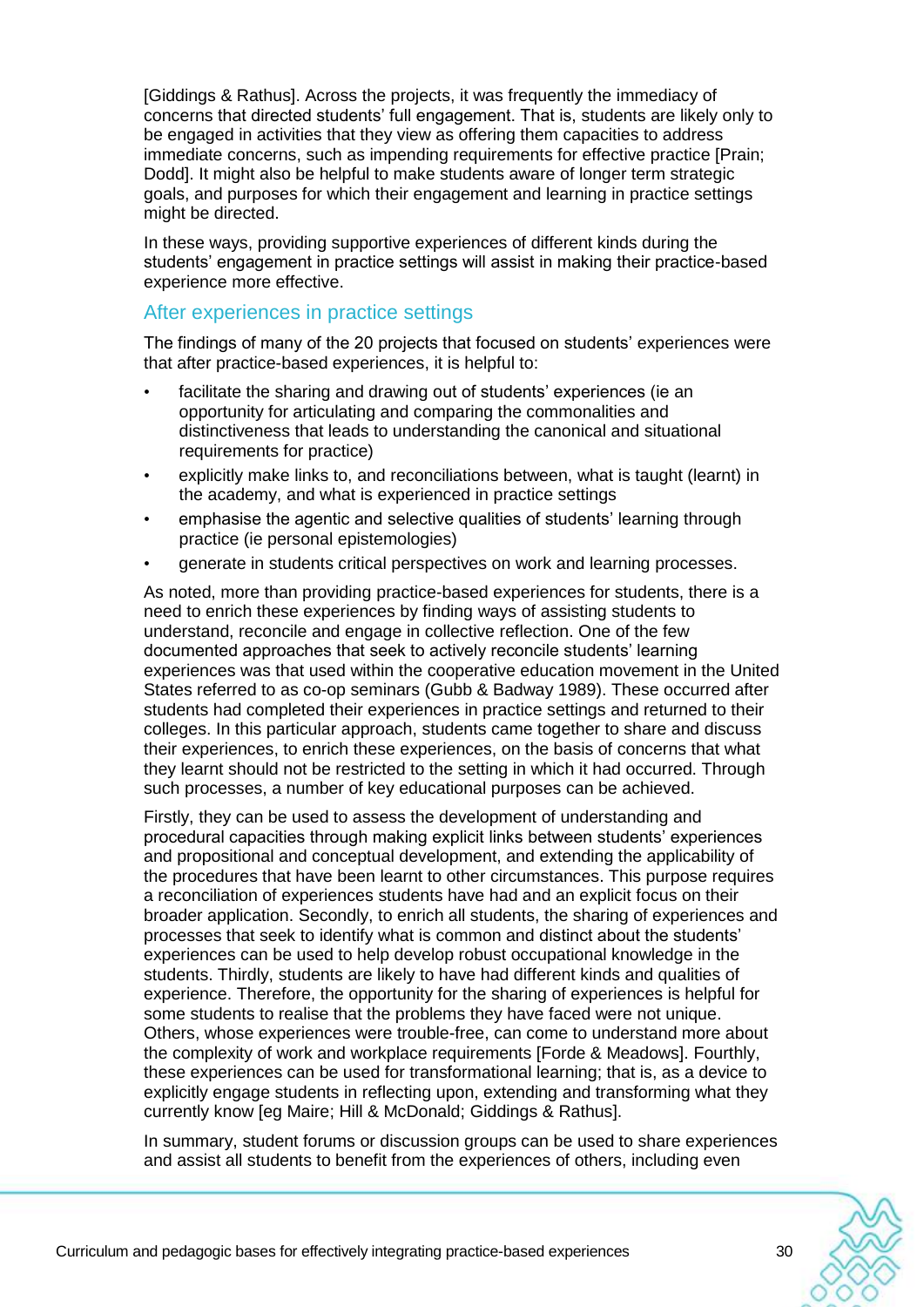those experiences which might be seen as being negative [Forde & Meadows]. Certainly, across a range of the projects, post-practice peer-reflective sessions emerged as a critical learning moment. At one level, they enabled students to put their experiences into a broader, pedagogical context and to connect their practical experiences with theoretical and university-based experiential learning; on another, more practical level, they enabled students to learn *something* about that particular placement that they had not been able to experience personally [Benson]. At another level they promoted richer learning. Requiring students to deliberate on their experiences, and to detail them in a written form [Scott] or articulate them to others [Maire], provided them with a richer understanding of the topic and a basis for transformative learning that probably would not have otherwise occurred. Discussion groups were also shown to be an effective way of connecting the diversity of experiences a student had encountered. The reflective session used in the chiropractic project – "a structured post-placement seminar, … engaging students in listening, debate and personal reflection" – was found to "extend and transform their understanding of chiropractic practice, and promote conceptual, procedural and dispositional development" [Maire]. Similar findings arose in the project involving law students [Giddings & Rathus].

There is also the level of engagement that acknowledges the person-dependent nature of learning. As workplace experiences are of different kinds, and lead to different kinds of learning [Fanning], it is important to have the opportunity to share these experiences so that other students can benefit from the experiences of peers. Because students" personal backgrounds and histories are so different, and may be quite remote from the circumstances in which they have practised, they may need to reconcile their experiences in order to make them educationally worthwhile. For instance, international students struggled to understand much of the language and contextual information that they faced in their practicum experiences in social work [Clark & Oliphant]. The variability of experience is enhanced by the duality that comprises such experiencing. On the one hand, there are different kinds of experiences provided for students across placements and, then, how students construe and engage in what is provided, occurs in different ways [Forde & Meadows; Fitch; Yap; Giddings & Rathus]. This means that different and distinct understandings may arise from these experiences. Also, low-achieving students may be disadvantaged (eg denied access to, and not effectively engaging, in practice-based experiences [Yap]), therefore exposing them to others" experiences can potentially be enriching. Another key purpose for sharing and drawing out students" experiences in workplace settings is that often these experiences are not benign or supportive. Consequently, it might be necessary to assist students reconcile and make more positive and constructive what they have experienced, even though they may not yet fully comprehend the value of what they have experienced.

Because students" experiences cannot be pre-specified or predicted, it is important for there to be opportunities to overcome negative experiences and inappropriate learning. So, even though factors which lead to negative or unhelpful practice-based experiences are out of the control of teachers [Forde & Meadows; Fitch], a guided reflection process can help students to refocus on their experiences in ways that can result in their having a positive impact on students [Forde & Meadows]. In addition, some workplaces may lack ways, understanding about, and bases for effectively engaging students [Fitch], so it is necessary to enhance and enrich those experiences through sharing and discussing.

Consequently, providing experiences that permit students to share, compare and contrast their experiences, and being selective about the kinds of activities required to maximise these processes and their outcomes, is likely to be helpful in assisting students move smoothly into practice, and exercise the kinds of capacities required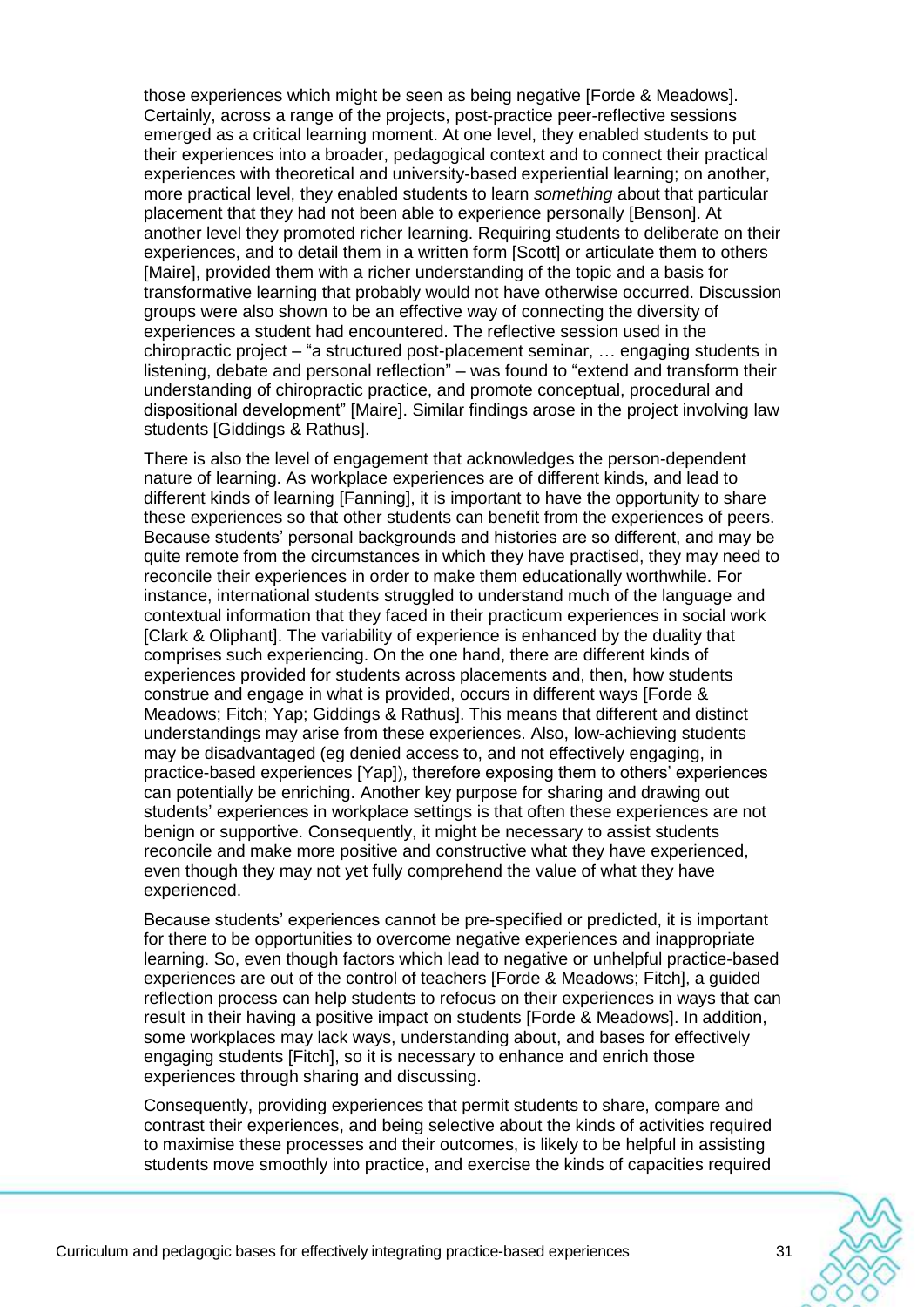to sustain their work and learning in their selected occupational practice.

In all, the above curriculum and pedagogic principles and practices are held to provide some guidelines and examples of how learning experiences promoting contributions from both higher education and practice settings might be effectively integrated. While not overly prescriptive, the propositions set out above indicate that there is a need to consider how best to accommodate practice-based experiences when planning your overall curriculum, its enactment, and how it is likely to be experienced by students. In order to maximise the benefits of these experiences, it is likely to be necessary to utilise pedagogic interventions before, during and after practice-based experiences. However, what is set out above is not intended to be onerous, but manageable within the ambit of academics" teaching work.

# <span id="page-34-0"></span>**Factors critical to success of the fellowship**

Beyond the provision of funds, and the status of the National Teaching Fellowship, the key factors that were critical to the success of this fellowship were fourfold: i) engaging in productive and respectful working relationships; ii) shared interests; iii) institutional commitment; and iv) collaborative working and careful guidance. These are now briefly elaborated.

## <span id="page-34-1"></span>Engaging in productive and respectful working relationships

The group participants and institutions came together to support the proposal, and then the fellowship, following an event in 2008 in which interested parties from each of the six universities met to consider and discuss work integrated learning. Various evaluations reported that this event generated considerable collegiality and goodwill, and confidence in the fellow to lead such a program competently while keeping the interests of the other participants as a foremost concern. The processes used to establish, develop and progress the work of the fellowship overall, and of the projects individually, have been reported as part of the progressive evaluation by the participating universities" coordinators. They have detailed the means by which individuals willingly contributed to their projects and also the overall fellowship. It is noteworthy that although only 18 projects were initially intended, two others were later included and that all 20 projects went on to finish their work, provide reports and present their completed projects at the dialogue forum in Brisbane.

#### <span id="page-34-2"></span>Shared interests

Those participating in the fellowship were volunteers who almost universally had an interest in, and some experience of, organising practice-based experiences for their students, as well as a commitment to integrating those experiences into the overall curriculum and improving those experiences in some way. Consequently, a key factors of the success of the fellowship was that the participants were interested and engaged in ways that were quite common and consistent. Each project was provided with funds of \$3000, and many of the projects generated data and findings that might be expected of a far more generously funded arrangement. The point here is that their interest was the key motivating factor, not the small amount of funding which was there to assist and support their project. Moreover, the shared interests played out in ways that permitted collaborative engagement within each of the universities and also across the projects via teleconferences and the dialogue forum.

### <span id="page-34-3"></span>Institutional commitment

Having a coordinator in each university whose position reflected institutional commitment was helpful. The fact that most of the coordinators had an institutional responsibility for work integrated learning was also helpful in this regard. Moreover,

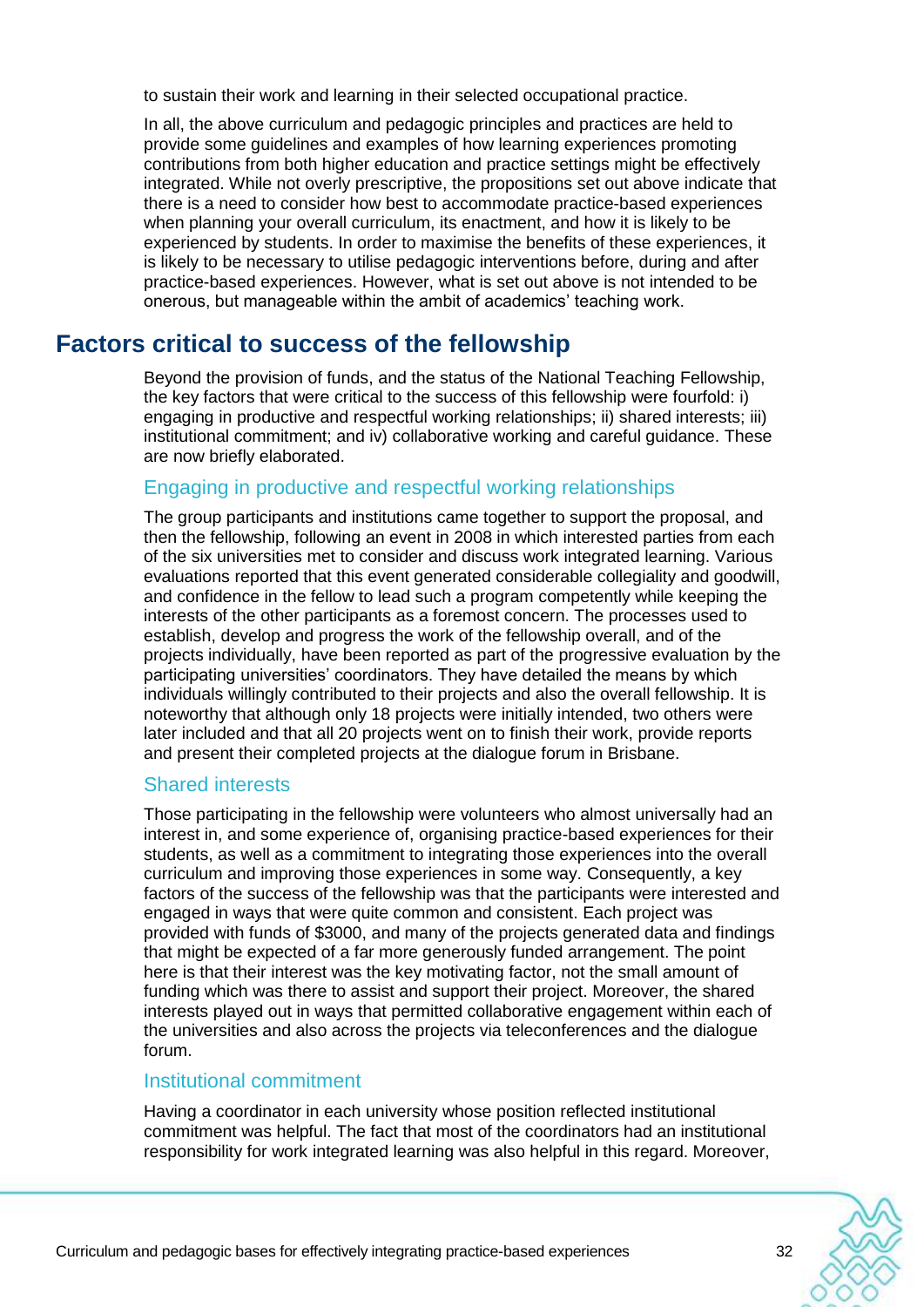these coordinators were able to act on behalf of the participants at the institutional level and engage with them to support and coordinate their work across the period of the fellowship, and then develop strategies for dissemination. In all, this locallybased institutional commitment was an important factor in whatever successes the fellowship was able to achieve. The position of a coordinator provided the opportunity for local engagement, decision-making and leadership which is of the kind required for the work done within each of the participating universities to be taken further within that institution. Hopefully, this activity and presence have provided a basis for ongoing engagement and commitment at the institutional level. Indications to date are that there is an astute legacy arising from the fellowship.

## <span id="page-35-0"></span>Collaborative working and careful guidance

The strength of the collaboration was located in the intuitional commitment to and engagement in the fellowship activities which was manifested in the action of the coordinators and participants. The co-ordinators in each university (Flinders: Heather Smigiel and Ceri Macleod, LaTrobe: David Spencer, James Cook: Lisa Westcott, Murdoch: Rick Cummings, and Newcastle: Stephen Crump and Ginna Caddies) played an invaluable role of leading and supporting their institutions" projects and engaging in staff in across institution engagements. The fellow sought to work with the participants in a collaborative and supportive way that was consistent with his experience in adult education and development. That is, to respect the experience and autonomy of the learners insofar as they are able to make effective decisions and have a need to exercise autonomy in their work and learning. Interventions, in the form of either close or more distant guidance, were premised upon either direct requests, or concerns that the participant required additional support to achieve their goals. For instance, the participants had total choice in the focus for their projects as long as it met the requirements for the fellowship, one of which was that it needed to engage students in some way. A series of resources was developed for the participants and distributed to them, but, apart from the project description and reporting templates, there was no requirement or expectation that they would use them within the project. These were provided as guides and prompts and were perceived to be helpful by the participants. The mandatory project description and report templates provided the level of coherence required across the projects for advancing and reporting the fellowship"s goals.

# <span id="page-35-1"></span>**Amenability of outcomes to higher education institutions**

The intention of the fellowship was to generate outcomes that are applicable in and across Australian higher education institutions. In particular, a motif referred to across the duration of the fellowship was that it was important to generate outcomes which could be used by academic staff who are already busy and have many commitments. The concern was to identify educational purposes which clearly articulated the kinds of goals that were intended to be achieved; guidelines for the development and enactment of curriculum that were both clear and applicable; and the development of pedagogic strategies that could be utilised before, during and after students" practice-based experiences. A central concern of the fellowship was consideration of what would direct and engage students in learning that was effective for them, and applicable to their courses and selected occupation.

Quite deliberately, we avoided approaches or strategies that would require significant infrastructure or resources, as these were unlikely to be supported, or be sustainable in the long term. Instead, we wanted to focus upon where we believed a difference could be made; that is, by informing busy academics how best they might design and enact experiences for their students that both utilise and integrate what they had encountered and learnt through their practice-based experiences.

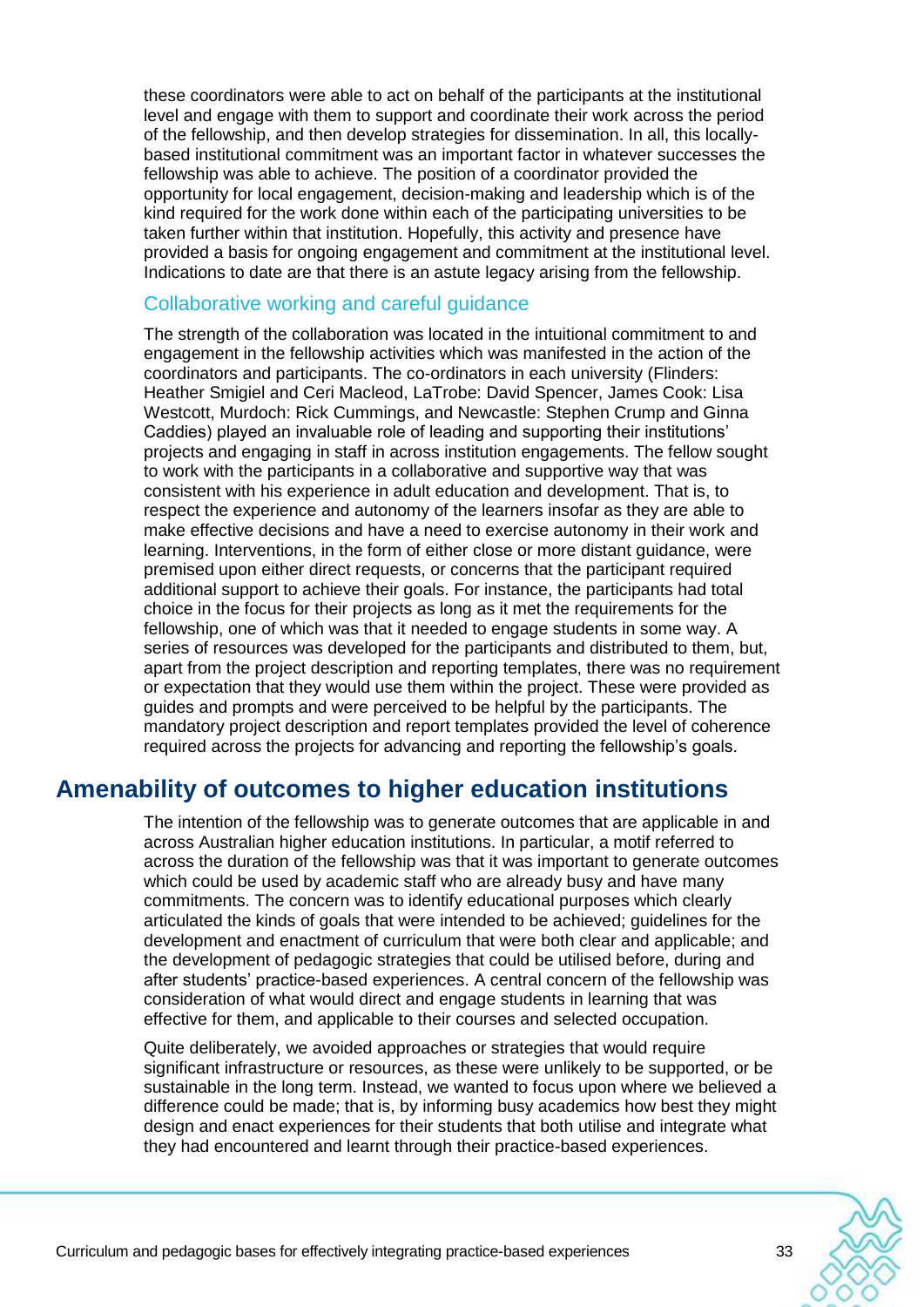# <span id="page-36-1"></span><span id="page-36-0"></span>**Dissemination**

## Material generated and available

A range of materials, including resources and reports, has been developed as an integral part of the fellowship activities. Four kinds of resources were generated to advise and inform the projects. One consists of a series of one-page case studies from a range of disciplines about how other institutions have gone about organising work integrated learning activities. These case studies were distributed to the participants, and placed on websites within the participating institutions and on the fellowship's ALTC website. The other kind of resource comprises a series of short papers which provide information about particular kinds of processes that might be used to consider how best to integrate experiences across practice and educational settings. Again, these are available on the ALTC website The third form of resource comprised short discussion papers that were used to inform discussion in and around the fellowship, and in two instances these were published as articles in *Campus Review*. Fourthly, the templates used for identifying the project and for reporting findings are provided here as in Appendix Two.

There was also a progress report which described all of the projects, and participating teams in each of the six universities. This comprises Annex A. In addition, a document compiling all of the projects' reports was generated for the dialogue forum in Brisbane and this is available as Annex B.

#### <span id="page-36-2"></span>How outcomes have been disseminated

The outcomes of the fellowship have been progressively disseminated through a number of means. The first comprises access to materials as described above. These materials are available on the fellowship website and also on several of the participating universities' websites. Secondly, as part of the dissemination strategy, the fellow held a symposium at all but one of the participating universities. At each symposium, the overall initial findings of the fellowship as well as those from each institution"s projects were disseminated.

The findings have also been disseminated through both national and international forums. These are detailed in the second report are also in Appendix Three, but comprise a set of invited presentations at universities such as Queensland University of Technology, University of Canberra, University of Geneva, Georgia State University, University of California, San Francisco, and Linköping University. In addition, the fellow has presented papers at conferences in Perth and Munich, and papers have been prepared and submitted to academic journals. One so far has been accepted by *Studies in Higher Education*.

However, the final outcomes are only now being drawn together and these will be progressively disseminated over the next few years in the form of papers and books. Moreover, additional presentations are planned for 2011 both at Australian universities and international conferences.

# <span id="page-36-4"></span><span id="page-36-3"></span>**Evaluation**

## Evaluation processes

The fellowship has an inbuilt evaluation process. That is, each of the coordinators has had an active role in progressively evaluating the fellowship process and outcomes across its course. This process was led by Professor Stephen Crump (The University of Newcastle) who engaged with the coordinators in a teleconference and prepared a preliminary statement for the progress report submitted in January 2010, and the final report attached here.

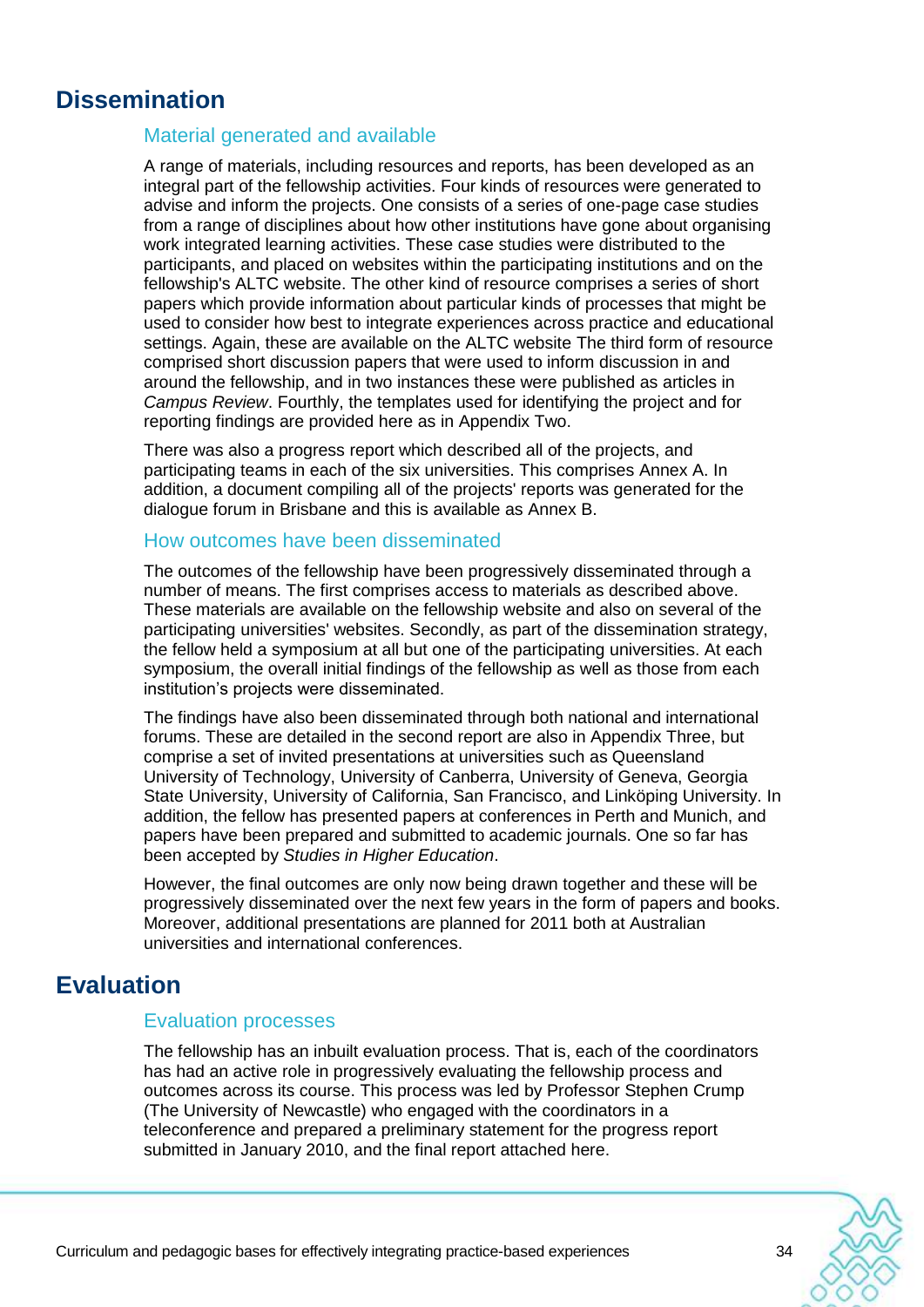## <span id="page-37-0"></span>Outcomes of evaluation

The outcomes of the evaluation are as presented in the report by Professor Crump.

#### Evaluation

**Professor Stephen Crump Pro Vice-Chancellor (External Relations) The University of Newcastle**

#### **AIM of FELLOWSHIP:**

To explore curriculum and pedagogic bases for effectively integrating practice-based experiences.

#### **OVERVIEW:**

As the Final Report by Professor Billett outlines in detail, this project brought together 6 participating universities, and a total of 20 different projects based around participant experiences of teaching courses that included practice-based components. The projects covered a very broad range of discipline areas, and of types of "WIL" experiences, so there were plenty of points of difference and of similarities for the study to draw on, analyse and explain.

#### **METHOD OF DATA COLLECTION FOR EVALUATION:**

This evaluation has been prepared from both observation data of the face-to-face workshops at the institutional level as well as with the participants as a group, as well as virtual workshops undertaken through video-conferencing at various milestones of the project. It also includes impressions and perspectives raised at a mid-term teleconference of the institutional co-ordinators, chaired by myself, with Professor Billett in attendance, excepting for the final questions. Notes from that teleconference are attached.

I was also able to independently discuss the project with most institutional coordinators when we met at a number of conferences, research meeting or the like, outside the ALTC fellowship context. The relatively smooth and efficient conduct of the project, and the consistent development of outcomes and activities around the project, meant that there was no need to call or conduct a special meeting of the coordinators outside the agreed schedules.

The participants were aware of my role as an evaluator, and I was able to distance myself a little from the project by delegating operational matters in my own institution to the UON WIL project officer. Professor Billett and myself discussed the progress of the project, and evaluation points, at various natural turning points of the project, at which I supported the progress and shift to the next stages and activities outlined in the proposal and final report.

The project ran slightly overtime, but this was due to the normal contingencies and operational issues of an undertaking of this complexity and diversity. All participants were consulted and agreed to the extended deadlines and slightly postponed final workshop.

The project Final Report provides extensive details of the activities, outcomes and underlying academic (teaching and learning) significance of the outcomes.

I have no issue with the contents of the Final Report and so it is not my intention to repeat that information in my evaluation. Instead, I wish to refer to some key activities and reflect on their import.

The "templates" for the discipline-based activities proved very useful in getting the participants focussed on the same issues, and effective in shaping the activities that followed, so that when the participants from the 6 universities were brought together, there was a sense of common purpose and achievement, despite the significant variation in backgrounds and teaching areas.

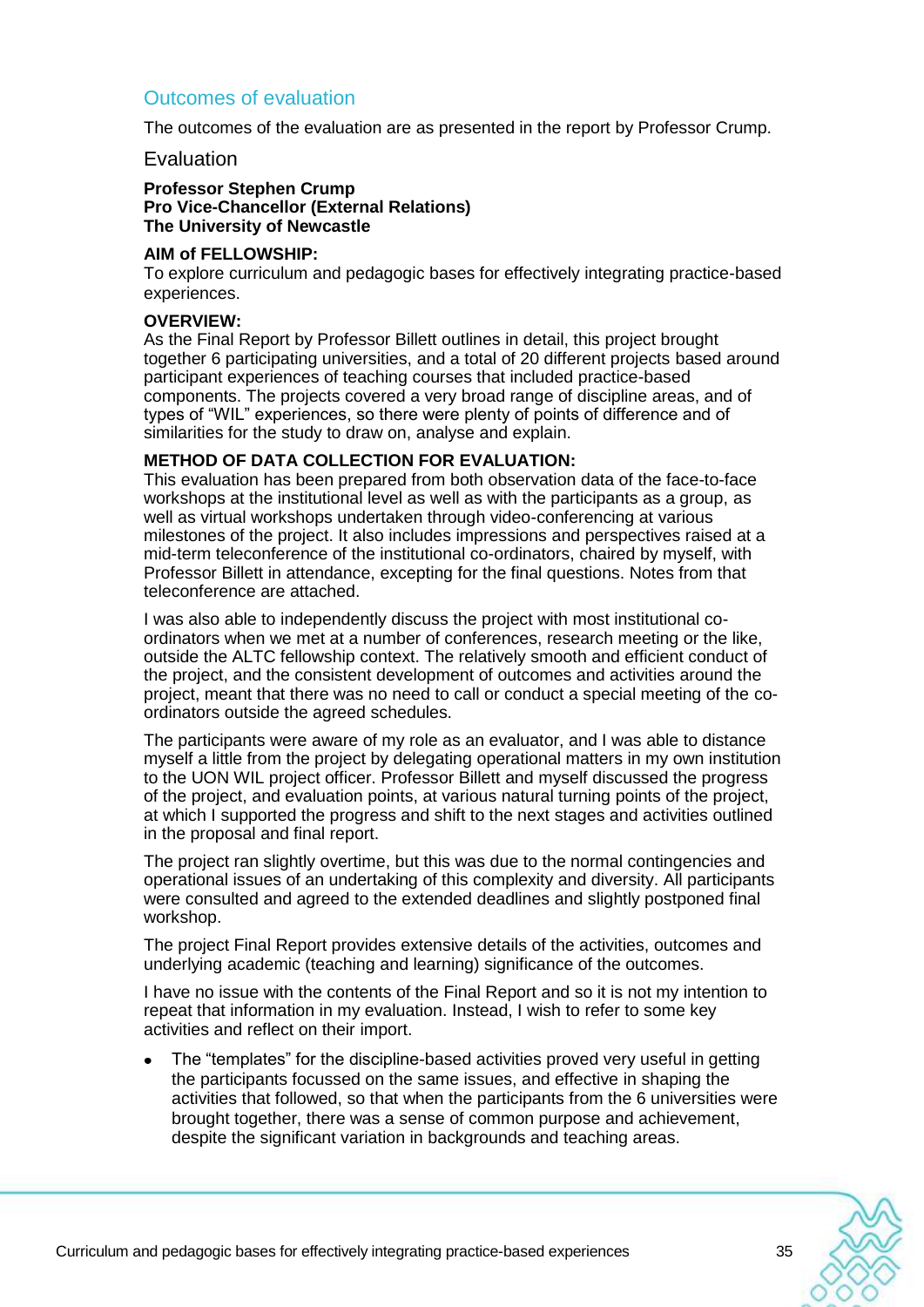- The delegation of responsibility for the day-to-day conduct of the project to institutional co-ordinators achieved ownership at the institutional level and freed the Fellow to provide an overarching and almost pastoral care role for the project. Whilst the funds provided to the local co-ordinators and participants were modest, they were considered sufficient, and were gratefully received as recognition of the effort provided for the ALTC.
- The success of the project is partly due to the ability of Professor Billett to attract a core of people in universities active in WIL developments, and of high standing in relation to WIL in other spheres such as the ACEN, WACE, IRU, conference speakers, research developers, etcetera, who were willing to add the ALTC project to their responsibilities. That they stayed the distance in testimony to the value of the ALTC undertaking.
- The steady flow of supporting / guiding material assisted the project build momentum and maintain motivation. Information on preparing projects, intended learning outcomes, curriculum models, considerations for pedagogy, particular pedagogic practices, and case studies, provided simple but effective material for generating touchstone for the participants as well as for Professor Billett in trying to make sense out of all the different activities, as they evolved and unfolded.
- Regular video-conferencing, and regular site visits, assisted the project stay on track and provided welcome and timely input from Professor Billett.
- The international participants were supportive of the outcomes of the project. In particular, I spoke at length with Professor Anne Edwards at the final workshop and it was clear that this project had value beyond the 6 participating institutions, providing some direction and strategies for practice elsewhere, as well as for further research and evaluation.
- The voice of the students arising from the institutional projects was not as prevalent as could have been the case, but there are necessary limitations on any project that need to be managed to enable to project to fulfil its objectives.

The general view of the participants was summarised by one of the co-ordinators who emailed Professor Billett at the end of the project:

I think, however, that most of us got more out of the Fellowship than we put in and the project staff (in his university) certainly benefitted greatly from working with you. Thanks for your commitment to the improvement of WIL at the IRU institutions, and the sector as a whole.

Areas worthy of further study focus on the views of senior officers in universities and employers. This Fellowship brought to the fore multiple amazing stories of what can be done and the benefits to students and staff, but the benefit and costs to institutions and employers remains areas that need urgent analysis than is currently unavailable.

Without internal and external support for WIL programs, many of them just won"t happen, and current economic constraints (and increasing competition form VET in response to government policies) puts massive pressure on university senior officers to remain committed to WIL (there is evidence some institutions are wavering since their enthusiasm in 2009), and to employers and their ability to indirectly fund the work of higher education.

In both matters, national support and leadership is crucial.

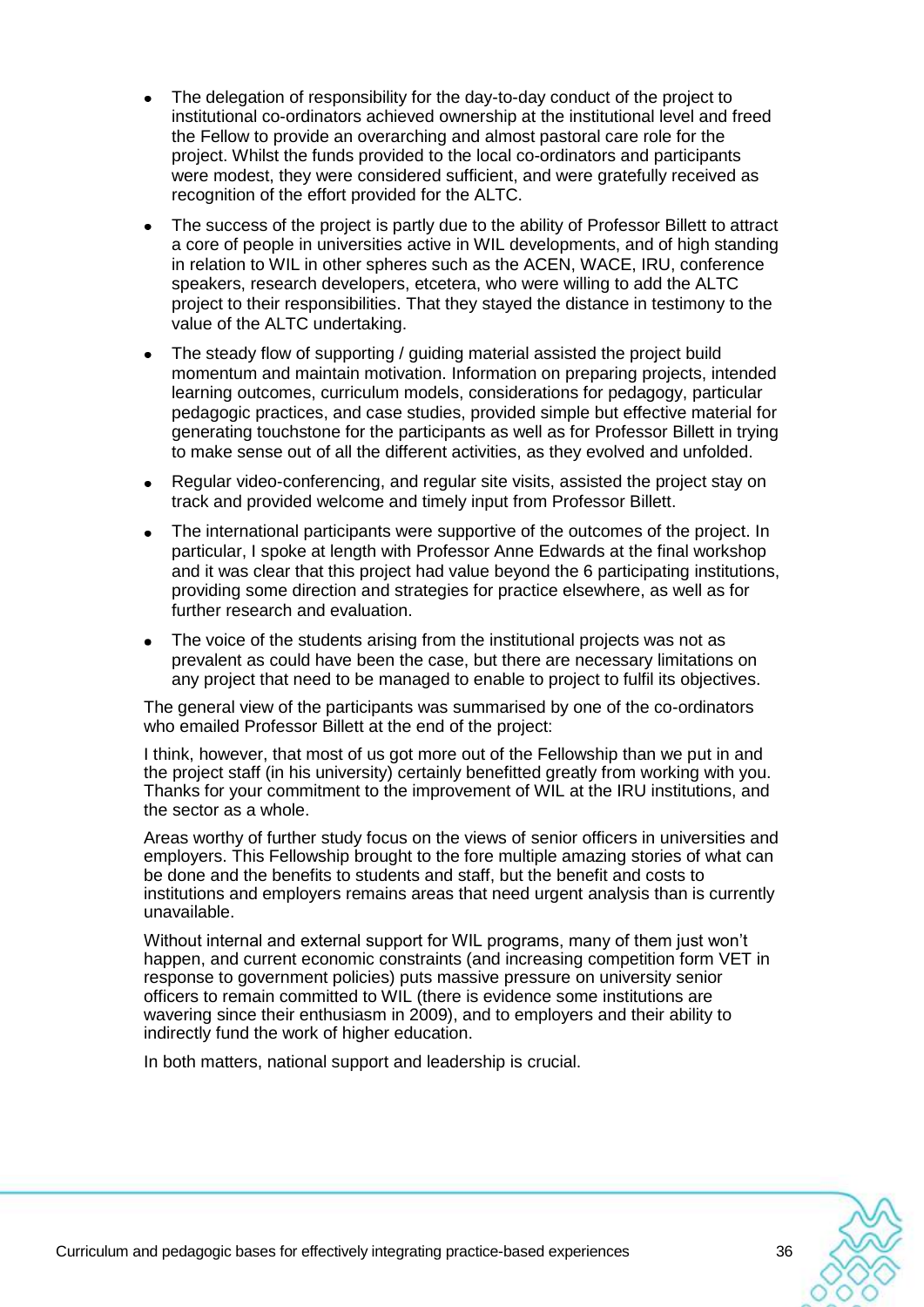**Participants**: Stephen Billett, ALTC Project award holder; Stephen Crump, ALTC project evaluator; Rick Cummings, Ceri McLeod, Heather Smigiel, David Spence, Lisa Westacott - participating institution co-ordinators; Lainie Groundwater, project research assistant.

*Thank you* for participating in the teleconference on 1 March to provide some formative assessment to Stephen Billett regarding the progress of the ALTC Fellowship he was awarded in 2009. Our feedback is constructive and affirmative as well as providing some issues for Stephen to consider for the second half of the project. Key points discussed included:

#### **AGENDA ITEM 1: topic timely / resonate?**

- National projects are really useful to keep things going within our institutions, gives an extra impetus to work for WIL, for example.
- Good that this project built directly on the 2008 / 2009 IRU work because a good outcome and timely to value the work of WIL within participating uni's (helped with mapping resources etc) and especially at faculty level.
- Additional benefit was that people in ALTC participating institutions were receptive because of IRU work

### **AGENDA ITEM 2: project process?**

- Good that the design of the Fellowship allowed the participants to choose their own project
- Co-ordinators / participants video-conferences are useful as they allow people to hear how the others are going
- Very helpful to have Lainie as liaison between institutions and to support coordinators
- The papers SB puts out from different projects in the Fellowship are a good tool for co-ordinators to make contact with participants more generally than about their specific topic…
- ... but variable levels of engagement, though useful, how to get better use?

#### **AGENDA ITEM 3: institutional response?**

- WIL is mostly well-embedded in participating organisations though one is not going to make it a priority in new ISP and one other is only just going into the ISP.
- GFC has had an impact on how well, how much institutions see themselves as able to do WIL.

## **AGENDA ITEM4: Completion of project?**

- How to sustain WIL (beyond the project etc)?
- Will we do some publications?
- Options for post-June conference?
- Have built good networks and friendships out of our work.

*Stephen Crump Chair of Evaluation Meeting 6th March 2010*

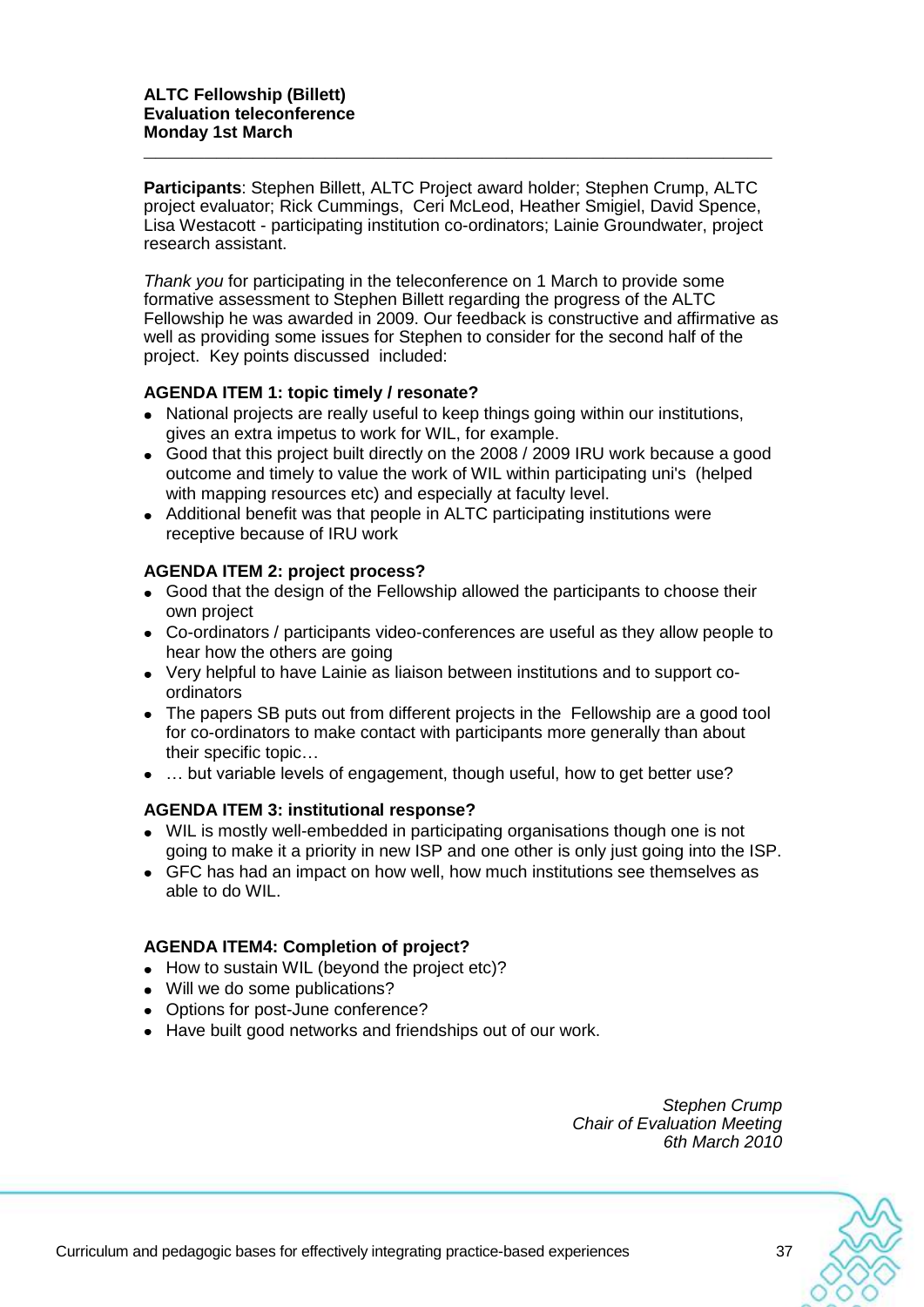# <span id="page-40-0"></span>**References**

- Anderson, J. R. (1982). Acquisition of cognitive skill. *Psychological Review, 89*(4), 369-406.
- Anderson, J. R. (1993). Problem solving and learning. *American Psychologist, 48*(1), 35-44.
- Baldwin, J. M. (1894). Personality-Suggestion. *Psychological Review, 1*, 274-279.
- Billett, S. (1998). Situation, Social systems and learning. *Journal of Education and Work, 11*(3), 255-274.
- Billett, S. (2001a). Knowing in practice: Re-conceptualising vocational expertise. *Learning and Instruction, 11*(6), 431-452.
- Billett, S. (2001b). *Learning in the workplace: Strategies for effective practice.* Sydney: Allen and Unwin.
- Billett, S. (2008). Learning throughout working life: A relational interdependence between social and individual agency. *British Journal of Education Studies, 55*(1), 39-58.
- Billett, S. (2009a). Conceptualising learning experiences: Contributions and mediations of the social, personal and brute. *Mind, Culture and Activity, 16*(1), 32-47.
- Billett, S. (2009b). Realising the educational worth of integrating work experiences in higher education. *Studies in Higher Education, 34*(7), 827-843.
- Brown, J. S., Collins, A., & Duguid, P. (1989). Situated Cognition and the Culture of Learning. *Educational Researcher, 18*(1), 32-34.
- Cartmel, J (2011) A considered curriculum for preparing human services practitioners: Structuring circles of learning and change in Billett, S and Henderson, A (eds) *Promoting professional learning*. Springer, Dordrecht
- Chi, M. T. H., Feltovich, P. J., & Glaser, R. (1981). Categorisation and representation of physics problems by experts and novices. *Cognitive Science, 5*, 121-152.
- Department of Innovation, Universities and Skills (2008). Higher education at work. Department of Innovation, Universities and Skills, London.
- Dewey, J. (1916). *Democracy and Education.* New York: The Free Press.
- Eames, C., & Coll, R. (2010). Cooperative Education: Integrating Classroom and Workplace Learning. In S. Billett (Ed.), *Learning through practice*. Dordrecht: Springer.
- Ericsson, K. A., & Lehmann, A. C. (1996). Expert and exceptional performance: Evidence of maximal adaptation to task constraints. *Annual Review of Psychology, 47*, 273-305.
- Giddens, A. (1991). *Modernity and self-identity: Self and society in the late modern age*. Stanford: Stanford University Press.
- Greeno, J. G. (1989). Situations, mental models, and generative knowledge. In D. Klahr & K. Kotovsky (Eds.), *Complex information processing: The impact of Herbert A. Simon*. Hillsdale, NJ: Erlbaum & Associates.
- Grollman, P., & Tutschner, R. (2006). *Possible intended and unintended effects of European VET policies - The case of integrating work and learning.* Paper presented at the European Research Network in Vocational Education and Training Symposium, Geneva.
- Grubb, W. N., & Badway, N. (1998). *Linking School-Based and Work-Based Learning: The Implications of LaGuardia's Co-op Seminars for School-to-Work Programs*. Berkeley: National Center for Research in Vocational Education
- Hodges, D. C. (1998). Participation as dis-identification with/in a community of practice. *Mind, Culture and Activity, 5*(4), 272-290.
- Lee, Y. J., & Roth, W.-M. (2005). The (unlikely) trajectory of learning in a salmon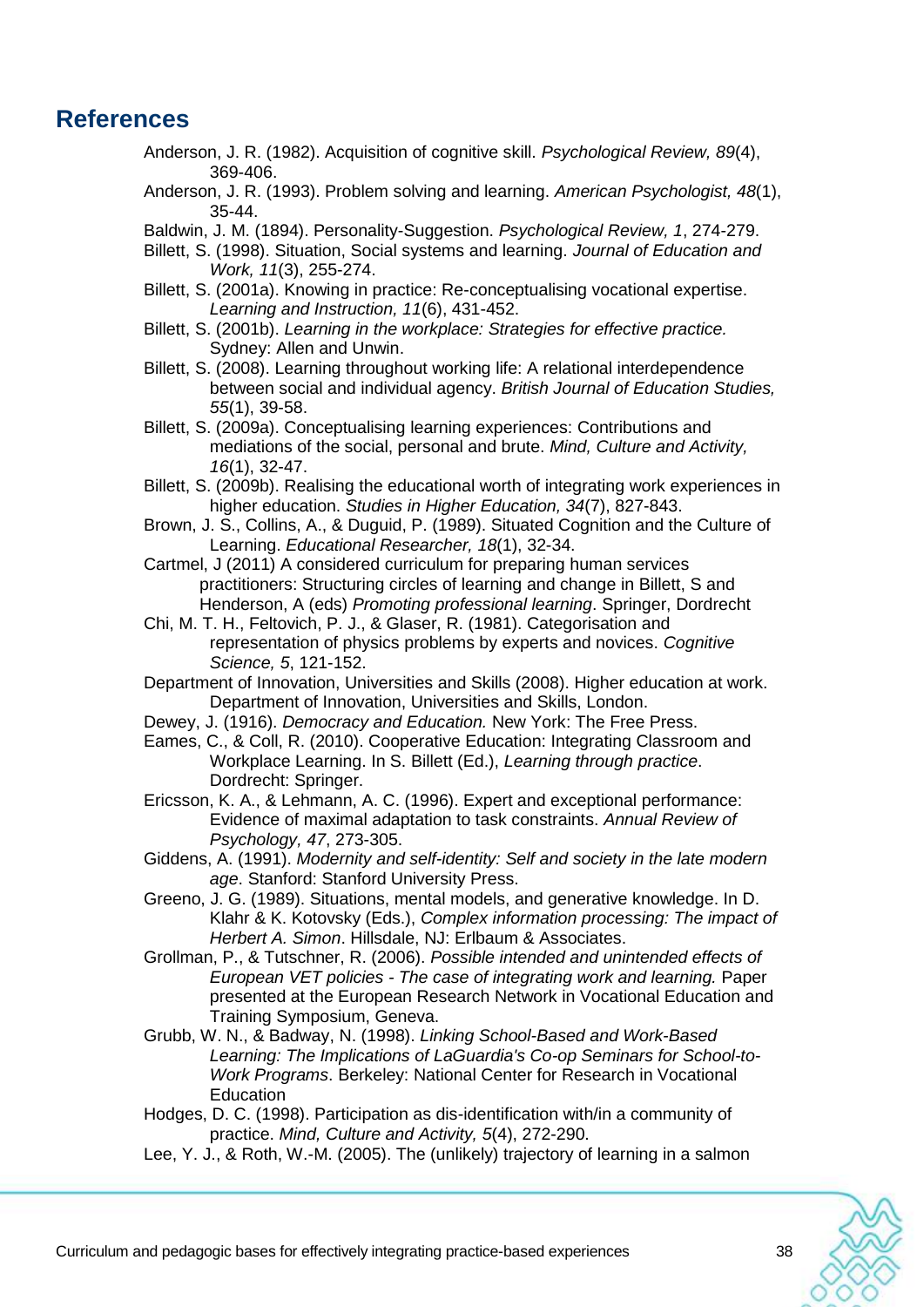hatchery. *Journal of Workplace Learning. 17*, 243-254.

- Luria, A. R. (1976). *Cognitive development: Its cultural and social foundations*. Cambridge, Mass: Harvard University Press.
- Newman, D., Griffin, P., & Cole, M. (1984). Social constraints in laboratory and classroom task. In B. Rogoff & J. Lave (Eds.), *Everyday cognition: Its development in social context*. Cambridge, Mass: Harvard University Press.
- Newton, J., Billett, S., & Ockerby, C. (2009). Journeying through clinical placements - an examination of six student cases. *Nursing Education Today 29*(*6*), *630- 634*.
- Perkins, D. (1997). Person-plus: a distributed view of thinking and learning. In G. Salomon (Ed.), *Distributed cognitions: Psychological and educational considerations* (pp. 88-110). Cambridge: Cambridge University Press.
- Perkins, D., Jay, E., & Tishman, S. (1993). Beyond abilities: A dispositional theory of thinking. *Merrill-Palmer Quarterly, 39*(1), 1-21.
- Piaget, J. (1968). *Structuralism (C. Maschler, trans. and ed.)*. London: Routledge & Kegan Paul.
- Rogoff, B., & Lave, J. (Eds.). (1984). *Everyday cognition: Its development in social context.* Cambridge, Mass: Harvard University Press.
- Roth, W. M., & Roychoudhury, A. (1993). The concept map as a tool for the collaborative construction of knowledge: A microanalysis of high school physics students. *Journal of Research in Science Teaching, 30*(5), 503- 534.
- Schutz, A. (1970). *On phenomenology and social relations (ed Helmut Wagner)*. Chicago: University of Chicago Press.
- Scribner, S. (1984). Studying working intelligence. In B. Rogoff & J. Lave (Eds.), *Everyday cognition: Its development in social context* (pp. 9-40). Cambridge, Mass: Harvard University Press.
- Scribner, S. (1985). Vygostky's use of history. In J. V. Wertsch (Ed.), *Culture, communication and cognition: Vygotskian perspectives* (pp. 119-145). Cambridge, UK: Cambridge University Press.
- Stenstrom, M.-L., Grollman, P., Tutschner, R., Tynjala, P., Nikkanen, & Loogma, K. (2006). *Integration of work and learning: Policies, strategies and practices*  Paper presented at the European Research Network in Vocational Education and Training Symposium, Geneva.
- Tobias, S. (1994). Interest, prior knowledge, and learning. *Review of Educational Research, 64*(1), 37-54.
- Universities Australia. (2008). *A National Internship Scheme: Enhancing the skills and work-readiness of Australian university graduates.* Canberra: Universities Australia.
- Valsiner, J. (1998). *The guided mind: A sociogenetic approach to personality*. Cambridge, Mass: Harvard University Press.
- Valsiner, J. (2000). *Culture and human development*. London: Sage Publications.
- Valsiner, J., & van der Veer, R. (2000). *The social mind: The construction of an idea.* Cambridge, UK: Cambridge University Press.
- Van Lehn, V. (1989). Towards a theory of impasse-driven learning. In H. Mandl & A. Lesgold (Eds.), *Learning issues for intelligent tutoring systems* (pp. 19-41). New York: Springer-Verlag.
- von Glasersfeld, E. (1987). Learning as a constructive activity. In C. Janvier (Ed.), *Problems of representation in the teaching and learning of mathematics* (pp. 3-17). Hillsdale, NJ: Lawrence Erlbaum.
- Voss, J. F. (1987). Learning and transfer in subject matter learning: a problemsolving model. *International Journal of Educational Research (11),* 607-622.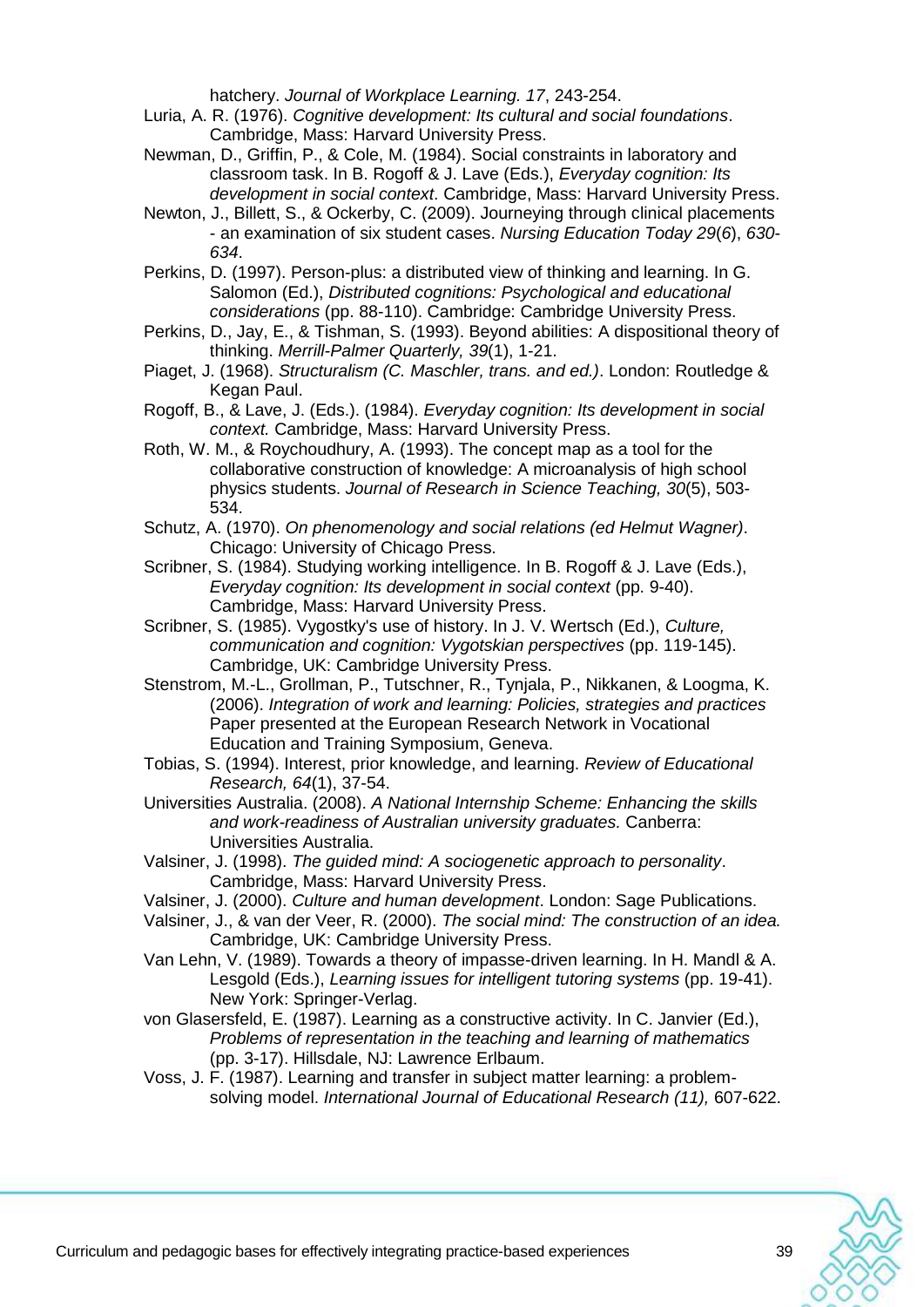# <span id="page-42-0"></span>**Appendix One – Synthesis of findings**

## **Guidelines for practice: Integrating practice-based experiences**

These guidelines aim to assist those teaching in higher education make decisions about organising and integrating their students" experiences in practice settings (ie workplaces) to assist them develop the capacities for making smooth transitions to their selected occupations upon graduation, and being effective in those roles.

The guidelines are derived from a synthesis of the findings from 20 projects across six Australian universities that sought to improve students' learning experiences through the provision of practice-based experiences. The projects comprised the ALTC National Teaching Fellowship 'Curriculum and pedagogic bases for effectively integrating practice-based experiences within higher education.'

The guidelines focus on: i) purposes for organising and integrating experiences; ii) key learning outcomes; iii) key considerations for providing practice-based experiences; iv) different ways of providing practice experiences for students; v) sets of principles and practice associated with organising those experiences (ie curriculum); and vi) enriching them (ie pedagogic practices).

#### **1. Work integrated learning: why would you do it?**

Some reasons for attempting to integrating work-based learning experiences into the higher curriculum include:

- learning about an occupation  $\bullet$
- learning about some of the variations of that occupation
- extending the knowledge learnt in university settings  $\bullet$
- an orientation to the kinds of places where the occupation is practiced
- building the capacities required to engage in and be an effective professional practitioner
- developing occupationally specific forms of knowledge required for particular practice  $\bullet$ settings
- meeting requirements of occupational or professional licensing.

#### **2. Key learning outcomes**

Some key learning outcomes identified through providing practice-based experiences include:

- the development of students' occupational capacities (ie procedural, conceptual and dispositional)
- different kinds of activities (eg placement, project, shadowing) led to distinct kinds of learning outcomes
- building students" confidence to engage in their selected occupations
- assisting students to learn more about their selected occupation
- transformation of students' personal perspectives
- informed insights into the world of work and work practices  $\bullet$
- the importance of engaging with practice as part of occupational preparation.

#### **3. Key considerations for organising students' learning experiences**

The key considerations for organising learning processes associated with integrating experiences in practice settings identified through the projects include:

- having only workplace experiences is insufficient for effective student learning; they need to be augmented by teacherly interventions (ie pedagogic practices)
- the importance of engagements with students that: prepare (ie before; eg briefing), support (ie during; eg, sharing, guidance) and assist them to connect the two sets of experiences (ie after; eg, focus groups, critical reflective sessions)
- students" readiness (ie interest, realism, capacities) to engage is a key factor shaping their learning
- students" diverse prior experiences shape their engagement and learning in these processes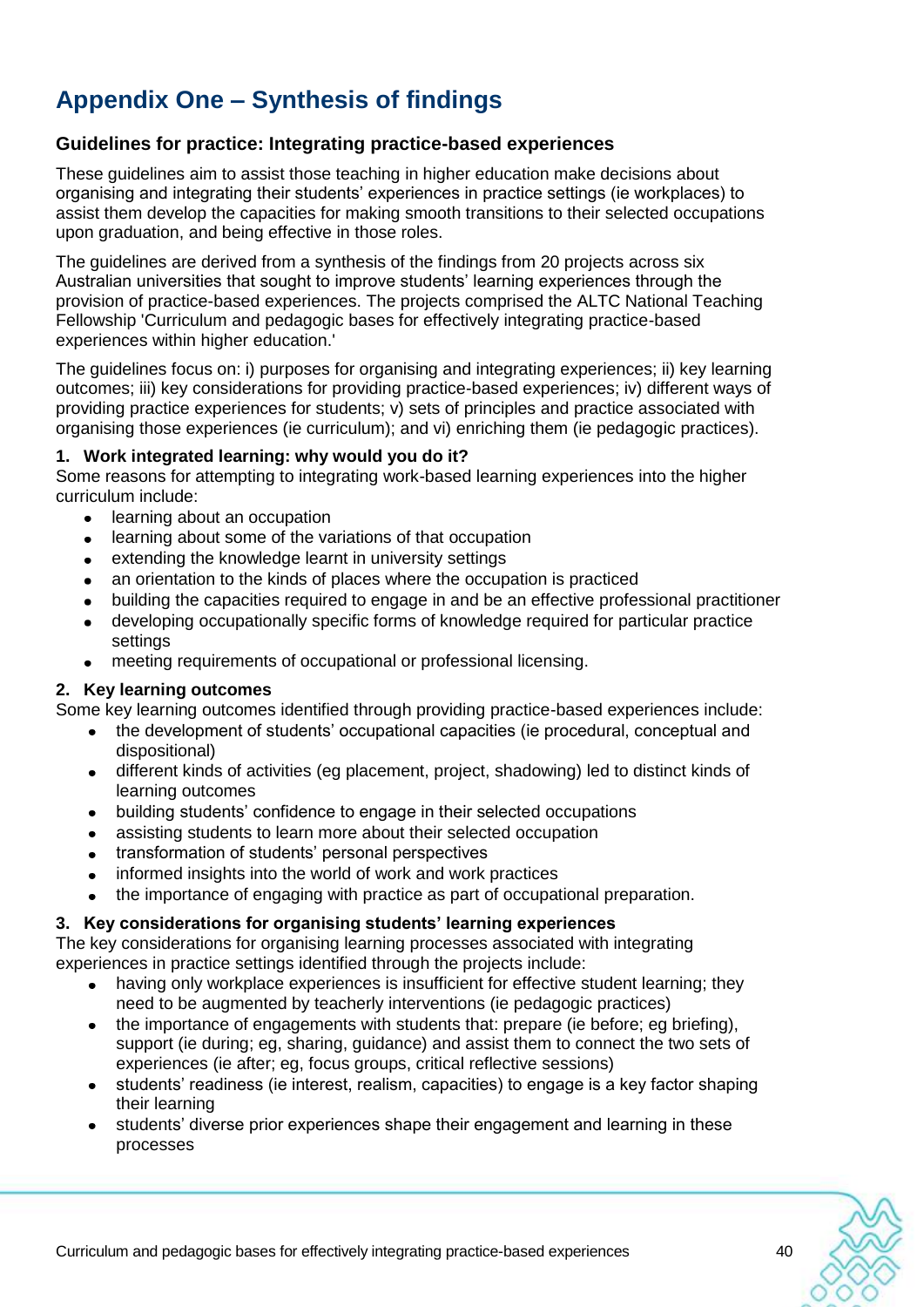- providing and managing experiences for students who are "time jealous" is an emerging challenge
- educators" conceptions of the worth and competence with practice experiences are diverse
- beyond supervised placements, options such as students" paid part-time work and observations of work might provide a useful resource of experiences
- centrality of the "experienced curriculum": how students construe and engage in practice settings and integrate their experiences from both university and practice settings
- incremental exposure to practice-based experience and progression is preferred (ie a series of experiences being built upon, different levels of support over time)
- importance of aligning all participants' (ie students, staff, industry partners) understandings of the purposes of work integrated learning and its processes
- integrating insights from practice into the broader curriculum using WIL as a platform
- preparing students for workplace expectations is essential.

### **4. Options for securing practice-based experiences**

Those teaching in higher education institutions need to look beyond supervised placements and include:

- students' current paid employment associated with their studies  $\bullet$
- students' paid part-time employment
- observation of occupations being enacted (eg observing law court proceedings)
- students' prior experiences
- simulations of substitute activities

Supervised placements are essential in some circumstances, but other ways of securing instances of authentic practice are quite appropriate for others

### **Definitions**

The following definitions aim to assist understand the concepts used here.

Curriculum – the kinds of learning experiences in practice settings and higher education institutions and how they are organised, sequenced and enacted.

Within this definition, sub-categories of curriculum are defined as follows

*Intended curriculum* – what is intended to occur by sponsors or developers in terms of educational goals (ie what should be learnt) and learning outcomes as a result of the curriculum being implemented.

*Enacted curriculum* – what is enacted as shaped by the resources available, the experiences and expertise of teachers and others, their interpretation of what was intended, their values and the range of situational factors that shape students' experiences.

*Experienced curriculum* – what students experience when they engage with what was intended through what is enacted, and how they learn through that experiencing, even that which is unintended by those who plan and enact the curriculum.

Pedagogy – the kind of guidance provided to assist students' learning, in the form of teacherly engagements, and information resources, learning support and interactions. This includes promoting learner agency.

Personal epistemologies – the bases by which individuals come to construe and construct knowledge from what they experience, including their interests, intentionalities and subjectivities, which shape how they engage with the process of learning.

In the two tables that follow, sets of curriculum and pedagogic practices that likely can support the effective integration of students" experiences in practice settings are presented. The first table sets out some principles for the intended, enacted and experienced curriculum. The second sets out some pedagogic practices for enhancing those experiences, before, during and after the students" practice-based experiences.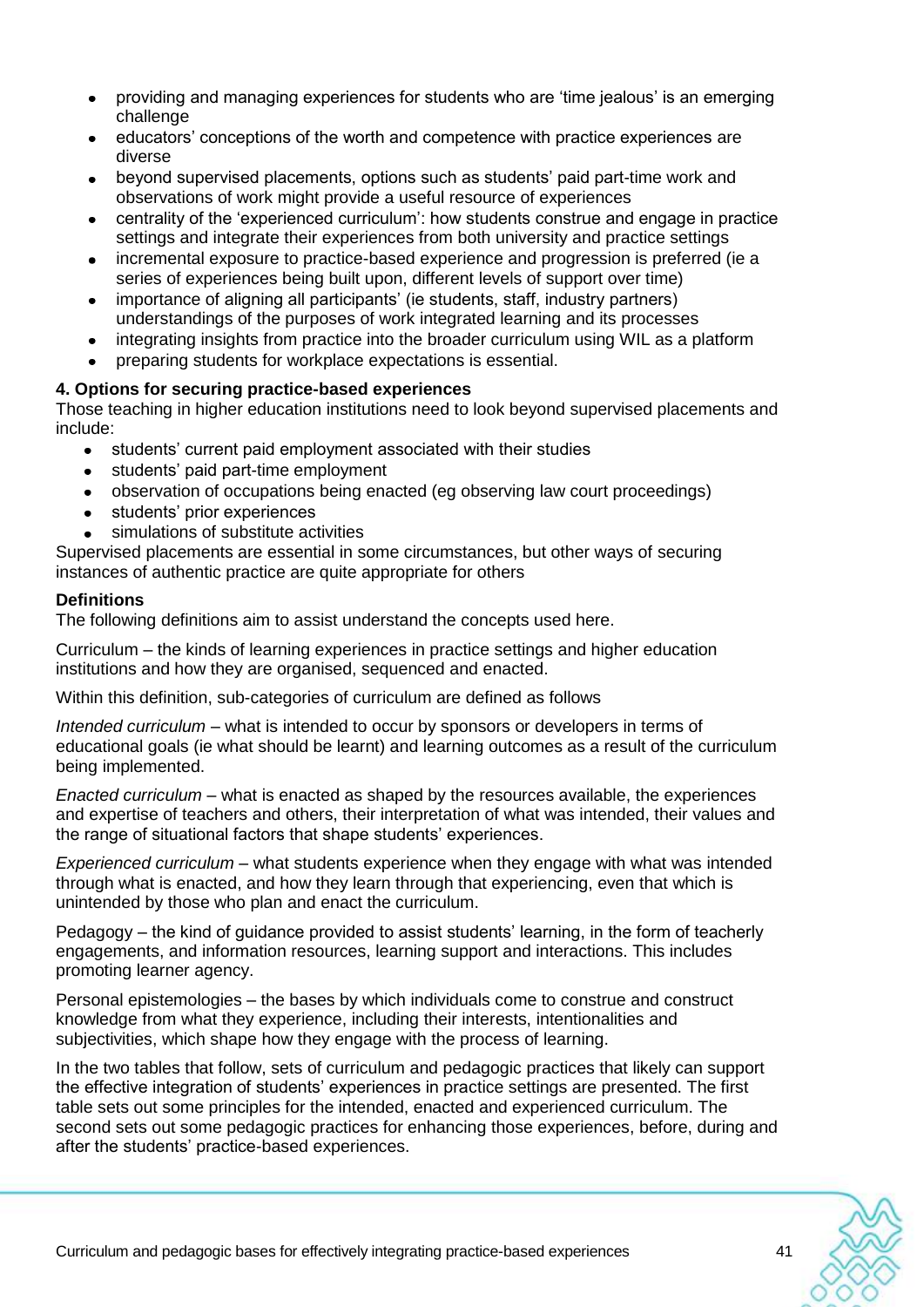| Intended curriculum                                                                                                                                                                                                                                                                                                                                                                                                                                                                                                                                                                                                                                                                                                                                                      | Enacted curriculum                                                                                                                                                                                                                                                                                                                                                                                                                                                                                                                                                                                                                                                                                                                                                                                                                                          | Experienced curriculum                                                                                                                                                                                                                                                                                                                                                                                                                                                                                                                                                                                                                                                                                                                                                                                               |
|--------------------------------------------------------------------------------------------------------------------------------------------------------------------------------------------------------------------------------------------------------------------------------------------------------------------------------------------------------------------------------------------------------------------------------------------------------------------------------------------------------------------------------------------------------------------------------------------------------------------------------------------------------------------------------------------------------------------------------------------------------------------------|-------------------------------------------------------------------------------------------------------------------------------------------------------------------------------------------------------------------------------------------------------------------------------------------------------------------------------------------------------------------------------------------------------------------------------------------------------------------------------------------------------------------------------------------------------------------------------------------------------------------------------------------------------------------------------------------------------------------------------------------------------------------------------------------------------------------------------------------------------------|----------------------------------------------------------------------------------------------------------------------------------------------------------------------------------------------------------------------------------------------------------------------------------------------------------------------------------------------------------------------------------------------------------------------------------------------------------------------------------------------------------------------------------------------------------------------------------------------------------------------------------------------------------------------------------------------------------------------------------------------------------------------------------------------------------------------|
| Key considerations associated with the intended<br>curriculum comprise:                                                                                                                                                                                                                                                                                                                                                                                                                                                                                                                                                                                                                                                                                                  | Key considerations associated with the enacted<br>curriculum comprise:                                                                                                                                                                                                                                                                                                                                                                                                                                                                                                                                                                                                                                                                                                                                                                                      | Some key issues associated with the experienced<br>curriculum are:                                                                                                                                                                                                                                                                                                                                                                                                                                                                                                                                                                                                                                                                                                                                                   |
| being clear about what is to be learnt for identifying<br>what experiences are likely to secure that learning<br>aligning the kinds of experiences provided for<br>$\bullet$<br>students with the intended learning outcomes<br>a gradual and staged engagement in practice-based<br>experiences suits most educational purposes<br>aligning the duration of particular experiences with<br>their educational purpose (eg orientation versus skill<br>development)<br>acknowledging practice settings as providing<br>important and worthwhile educational experiences<br>and plan accordingly<br>intentionally sequencing preparatory experiences<br>and opportunities to secure, consolidate and<br>reconcile learning from practice experiences in the<br>curriculum. | teachers' interest in practice settings, and capability<br>to enact effective students' experiences profoundly<br>shape what is enacted<br>these capabilities may extend to coaching and<br>assisting students to reconcile their experiences<br>teachers' knowledge of and engagement with<br>practice settings influence how they enact<br>experiences for their students<br>the availability of resources, and access to practice-<br>$\bullet$<br>based settings, determines the range of possible<br>experiences for students<br>the need to augment or maximise the available<br>opportunities (eg in regional settings)<br>the level of supervision needs to balance managing<br>$\bullet$<br>potential harm with securing students' learning<br>considering options other than supervised<br>$\bullet$<br>placements to secure learning experiences | students' interest and readiness is central to their<br>$\bullet$<br>engagement and learning in practice settings, and<br>reconciling it with what they have learnt in their<br>courses<br>the level of readiness is most evident when there are<br>$\bullet$<br>conflicts or contrary demands between workplace<br>and university requirements<br>different kinds of readiness have particular<br>implications for students' learning (eg international<br>students' lack of knowledge about social,<br>institutional and local practices, domestic students'<br>naïveté and idealisation of their selected<br>occupations)<br>the need to view issues associated with readiness<br>$\bullet$<br>as a duality comprising i) students' experience; and<br>ii) the requirements of workplace and academic<br>settings |
| These preparatory processes of greatest value for<br>students when they:<br>come before the first practicum experience<br>are strongly focused on discipline-specific<br>information and procedures, rather than content they<br>perceive to be irrelevant or untimely<br>use their time effectively<br>draw on their existing experience<br>provide opportunities for developing procedural<br>$\bullet$<br>capacities (ie how to do things).                                                                                                                                                                                                                                                                                                                           | accounting for students' readiness (eg interest,<br>capacities, confidence) when enacting particular<br>kinds of experiences<br>organising orientations before students engage in<br>practice, utilise opportunities for support during<br>practice-based experiences, and providing<br>interludes for sharing and reflections after them<br>additional or specific experiences may be needed for<br>$\bullet$<br>particular student cohorts (eg overseas students)<br>gradual and staged enactment of experiences in<br>$\bullet$<br>practice settings are well aligned to building<br>confidence, capacities and interest.                                                                                                                                                                                                                                | immediate and pressing concerns such as<br>performing adequately in practicum likely to be the<br>focus of students' interest<br>students' interest and engagement are salient for<br>$\bullet$<br>enacting and realising effective learning outcomes in<br>practice settings<br>students' confidence likely mediates their<br>$\bullet$<br>engagement in practice settings<br>early and staged engagement in practice settings<br>$\bullet$<br>boosts many students' confidence to re-engage and<br>learn effectively<br>challenges to personal confidence and competence<br>$\bullet$<br>can be redressed by effective group processes,<br>including sharing of experiences.                                                                                                                                       |

## **Table 1: Curriculum consideration for organising and enacting practice-based experiences, and how students might engage with them**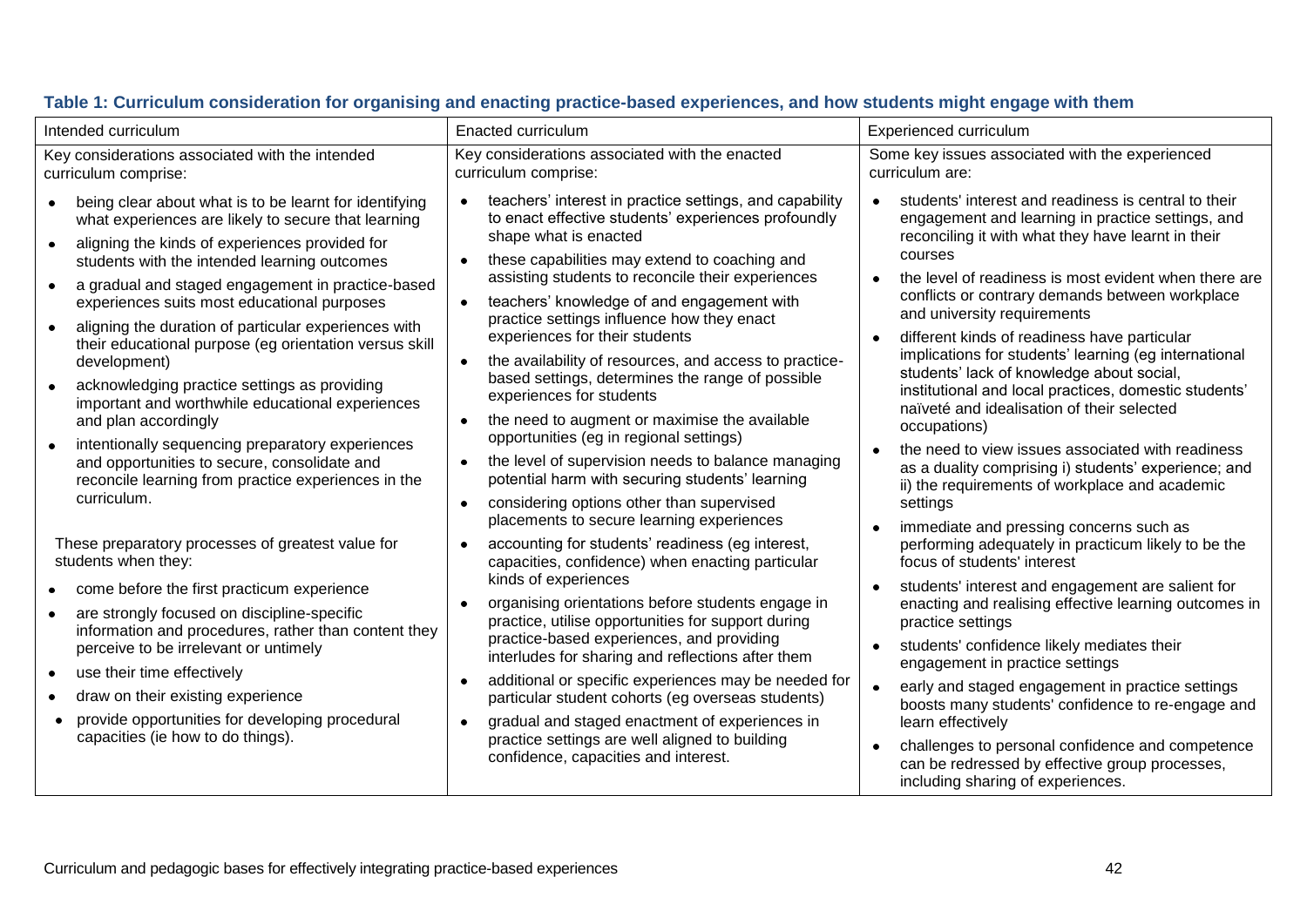| Before practice-based experiences                                                                                                                                                                                                                                                                                                                                                                                                                                                                                                                                                                                                                                                                                                                                                                                      | During practice-based experiences                                                                                                                                                                                                                                                                                                                                                                                                                                                                                                                                                     | After practice-based experiences                                                                                                                                                                                                                                                                                                                                                                                                                                                                                                                                                                 |
|------------------------------------------------------------------------------------------------------------------------------------------------------------------------------------------------------------------------------------------------------------------------------------------------------------------------------------------------------------------------------------------------------------------------------------------------------------------------------------------------------------------------------------------------------------------------------------------------------------------------------------------------------------------------------------------------------------------------------------------------------------------------------------------------------------------------|---------------------------------------------------------------------------------------------------------------------------------------------------------------------------------------------------------------------------------------------------------------------------------------------------------------------------------------------------------------------------------------------------------------------------------------------------------------------------------------------------------------------------------------------------------------------------------------|--------------------------------------------------------------------------------------------------------------------------------------------------------------------------------------------------------------------------------------------------------------------------------------------------------------------------------------------------------------------------------------------------------------------------------------------------------------------------------------------------------------------------------------------------------------------------------------------------|
| Before the practice experience, it is helpful to engage<br>with students to:<br>orientate them to the requirements for effectively<br>engaging in the workplace<br>establish bases for experiences in practice settings,<br>including developing or identifying capacities<br>required for practice settings (ie practice-based<br>curriculum, interactions)<br>clarify expectations about purposes of, support in,<br>and responsibilities of parties in practice settings<br>etc (ie goals for learning, how to engage)<br>inform about purposes, roles, and expectations of<br>different parties<br>inform about and prepare students to engage as<br>agentic learners, including the importance of their<br>observations, and engagement in the workplace<br>interactions, and activities through which they learn | The effective integration during practice-based<br>experiences was better supported when there is:<br>direct guidance by more experienced practitioners<br>(ie proximal guidance)<br>sequencing and combinations of activities (ie<br>$\bullet$<br>'learning curriculum', practice-based curriculum)<br>active engagement in pedagogically rich work<br>٠<br>activities or interactions (eg handovers)<br>effective peer interactions (ie students'<br>$\bullet$<br>collaborative learning)<br>active and purposeful engagement by the students<br>as learners in workplace settings. | After practice-based experiences, it is helpful to:<br>facilitate the sharing and drawing out of students'<br>experiences (ie an opportunity for comparing the<br>commonalities and differences in requirements for<br>practice)<br>explicitly make links to, and reconciliations between,<br>what is taught (learnt) in the academy, and what is<br>experienced in practice settings<br>emphasise the active and selective qualities of<br>students' learning through practice (ie personal<br>epistemologies)<br>generate in students critical perspectives on work<br>and learning processes. |
| develop any procedural capacities required for<br>effective with tasks in the practice setting<br>prepare them for contestations that might arise in<br>the practice setting                                                                                                                                                                                                                                                                                                                                                                                                                                                                                                                                                                                                                                           |                                                                                                                                                                                                                                                                                                                                                                                                                                                                                                                                                                                       |                                                                                                                                                                                                                                                                                                                                                                                                                                                                                                                                                                                                  |

### **Table 2: Pedagogic practices that can promote the integration of experiences before, during and after students' practice-based experiences**

**Students' personal epistemology** – Developing students" capacity to actively engage in, learn from and intentionally focus on their development is central to not only maximising their learning through these educational processes, but within and throughout their professional practice. Hence, the emphasis on enacting the above pedagogic practices need to emphasise these outcomes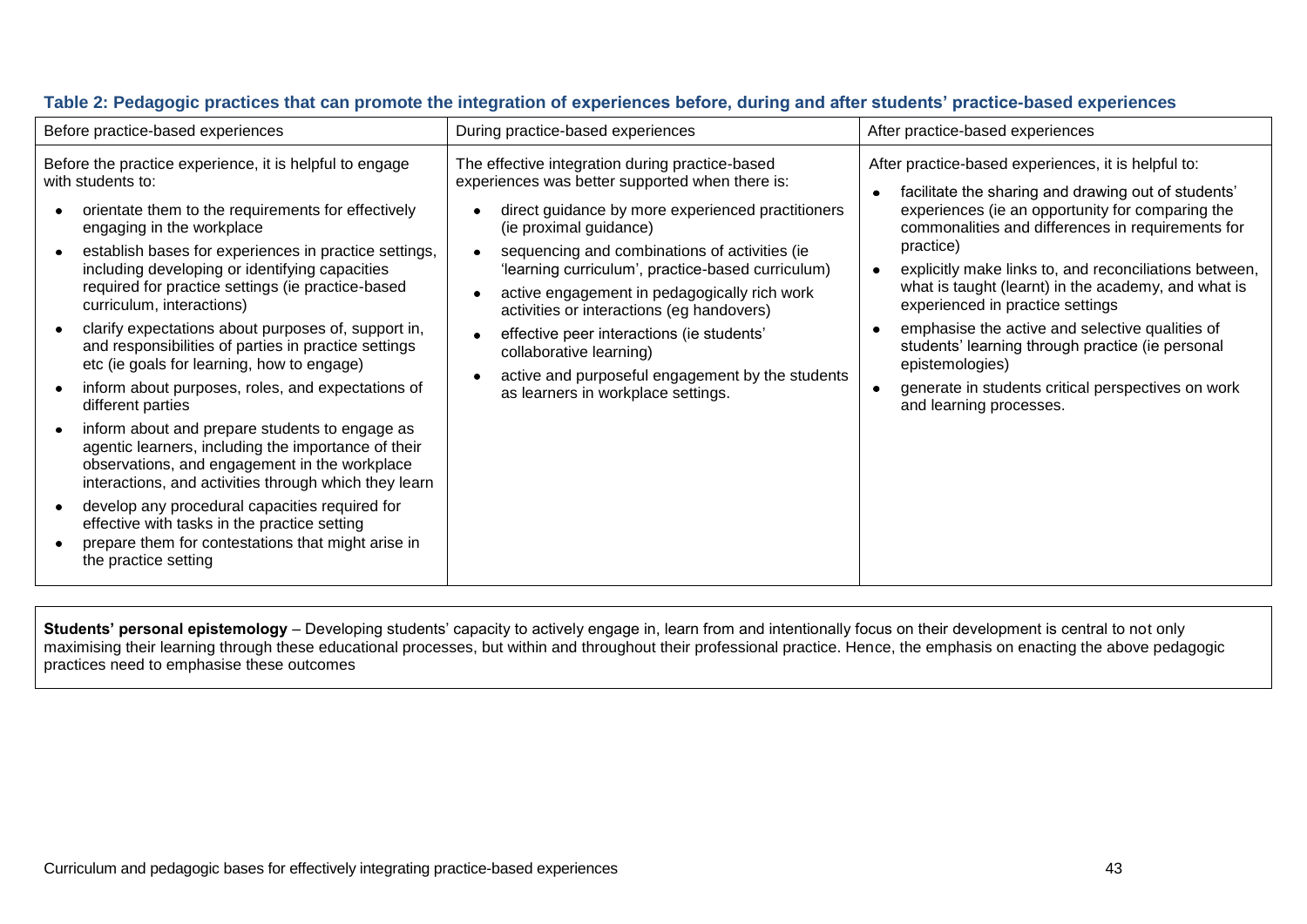# <span id="page-46-0"></span>**Appendix Two – Project description and reporting templates**

**Template for ALTC discipline-based activities** (1-2 pages)

**Title**:

**Purpose** (problem being addressed)

*What is to be achieved by integrating practice and academic experiences?*

**Significance** *Why is this worth addressing?*

**Procedures** *What will be enacted?*

*When and how this will be enacted (time lines)*

**Engaging others about this initiative with your university and four interventions with your professional field or discipline** Plans for internal dissemination

Four interventions in your professional field

- 1.
- 2.



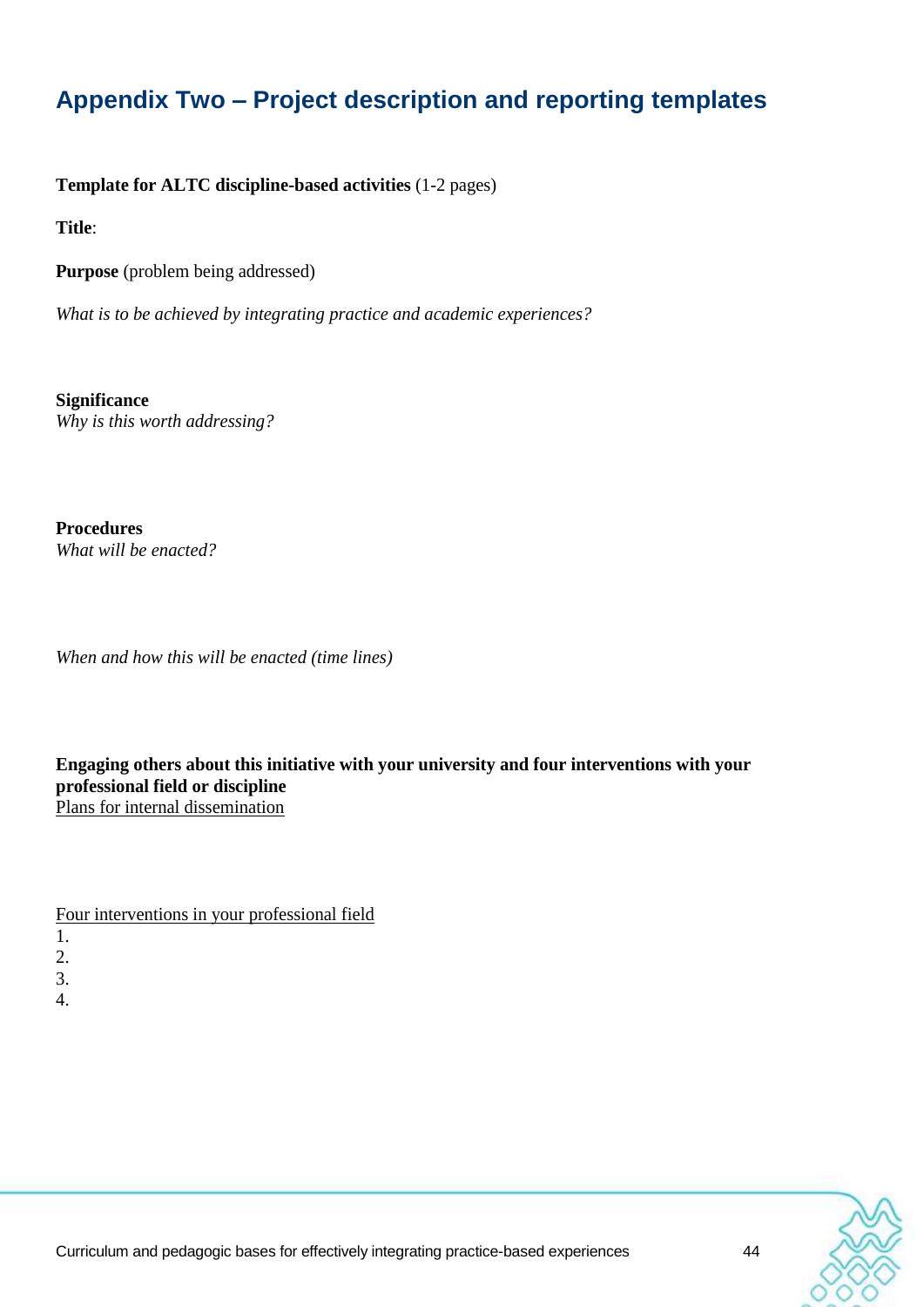## **Format for forum dialogue papers (4-5 pages)**

The format for the 4-5 page paper for the forum will use the following headings

- 1. Title of project
- 2. Author(s) and affiliation(s)
- 3. Abstract (300 words) try and capture succinctly what you did and found
- 4. Brief description of academic area (20 words max)
- 5. Particular purpose (i.e. goal) for WIL initiative or activity (*what is it being done and for what educational purposes?*) (500 words)
- 6. Process for enacting WIL (*how did you go about implementing and appraising the initiative or activity?*) (500 words)
- 7. Key findings (1500 words-2000) *please include key findings about curriculum and pedagogy (before during and after practicums), students' personal epistemologies*
- 8. Issues arising for discussion (i.e. 4-5 points) W*hat are the key issues for curriculum and pedagogy (before during and after practicums), students' personal epistemologies (how can we better prepare and engage students)?*

References

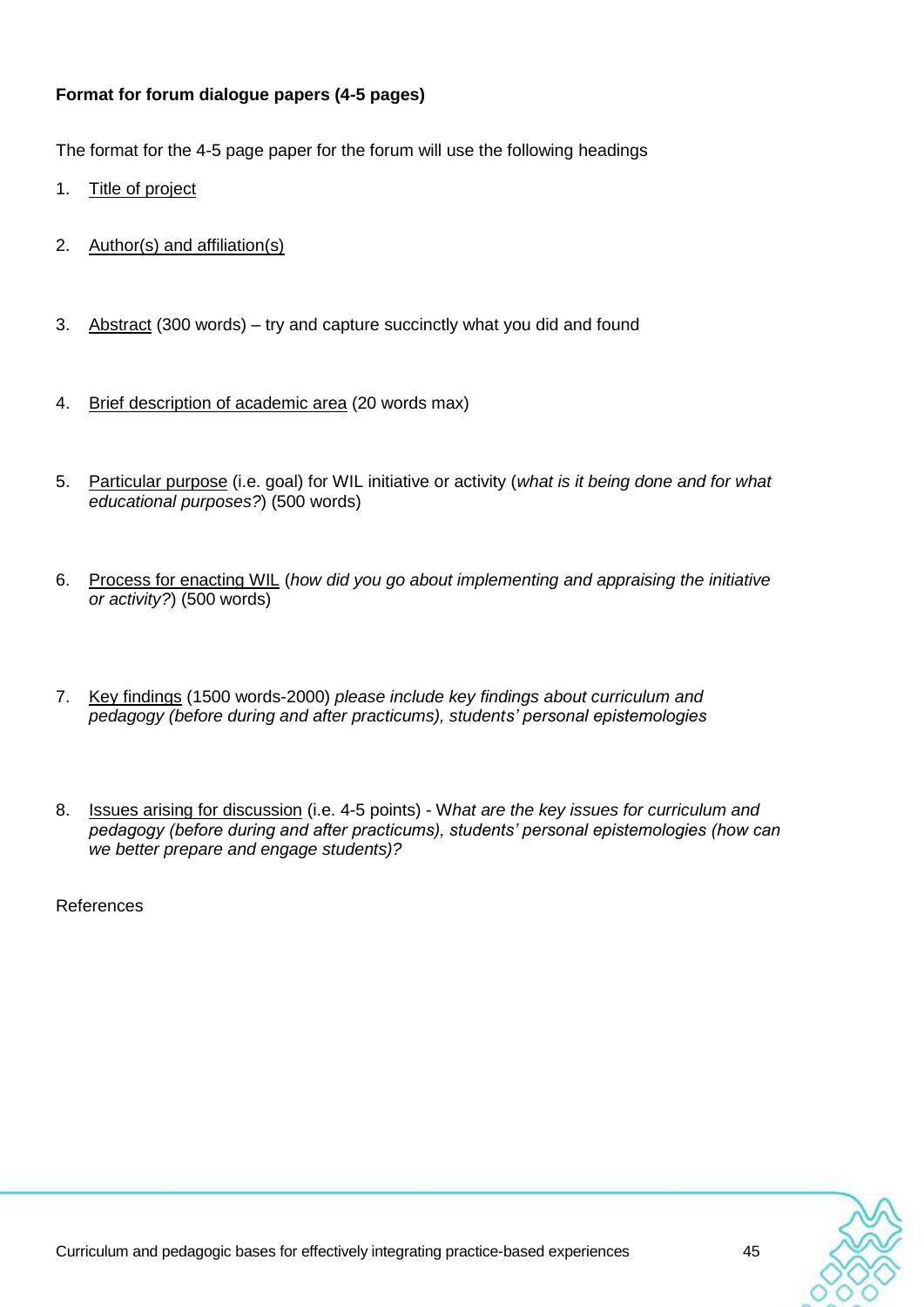# <span id="page-48-0"></span>**Appendix Three – List of dissemination events**

| Event<br>date     | Event title.<br>Location                | <b>Brief description of the</b><br>purpose of the event | Number of<br>participants | Number of<br>Higher                                             | <b>Number of</b><br>other                         |
|-------------------|-----------------------------------------|---------------------------------------------------------|---------------------------|-----------------------------------------------------------------|---------------------------------------------------|
| Event<br>date     | Event title.<br>Location<br>(city only) | <b>Brief description of the</b><br>purpose of the event | Number of<br>participants | Number of<br>Higher<br>Education<br>institutions<br>represented | Number of<br>other<br>institutions<br>represented |
| 13/07/09          | Canberra                                | Keynote in WIL week<br>activities                       | 40                        | 2                                                               |                                                   |
| $14-$<br>16/07/09 | Canberra                                | Workshops (X3)                                          | 65                        |                                                                 |                                                   |
| 8/12/09           | Sydney                                  | Keynote                                                 | 60                        | 10                                                              | 10                                                |
| 16/11/09          | Brisbane                                | Talk on project                                         | 24                        | 2                                                               |                                                   |
| 31/3/10           | Canberra                                | Presentation on Fellowship                              | 35                        | 2                                                               |                                                   |
| 5/05/10           | Perth                                   | Fellowship symposium                                    | 16                        | 4                                                               |                                                   |
| 23/06/10          | Brisbane                                | Fellowship symposium                                    | 55                        | 5                                                               | 1                                                 |
| 11/08/10          | Melbourne                               | Fellowship symposium                                    | 47                        | 7                                                               |                                                   |
| 10/08/10          | Adelaide                                | Fellowship symposium                                    | 40                        | 3                                                               |                                                   |
| 8/06/10           | Townsville                              | Fellowship symposium                                    | 56                        | 2                                                               |                                                   |
| l Totals          |                                         |                                                         | 438                       |                                                                 |                                                   |

## Table 1: Fellowship events and participants

# **Table 2: International presentations**

| Event<br>date | Event title     | Location: city and country                     | <b>Brief description of participation</b> |
|---------------|-----------------|------------------------------------------------|-------------------------------------------|
| 26/09/10      | <b>EARLISIG</b> | Munich, Germany                                | Conference participant                    |
| 02/10/10      | Presentation    | University of Geneva,<br>Switzerland           | Invited presentation                      |
| 08/10/10      | Presentation    | University of Georgia, United<br><b>States</b> | Invited presentation                      |
| 14/10/10      | Presentation    | University of California, San<br>Francisco     | Invited presentation                      |
| 15/10/10      | Workshop        | University of California, San<br>Francisco     | Invited activity                          |
| 04/11/10      | Presentation    | Tampere, Finland                               | Invited presentation                      |
| 09/11/10      | Presentation    | Linkoping, Sweden                              | Invited presentation                      |

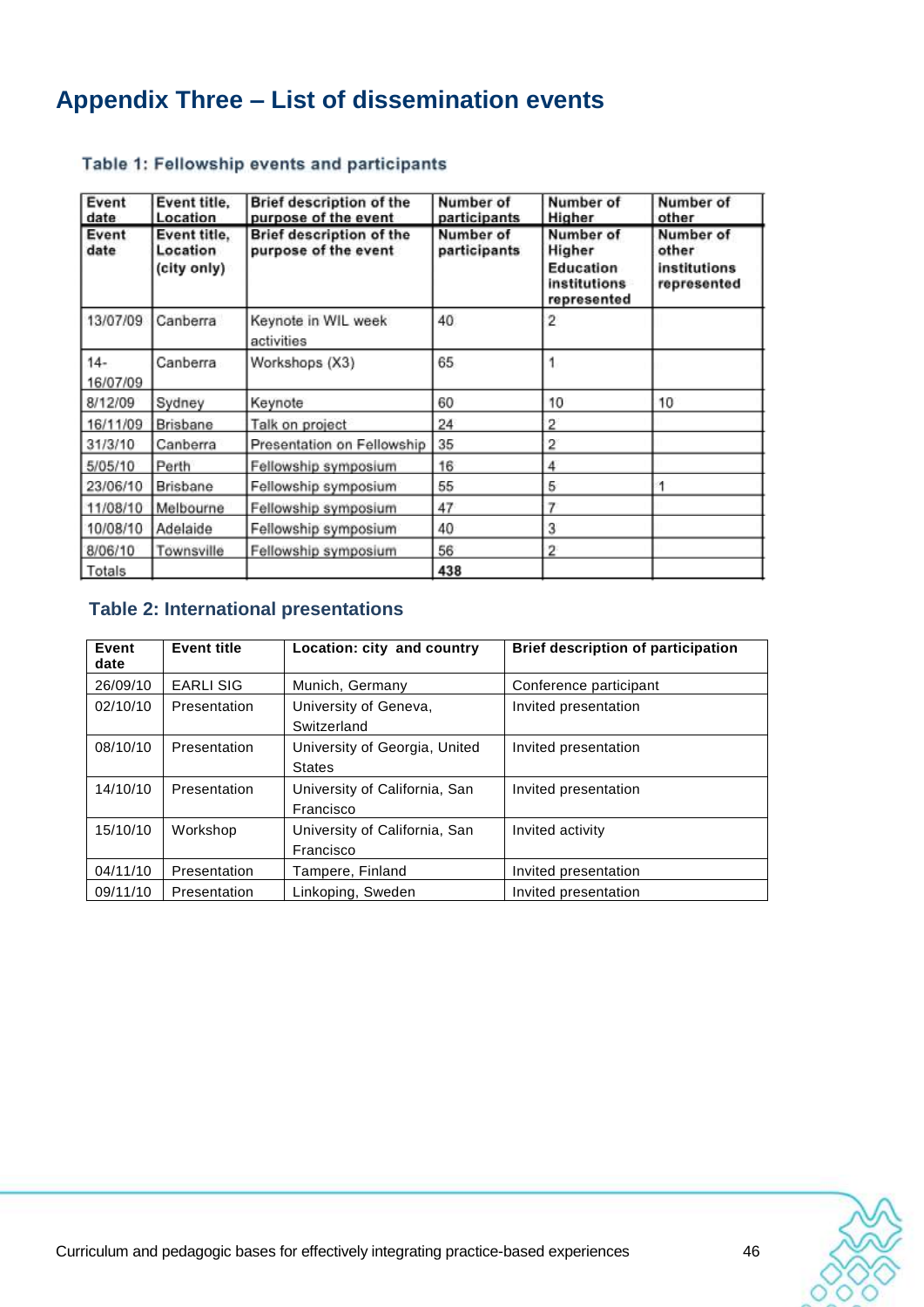# <span id="page-49-0"></span>**Appendix Four – Participants**

## Table 1: Fellowship events and participants

| Event<br>date      | Event title.<br>Location                | <b>Brief description of the</b><br>purpose of the event | Number of<br>participants | Number of<br>Higher                                             | Number of<br>other                                |
|--------------------|-----------------------------------------|---------------------------------------------------------|---------------------------|-----------------------------------------------------------------|---------------------------------------------------|
| Event<br>date      | Event title.<br>Location<br>(city only) | <b>Brief description of the</b><br>purpose of the event | Number of<br>participants | Number of<br>Higher<br>Education<br>institutions<br>represented | Number of<br>other<br>institutions<br>represented |
| 13/07/09           | Canberra                                | Keynote in WIL week<br>activities                       | 40                        | 2                                                               |                                                   |
| $14 -$<br>16/07/09 | Canberra                                | Workshops (X3)                                          | 65                        |                                                                 |                                                   |
| 8/12/09            | Sydney                                  | Keynote                                                 | 60                        | 10                                                              | 10                                                |
| 16/11/09           | Brisbane                                | Talk on project                                         | 24                        | 2                                                               |                                                   |
| 31/3/10            | Canberra                                | Presentation on Fellowship                              | 35                        | 2                                                               |                                                   |
| 5/05/10            | Perth                                   | Fellowship symposium                                    | 16                        | 4                                                               |                                                   |
| 23/06/10           | Brisbane                                | Fellowship symposium                                    | 55                        | 5                                                               |                                                   |
| 11/08/10           | Melbourne                               | Fellowship symposium                                    | 47                        | 7                                                               |                                                   |
| 10/08/10           | Adelaide                                | Fellowship symposium                                    | 40                        | 3                                                               |                                                   |
| 8/06/10            | Townsville                              | Fellowship symposium                                    | 56                        | $\overline{2}$                                                  |                                                   |
| Totals             |                                         |                                                         | 438                       |                                                                 |                                                   |